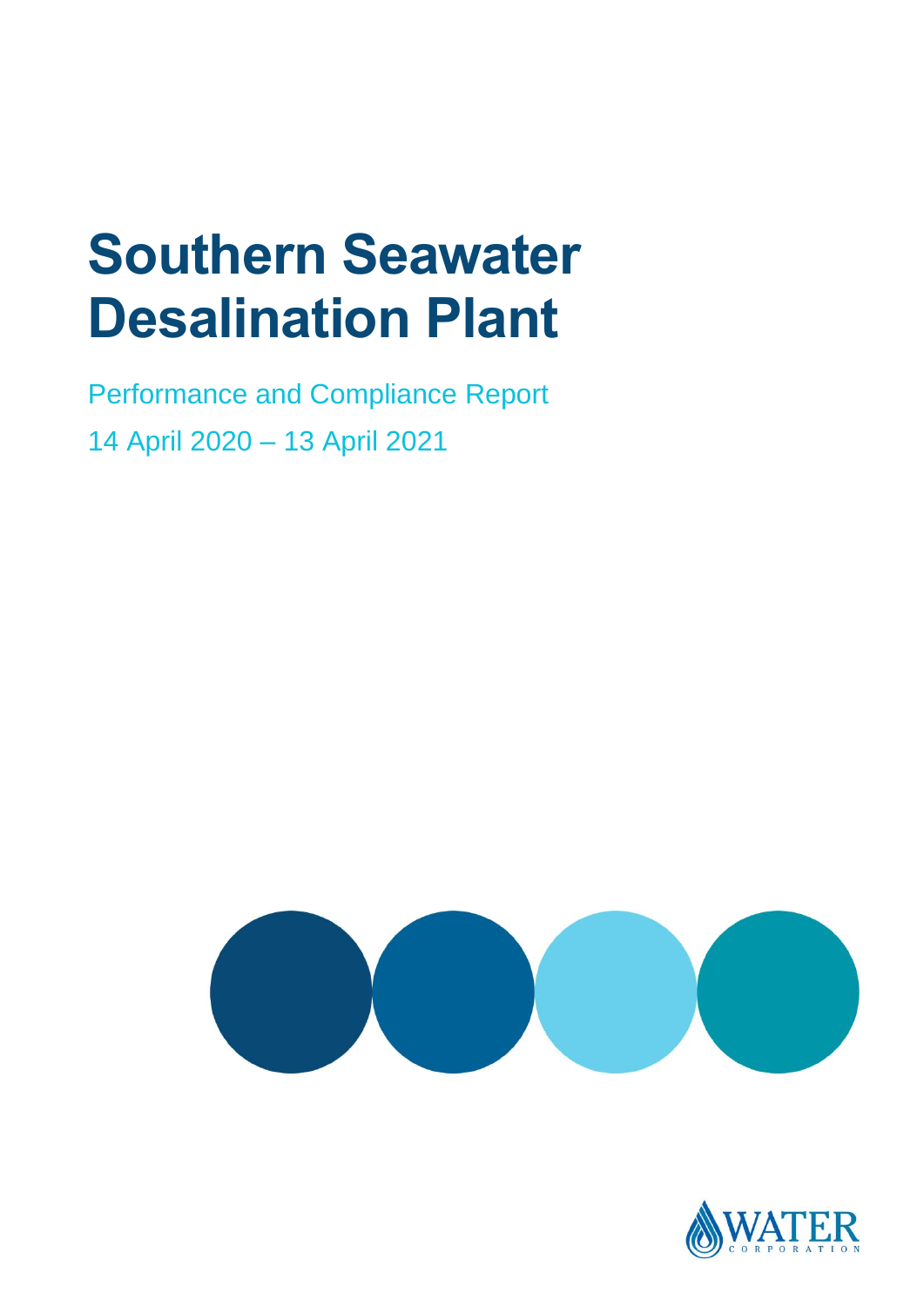

# **Contents**

| 1.             |                                                   |                |
|----------------|---------------------------------------------------|----------------|
| 1.1            | <b>Environmental Approvals</b>                    | 5              |
| 1.2            | <b>Purpose</b>                                    | 5              |
| 2.             |                                                   |                |
| 2.1            | <b>Marine Environment Monitoring Programs</b>     | $\overline{7}$ |
| 2.1.1          | <b>Marine Environment Monitoring Program</b>      | $\overline{7}$ |
| 2.1.2          | <b>Dissolved Oxygen Monitoring Program</b>        | 8              |
| 2.1.3          | <b>Diffuser Performance Monitoring Program</b>    | 8              |
| 2.1.4          | <b>Whole Effluent Toxicity Monitoring Program</b> | $\mathcal{G}$  |
| 2.2            | <b>Revegetation Management Plan</b>               | 9              |
| 3 <sub>1</sub> |                                                   |                |
| 4.             |                                                   |                |
| 4.1            | Non-conformances and non-compliances              | 10             |
| 4.3            | <b>Audits</b>                                     | 10             |
| 4.4            | <b>Complaints Register</b>                        | 10             |
| 5.             |                                                   |                |
| 6.             |                                                   |                |
| 7.             |                                                   |                |

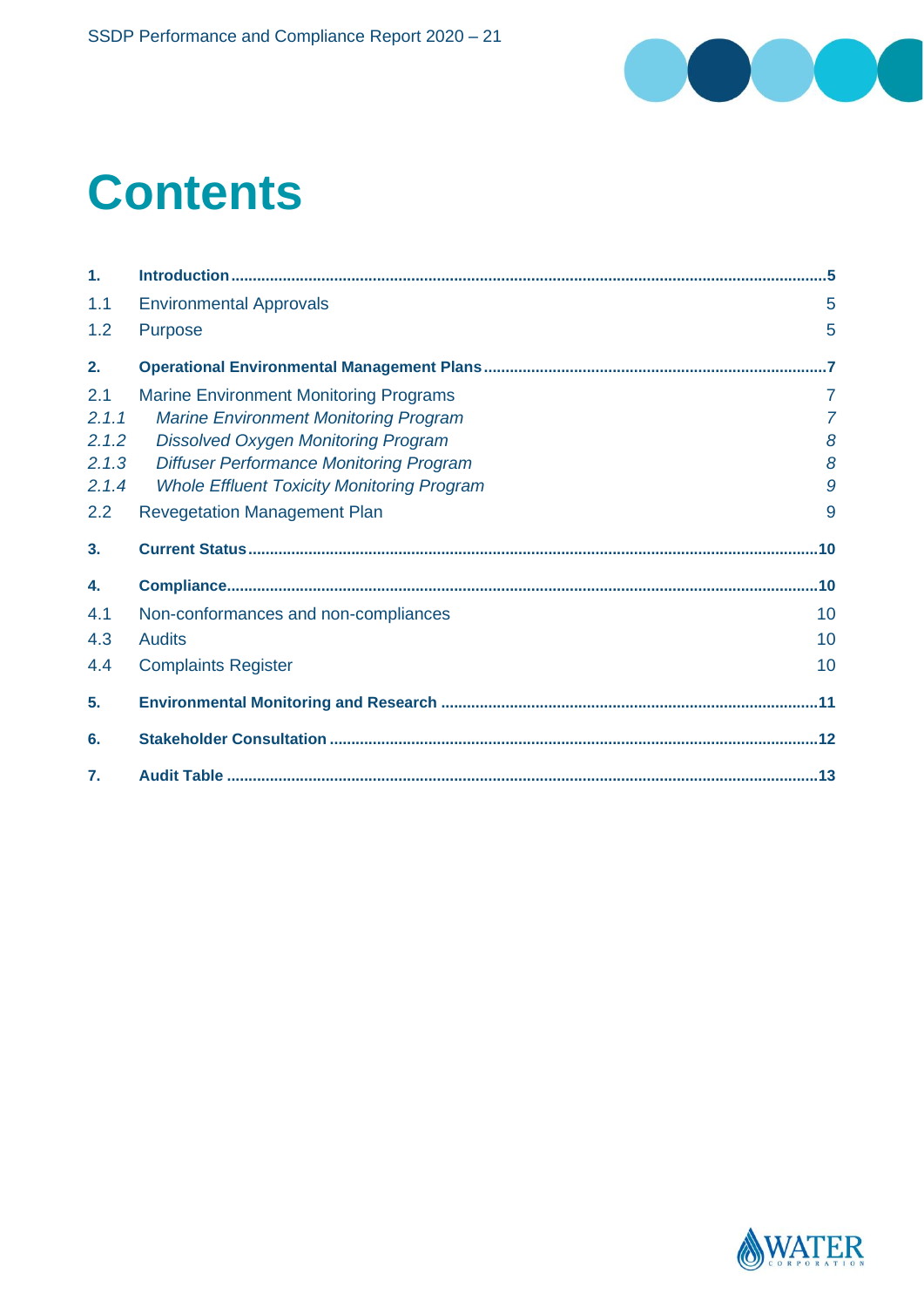

### **Glossary and Definition of Terms**

| <b>Actual Dilution</b>                 | The Actual Dilution achieved at the SSDP LEPA boundary is calculated from the<br>results of the Diffuser Performance Monitoring Program. The method to calculate<br>the Actual Dilution is provided in Section 3.3.3 of the DPMP.                                                                                 |
|----------------------------------------|-------------------------------------------------------------------------------------------------------------------------------------------------------------------------------------------------------------------------------------------------------------------------------------------------------------------|
| Saline<br><b>Bottom</b><br>Layer       | The bottom saline layer is the whole bottom saline layer, a layer of higher salinity<br>to that of the background salinity. The layer commences at the first salinity<br>reading above the background salinity.                                                                                                   |
| <b>DER</b>                             | Department of Environment Regulation (previously Department of Environment<br>and Conservation)                                                                                                                                                                                                                   |
| Desalination<br>Effluent               | Desalination effluent consists of the brine stream from the RO system, neutralised<br>clean-in-place (CIP) streams and wastewater originated from the backwash of the<br>membrane filters and seawater strainers. The desalination effluent is discharged to<br>the marine environment via a 320m diffuser array. |
| <b>DPMP</b>                            | Diffuser Performance Monitoring Program (Revision D, 2015)                                                                                                                                                                                                                                                        |
| <b>DO</b>                              | Dissolved Oxygen                                                                                                                                                                                                                                                                                                  |
| <b>DoE</b>                             | Department of the Environment (Commonwealth)                                                                                                                                                                                                                                                                      |
| <b>DOMP</b>                            | Dissolved Oxygen Monitoring Program                                                                                                                                                                                                                                                                               |
| <b>DWER</b>                            | Department of Water and Environmental Regulation - a department which<br>combined the previous departments of DER, OEPA, and DoW (Department of<br>Water).                                                                                                                                                        |
| Environmental<br>Quality<br>Objectives | The Environmental Quality Objectives identified by the OEPA and specified in<br>MS792 Schedule 1 for the marine environment surrounding the SSDP ocean<br>diffuser.                                                                                                                                               |
| <b>EPA</b>                             | <b>Environmental Protection Authority</b>                                                                                                                                                                                                                                                                         |
| <b>EPBC Act</b>                        | Environment Protection and Biodiversity Conservation Act 1999                                                                                                                                                                                                                                                     |
| <b>Full Production</b>                 | Full Production of the SSDP is the combined Stage 1 and Stage 2 operations, which<br>produces 100GL of drinking water per year.                                                                                                                                                                                   |
| GL                                     | Gigalitres                                                                                                                                                                                                                                                                                                        |
| <b>IWSS</b>                            | Integrated Water Supply Scheme                                                                                                                                                                                                                                                                                    |
| <b>LEPA</b>                            | Low Ecological Protection Area                                                                                                                                                                                                                                                                                    |
| Marine<br>Environment<br>Monitoring    | Environmental monitoring undertaken in the marine environment as per the MEMP,<br>DOMP, DPMP and WETMP.                                                                                                                                                                                                           |
| <b>MEMP</b>                            | Marine Environmental Monitoring Program, including Discharge Water Quality<br>Monitoring and Benthic Health Monitoring.                                                                                                                                                                                           |
| <b>MS792</b>                           | Ministerial Statement 792                                                                                                                                                                                                                                                                                         |

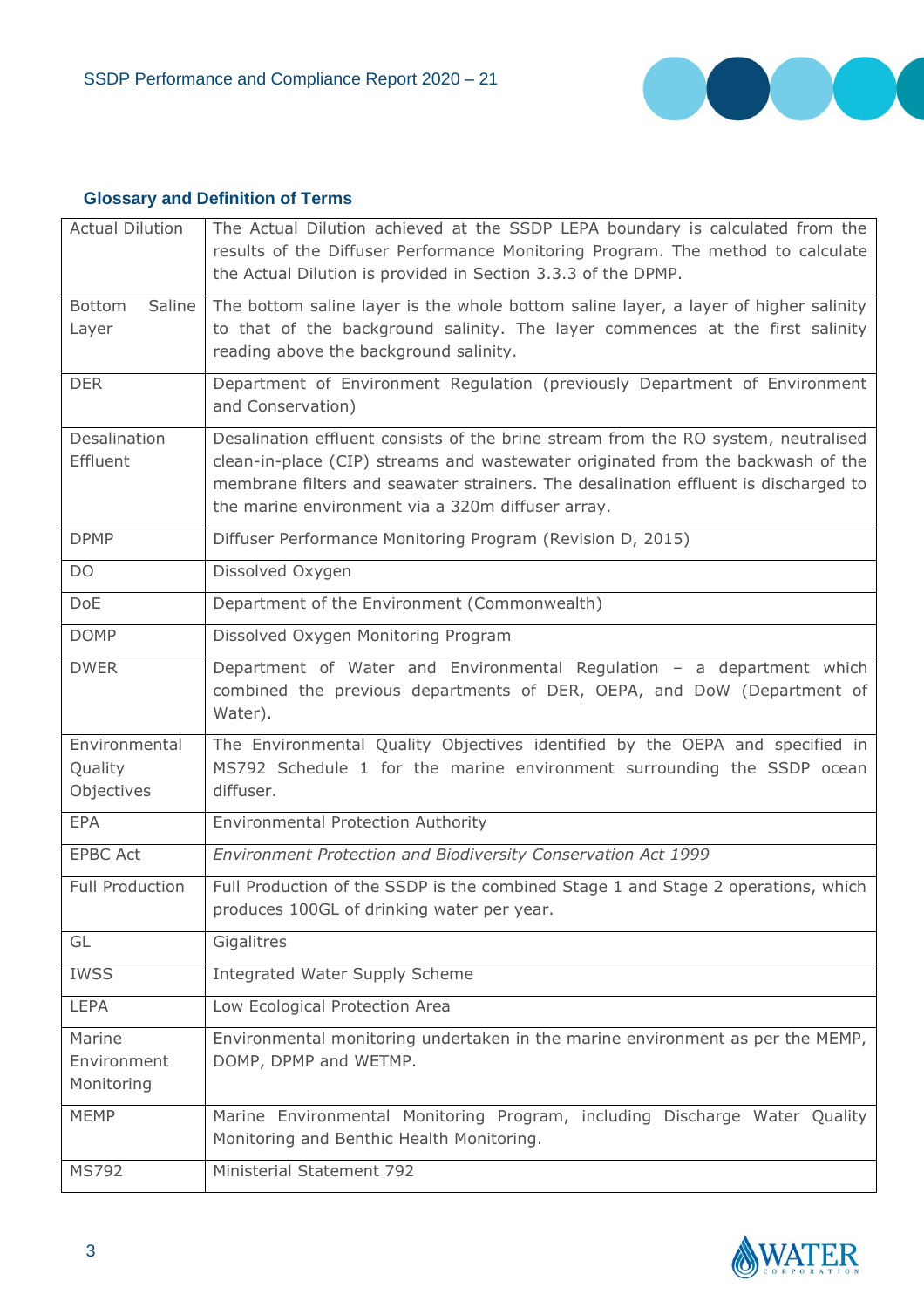

| <b>OEPA</b>               | Office of the Environmental Protection Authority - now OEPA section of DWER                                                                                                                                                                                                                                                                                                                                                                                                                                                                                                                                                                                                                                                    |
|---------------------------|--------------------------------------------------------------------------------------------------------------------------------------------------------------------------------------------------------------------------------------------------------------------------------------------------------------------------------------------------------------------------------------------------------------------------------------------------------------------------------------------------------------------------------------------------------------------------------------------------------------------------------------------------------------------------------------------------------------------------------|
| <b>OEMF</b>               | SSDP Operation Environmental Management Framework developed to address<br>MS792 requirements.                                                                                                                                                                                                                                                                                                                                                                                                                                                                                                                                                                                                                                  |
| ppt                       | Parts per thousand                                                                                                                                                                                                                                                                                                                                                                                                                                                                                                                                                                                                                                                                                                             |
| Recirculation             | Seawater entering through the seawater intake pipelines is recirculated directly<br>back into the desalination effluent diffuser pipeline to increase on-shore dilution<br>prior to diffusing into the marine environment.                                                                                                                                                                                                                                                                                                                                                                                                                                                                                                     |
| <b>RMP</b>                | Revegetation Management Plan                                                                                                                                                                                                                                                                                                                                                                                                                                                                                                                                                                                                                                                                                                   |
| <b>RO</b>                 | <b>Reverse Osmosis</b>                                                                                                                                                                                                                                                                                                                                                                                                                                                                                                                                                                                                                                                                                                         |
| <b>SSDP</b>               | Southern Seawater Desalination Plant                                                                                                                                                                                                                                                                                                                                                                                                                                                                                                                                                                                                                                                                                           |
| <b>SSWA</b>               | Southern Seawater Alliance                                                                                                                                                                                                                                                                                                                                                                                                                                                                                                                                                                                                                                                                                                     |
| <b>Target Dilution</b>    | The minimum number of dilutions required to meet the ANZECC (2000) 99%<br>species protection trigger at the boundary of the LEPA as per the latest valid WET<br>testing results provided by the WET testing consultant. The 99% species protection<br>trigger is theoretical or statistically inferred based on the results of sub-lethal<br>toxicity testing and species sensitivity distributions.                                                                                                                                                                                                                                                                                                                           |
| <b>WET</b>                | Whole Effluent Toxicity                                                                                                                                                                                                                                                                                                                                                                                                                                                                                                                                                                                                                                                                                                        |
| <b>WETMP</b>              | Whole Effluent Toxicity Monitoring Program                                                                                                                                                                                                                                                                                                                                                                                                                                                                                                                                                                                                                                                                                     |
| Worst<br>Case<br>Dilution | The Worst Case Dilution achieved at the SSDP LEPA boundary can be calculated<br>from the Actual Dilution results of the Diffuser Performance Monitoring Program<br>(salinity monitoring). If the number of marine salinity monitoring events (n) is less<br>than 20, then the worst dilution result calculated for all of the salinity monitoring<br>events in the reporting period will be used to represent the Worst Case Dilution. If<br>the number of marine salinity monitoring events (n) is greater than 20 then the<br>lower 5 <sup>th</sup> percentile of the dilution results calculated for all of the salinity<br>monitoring events in the reporting period will be used to represent the Worst Case<br>Dilution. |

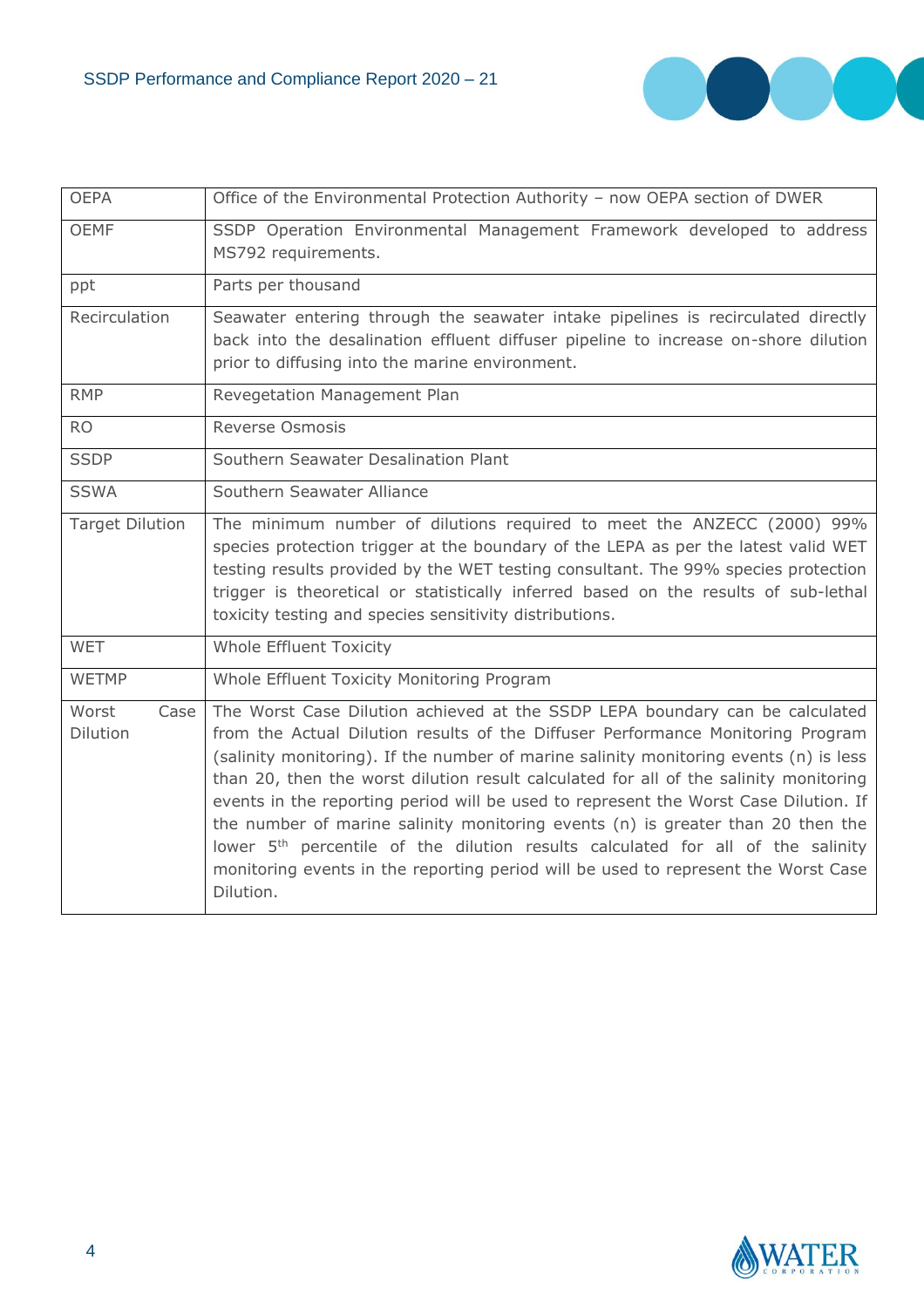

# <span id="page-4-0"></span>**1. Introduction**

The Southern Seawater Desalination Plant (SSDP) consists of offshore marine infrastructure (intake and diffuser systems) and onshore infrastructure (treatment and storage infrastructure) on Taranto Road, Binningup, WA. Drinking water is supplied to Water Corporation's Integrated Water Supply Scheme (IWSS) via a storage tank facility near Harvey.

The SSDP was designed and constructed in two stages, each capable of producing 50 GL of water annually. Stage 1 of the plant began commercial operations on the 12 March 2012. Stage 2 was commissioned on 17 January 2014. The combined plant has a nameplate capacity of producing 100 GL of drinking water annually.

#### <span id="page-4-1"></span>**1.1 Environmental Approvals**

In July 2007 Water Corporation referred the proposal to construct and operate the SSDP to the Minister for Environment for assessment under Section 38 of the *Environmental Protection Act 1986*. It was formally assessed at the level of Public Environmental Review under the State process. The Proposal was approved by the Minister for Environment, with Ministerial Statement 792 (MS792) published on the 14 April 2009 (provided in Appendix 1 – Ministerial Statement 792). The approval acknowledged that construction and operation of the desalination plant will have an impact on the marine environment.

The SSDP proposal was referred to the then Australian Government's Department of the Environment (DoE) (formerly known as the Department of Environment, Water, Heritage and Arts) to determine whether the proposal constituted a Controlled Action and required assessment under the *Environment Protection and Biodiversity Conservation Act 1999* (EPBC Act). DoE deemed that the SSDP has the potential to impact on matters of National Environmental Significance protected under the EPBC Act; in particular, threatened species and listed migratory species. A Commonwealth Public Environmental Review was determined as the appropriate assessment approach by the DoE to enable a full assessment of the Proposal. DoE granted conditional environmental approval for the SSDP on 24 June 2009 (Approval EPBC 2008/4173).

#### <span id="page-4-2"></span>**1.2 Purpose**

In accordance with MS792 condition 4-6, Water Corporation is required to *submit a compliance assessment report annually from the date of issue of the Implementation Statement No. 792 addressing the previous twelve month period or as agreed by the CEO of the Department of Environment and Conservation.*

*The compliance assessment report shall:*

- *1. Be endorsed by the proponent's Managing Director or a person, approved in writing by the Department of Environment and Conservation, delegated to sign on the Managing Director's behalf;*
- *2. Include a statement as to whether the proponent has complied with the conditions Review;*
- *3. Identify all potential non-compliances and describe corrective and preventative actions taken;*

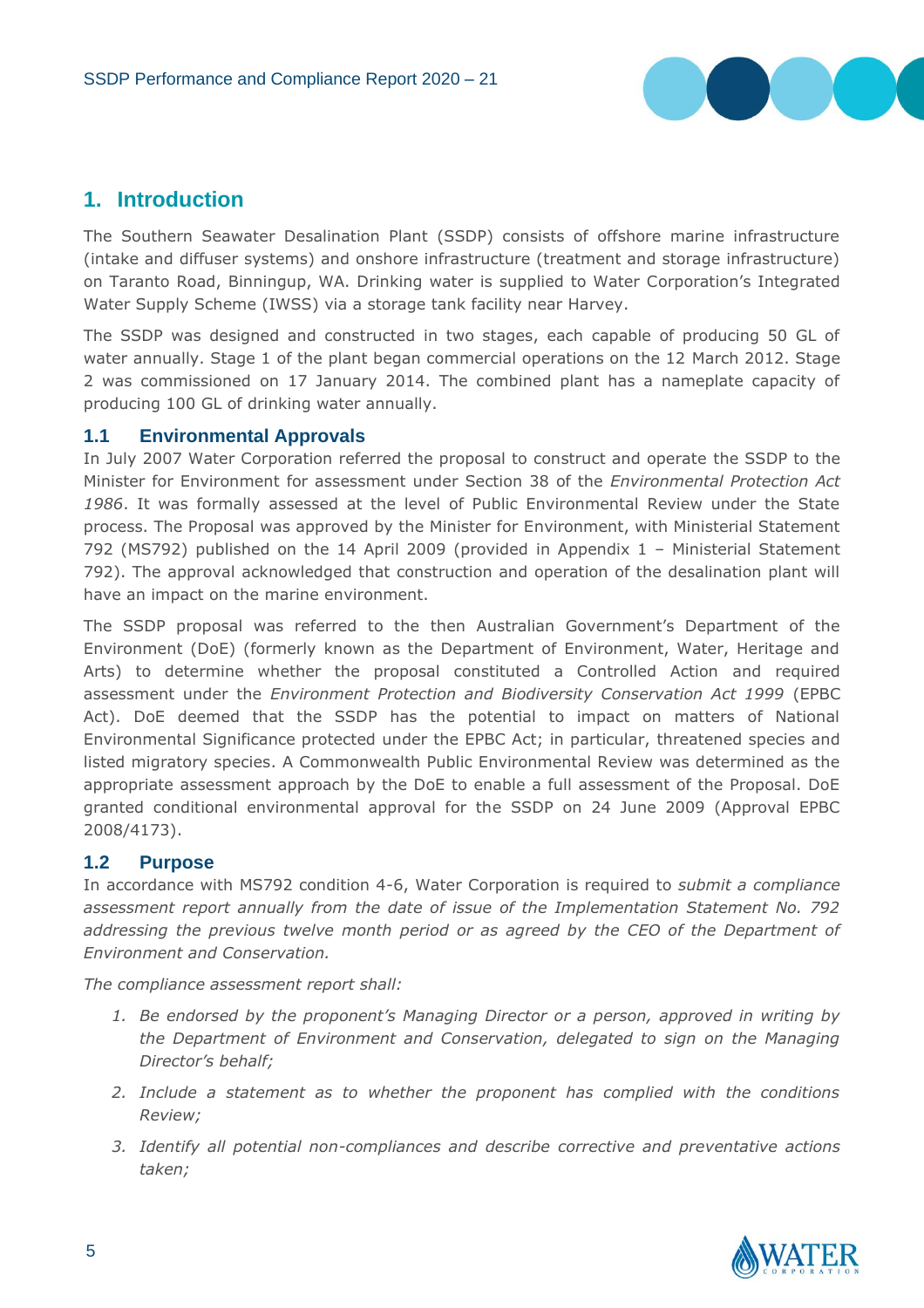

- *4. Be made publically available in accordance with the approved compliance assessment plan; and*
- *5. Indicate any proposed changes to the compliance assessment plan required by condition 1.*

Water Corporation developed a Compliance Assessment Plan (version C 26 February 2010 provided in Appendix 2 – Compliance Assessment Plan) to address the requirements of MS792 condition 4-6. The Compliance Assessment Plan was endorsed by the Department of Environment Regulation (previously DEC) in a letter dated 18 March 2010 (DEC Reference 11361). The plan specifies that compliance reports will be submitted to the CEO of the OEPA annually in the form of Performance and Compliance Reports (PCR). PCRs will be submitted within two months of the publication date of MS792, i.e. two months from 14 April each year.

The plan notes that most of the conditions in MS792 relate to construction. However, annual compliance reporting via PCRs will continue until marine monitoring and reporting under Condition 6, and rehabilitation under condition 9 is completed as per the following requirements:

Condition 6: Water Quality and Marine Biota, requires 12-months of monitoring following initiation of full production (i.e. from 17 January 2014 until 17 January 2015);

Condition 6-2-3 (pertaining to benthic community composition and health): will require annual monitoring for five years following plant construction as per the SSDP Marine Environmental Monitoring Program; and

Condition 9: Terrestrial Flora and Vegetation, requires criteria to be met within three years (and 5-years for condition 9-7-1(2)) following construction of the desalination plant.

This PCR has been prepared to comply with MS792 4-6 and the Compliance Assessment Plan This report is the tenth consecutive PCR that has been prepared for the SSDP, and covers the reporting period 14 April 2020 to 13 April 2021.

All monitoring programs associated with Conditions 6 and 9 have now been completed.

This PCR will be made publically available in accordance with the Compliance Assessment Plan. It will be published on the Water Corporation's website:

[https://www.watercorporation.com.au/water-supply/our-water-sources/desalination/southern](https://www.watercorporation.com.au/water-supply/our-water-sources/desalination/southern-seawater-desalination-plant)[seawater-desalination-plant](https://www.watercorporation.com.au/water-supply/our-water-sources/desalination/southern-seawater-desalination-plant)

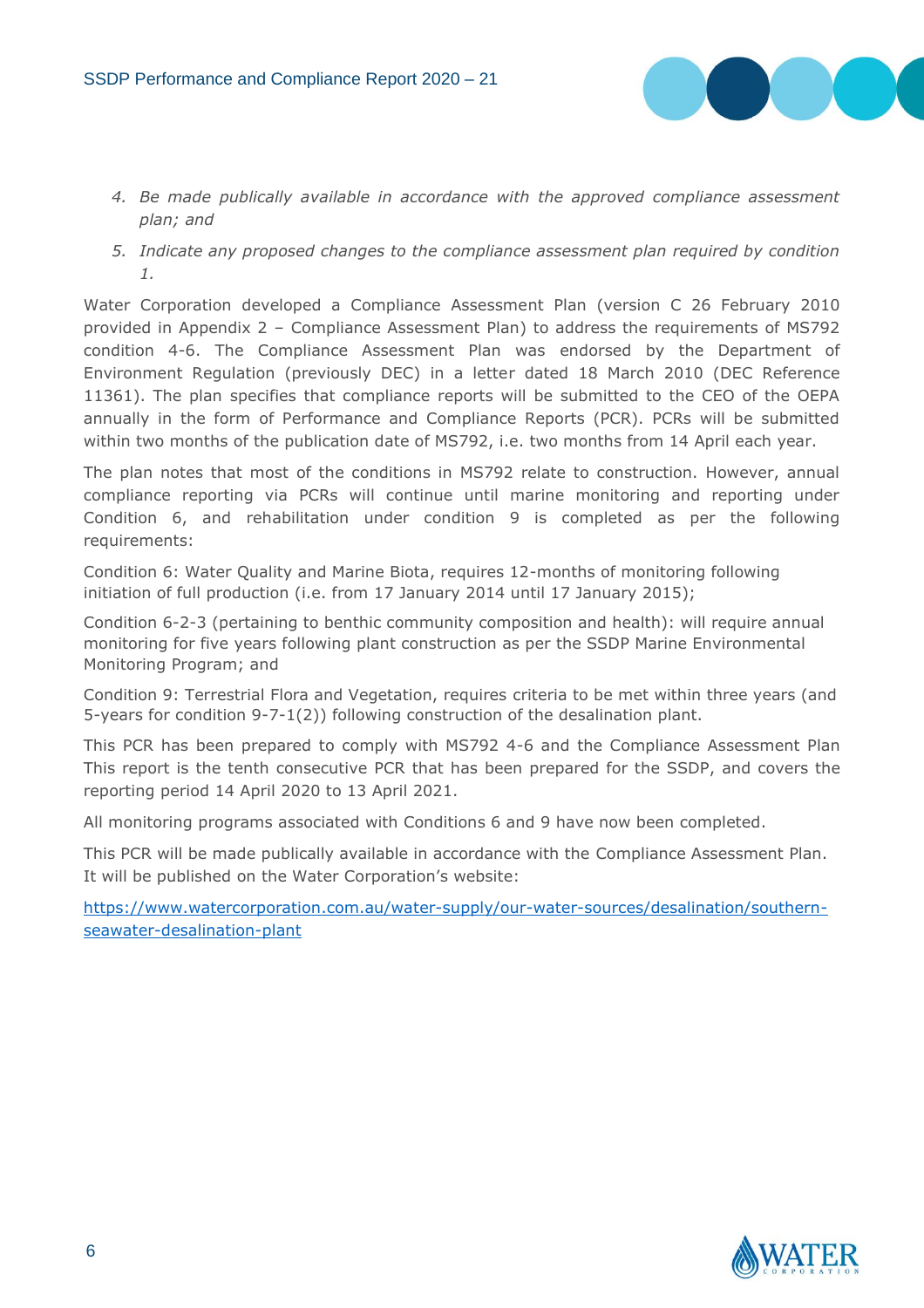

# <span id="page-6-0"></span>**2. Operational Environmental Management Plans**

#### <span id="page-6-1"></span>**2.1 Marine Environment Monitoring Programs**

The following programs were designed to meet the Environmental Quality Objectives for the marine environment specified in MS792 Schedule 1:

- Marine Environment Monitoring Program (MEMP), including discharge water quality monitoring and benthic habitat monitoring;
- Diffuser Performance Monitoring Program (DPMP);
- Dissolved Oxygen Monitoring Program (DOMP); and
- Whole Effluent Toxicity Monitoring Program (WETMP)

All monitoring associated with the above programs have now been completed. Further detail on each of the programs is provided below.

#### **2.1.1 Marine Environment Monitoring Program**

<span id="page-6-2"></span>The MEMP was developed by the Water Corporation and endorsed by the former Department of Environment and Conservation, now Department of Water and Environment Regulation (DWER). The MEMP outlines the monitoring commitments for the discharge of desalination effluent to the Indian Ocean via the marine outfall diffuser as per the requirements of MS792 condition 6-2. Specifically the MEMP includes commitments for desalination effluent discharge quality monitoring and benthic habitat health monitoring.

The Southern Seawater Alliance (SSWA) engaged an external contractor to undertake a review of the Marine Monitoring Programs (MEMP, DPMP, DOMP and WETMP) to assess the current requirements and determine which requirements have been met, which requirements are still to be completed and the anticipated completion dates. Water Corporation submitted the findings, including a new version of the MEMP, DPMP, and WETMP to the OEPA on 7 October 2015. The MEMP is provided in Appendix 3 – Marine Environment Monitoring Program. The OEPA approved the revisions of the monitoring plans via a letter dated 08 August 2016.

In a letter dated 30 September 2016 the OEPA confirmed that monitoring programs associated with Condition 6 of MS792 had been completed satisfactorily. The letter also stated the only exception is the ongoing benthic investigation (Appendix 16 – Letter from OEPA acknowledging completion of monitoring required under Condition 6).

#### **Benthic Monitoring**

The Benthic Health Monitoring Program was developed to meet MS792 Condition 6-2-3 which requires Water Corporation to;

*Establish existing benthic community composition and health prior to marine construction and then monitor benthic community composition and health annually after construction to determine impact and recovery*.

Section 4 (Benthic Health Monitoring) of the MEMP established existing benthic community composition prior to construction and detailed a five year annual Seagrass Health Monitoring Program to be undertaken following the commencement of operation of the desalination plant.

The final year of the five-year Seagrass Health Monitoring Program was completed in May 2016.

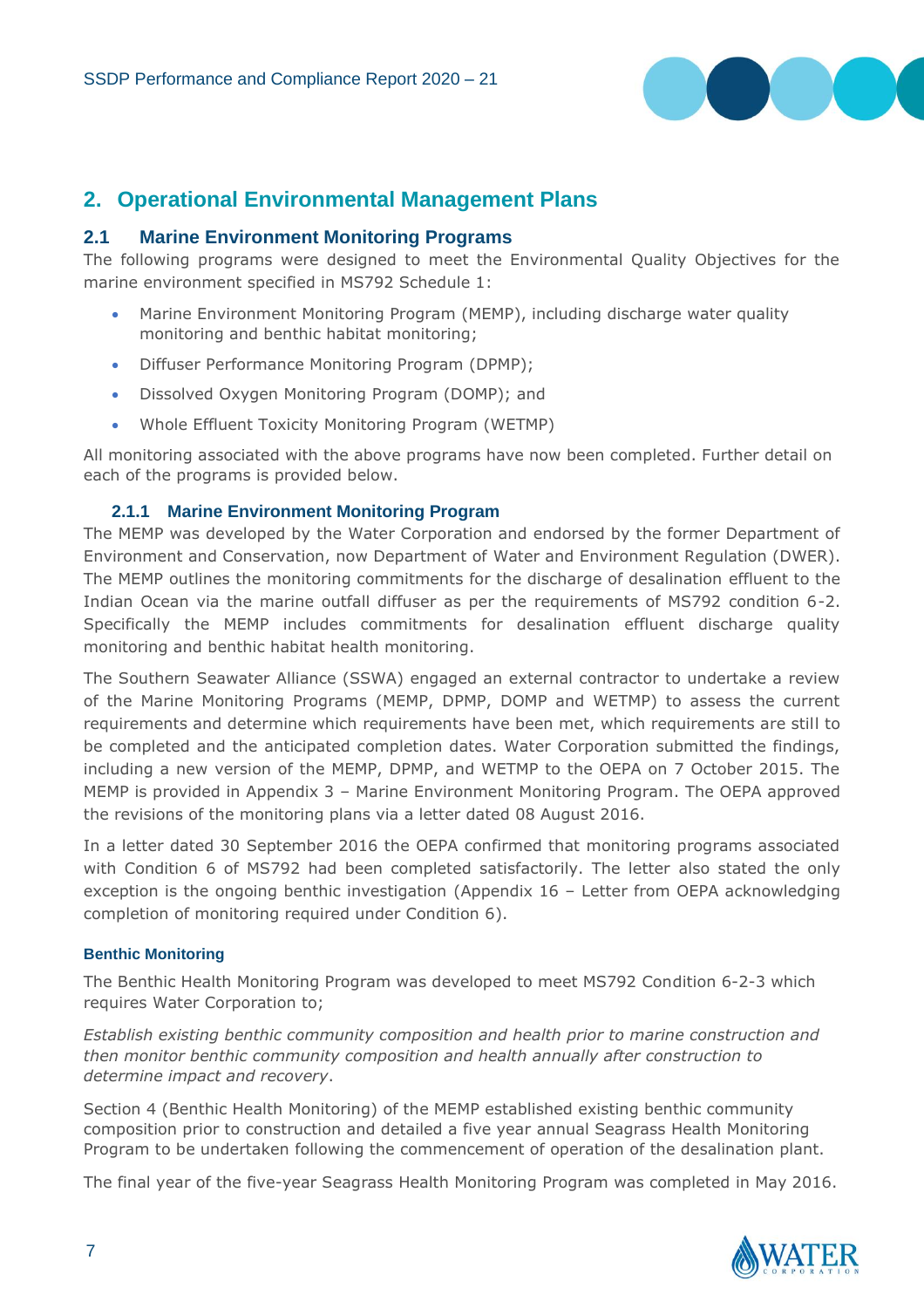

On completion of the five year program a decision was made to conduct an additional three year Seagrass Health Monitoring Program comprising of annual seagrass health monitoring between 2017 and 2019.

The three year program showed a continued recovery and stabilisation of seagrass health since clear signs of recovery were first recorded in the final year of the five year monitoring program in 2016. The final year of the three year Seagrass Health Monitoring Program was conducted in February 2019 with results sent to DWER EPA Services along with a cover letter dated 09 October 2019.

The DWER confirmed Condition 6-2-3 (and associated Benthic Monitoring Programs) has been completed as part of a Compliance Audit that was provided to the Water Corporation along with a cover letter dated 30 July 2020.

#### **2.1.2 Dissolved Oxygen Monitoring Program**

<span id="page-7-0"></span>The Dissolved Oxygen Monitoring Program (DOMP) was developed:

- To address MS792 Condition 6-5 which requires Water Corporation to monitor dissolved oxygen levels at least weekly, either by deploying data loggers or by hand, at sites agreed by the CEO of the Department of Environment and Conservation to determine whether the "trigger" values are being achieved, for a period of 12 months immediately following:
	- $\circ$  Completion of commissioning phase or six months from commencement of the commissioning phase, whichever is sooner; and
	- The initiation of full production (according to design specifications).
- To address MS792 Condition 6-7 which specifies a trigger of 60% DO saturation at the boundary of the LEPA.

The DOMP is provided in Appendix 4 – Dissolved Oxygen Monitoring Program.

In a letter dated 21 October 2015 the OEPA acknowledged that monitoring programs associated with conditions 6-5, addressing condition 6-7, were completed satisfactorily (Appendix 8 – Letter from OEPA acknowledging completion of dissolved oxygen monitoring).

#### <span id="page-7-1"></span>**2.1.3 Diffuser Performance Monitoring Program**

The Diffuser Performance Monitoring Program (DPMP) was developed:

- To determine compliance against the salinity trigger levels defined in MS792 Condition 6- 2-4 of 1 parts per thousand (ppt) salinity increase above background 95% of the time and not exceeding an increase of 1.3 ppt above background at the boundary of the Low Ecological Protection Area; and
- To assess the diffuser performance in terms of number of dilutions achieved at the LEPA boundary required by MS792 Condition 6-8.

The DPMP is provided in Appendix 5 – Diffuser Performance Monitoring Program.

The Water Corporation provided a DPMP Completion Report which demonstrated that Worst Case Dilutions were above Targets, in accordance with 6-8. The report was submitted to the OEPA on the December 2015 (Appendix 12 – DMP and WETMP Completion Report) with results including 12 months of monitoring (January 2014 – January 2015) for full production.

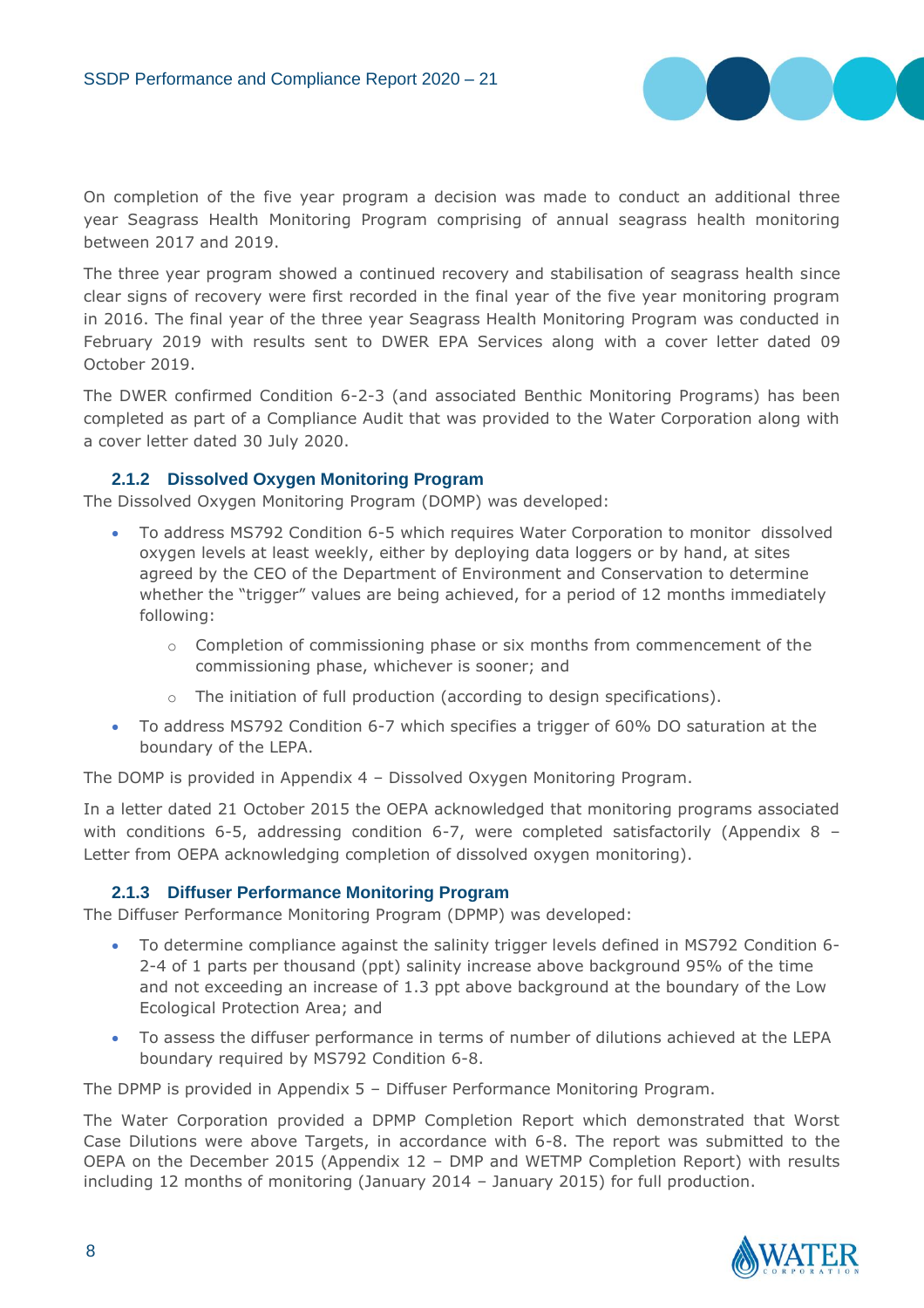

In accordance with the Completion Report commitments, the Water Corporation ceased monthly dilution assessments and committed to annual salinity and dilution monitoring for a period of five years. The 5 year annual monitoring period commenced in 2016 with the final monitoring event completed in November 2021.

#### **2.1.4 Whole Effluent Toxicity Monitoring Program**

<span id="page-8-0"></span>The Whole Effluent Toxicity Monitoring Program (WETMP) was developed to meet MS792 Condition 6-9 which requires Water Corporation to *conduct Whole Effluent Toxicity testing of wastewater consistent with the toxicity and testing protocol at the following intervals:*

- One month following the initiation of the commissioning phase;
- 12 months following the completion of commissioning or 18 months following the initiation of commissioning (whichever occurs first);
- 12 months following the commencement of full production.

The WETMP is provided in Appendix 6 – Whole Effluent Toxicity Monitoring Program.

The Water Corporation provided a WETMP Completion Report to the OEPA on 18 December 2015 (Appendix 12 – DMP and WETMP Completion Report). This report contained the results of the 12 month monitoring period for full production (January 2014 – January 2015) as well as results from additional monitoring undertaken from January 2015.

#### <span id="page-8-1"></span>**2.2 Revegetation Management Plan**

The SSDP Revegetation Management Plan (RMP) (Appendix 7 – Revegetation Management Plan) was developed to guide revegetation on the SSDP site to meet MS792 Condition 9 and EPBC2008/4173 Condition 7 requirements. The plan was based on a flora and fauna survey conducted in 2008 (360 Environmental), the Public Environmental Review (Water Corporation 2008) and the Construction Environmental Management Framework (Water Corporation 2009). The RMP outlines the revegetation schedule and number of species that will be revegetated.

Revegetation of the SSDP commenced in July 2009 with stockpiling of topsoil, mulch and branches and pre-planting weed spraying. Direct seeding and planting commenced in mid-2010 and the second seeding/planting campaign commenced in mid- 2011. Planting of tubestocks and seedlings for 1.3ha cleared at the northern area of the site was completed in 2014.

The DoE requested an amendment of the RMP to remove all references to the Harvey water tank site based on an audit conducted in February 2015. Water Corporation provided a revised plan to the DoE on 24 June 2015, which was subsequently approved on 4 January 2016.

The 2015 Revegetation Program Monitoring Report was completed by a third party consultant and submitted to the OEPA along with a letter dated 15 July 2016 (Appendix 13 – Letter to OEPA providing 2015 Revegetation Program Monitoring Report). The 2015 revegetation survey results demonstrated that the SSDP revegetation program is complete according to Ministerial Statement 792 requirements.

The OEPA section of DWER confirmed the revegetation conditions had been met via communications dated 16 January 2018 (Appendix 15 – Letter from OEPA acknowledging completion of Revegetation Conditions).

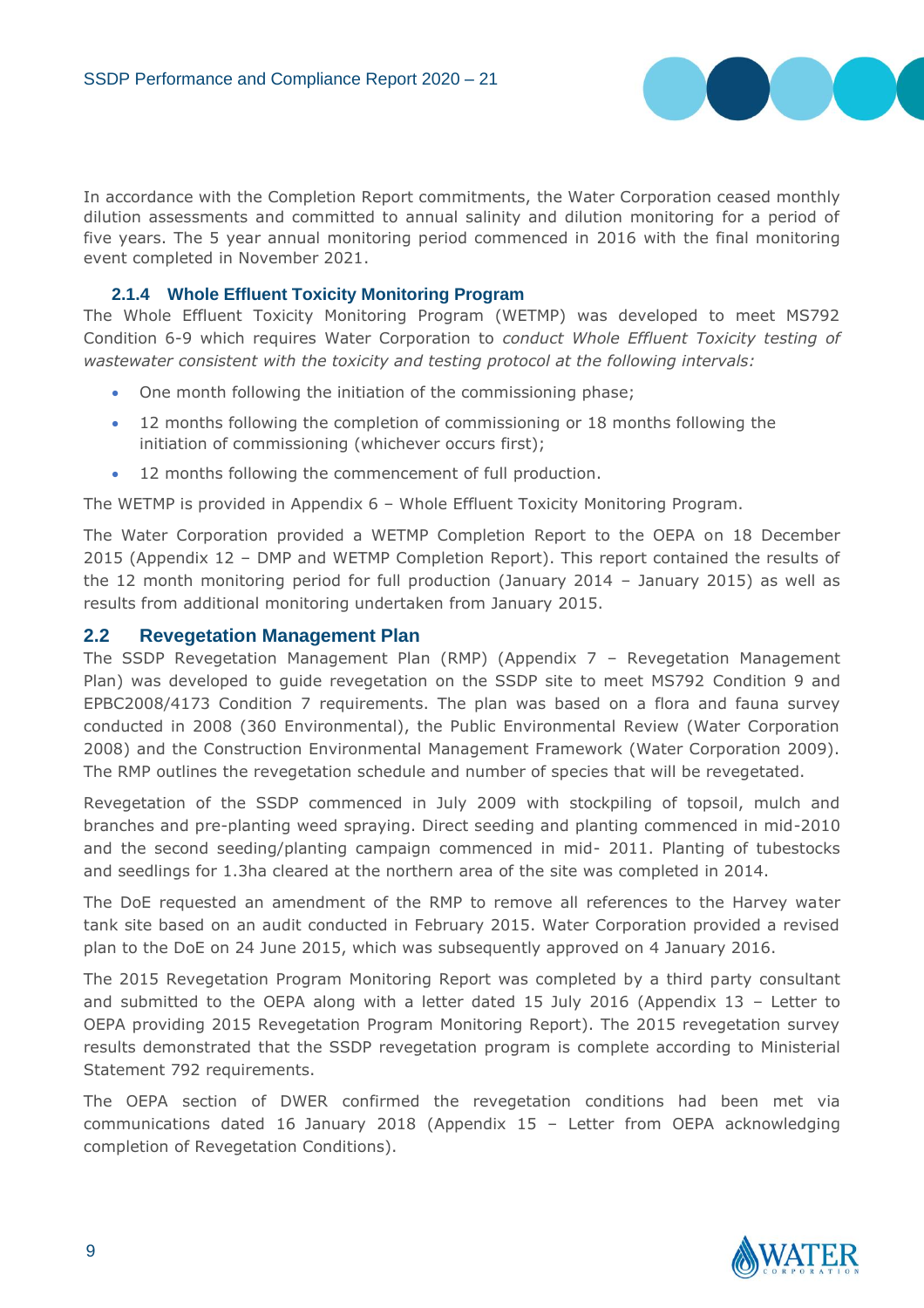

# <span id="page-9-0"></span>**3. Current Status**

All monitoring programs under MS792 Condition 6 (Marine monitoring) and Condition 9 (Rehabilitation) have now been completed. Further detail on the MS792 requirements and evidence of completion is provided in [Table 2.](#page-13-0)

## <span id="page-9-1"></span>**4. Compliance**

#### <span id="page-9-2"></span>**4.1 Non-conformances and non-compliances**

[Table 2](#page-13-0) provides a status of compliance against each MS792 condition. The SSDP was noncompliant with two MS792 conditions during the reporting period (11-1 and 11-2). The Water Corporation is in the process of developing a strategy for the purchase of renewable energy and/or carbon offsets for the SSDP.

#### <span id="page-9-3"></span>**4.3 Audits**

During the reporting year there was a third party ISO 14001 surveillance audit conducted in May 2020. There were no concerns raised during the audit.

There were also internal environmental audits conducted during the reporting period with no Non-compliances raised.

DWER conducted a compliance audit in July 2020. The Compliance Audit Report was provided to the Water Corporation along with a cover letter dated 30 July 2020. The report identified a 'Non-Compliance' and a 'Verification Required';

- The non-compliance was against conditions M792:M11-1, and M11-2. Non-compliance of conditions M792:M11.1 and M11.2 have been reported by the Water Corporation in Annual Performance and Compliance Reports (refer also to Section 4.1 and Table 2 of this report).
- The verification required was requested to verify that the wetland offset as described in section 7.2 of the Offset Implementation Strategy was implemented. The Offset Implementation Strategy was developed to meet Condition M792:M10-2.

Water Corporation has been in communication with DWER and is in the process of addressing the non-compliance and determining the status of the offset.

#### <span id="page-9-4"></span>**4.4 Complaints Register**

There were no complaints during the reporting period. Complaints relating to the operation of the SSDP can be raised via the Community Reference Group (CRG).

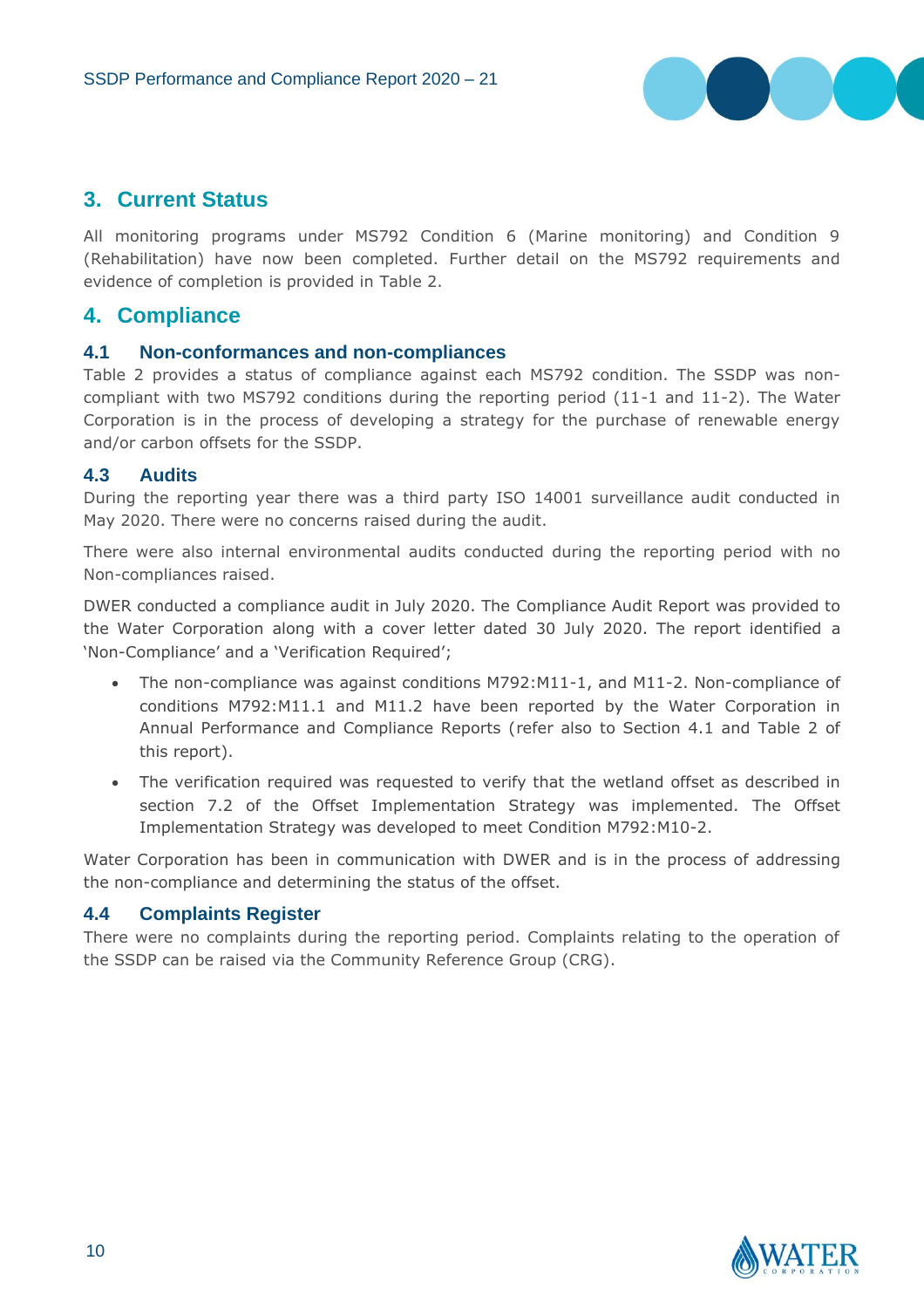

# <span id="page-10-0"></span>**5. Environmental Monitoring and Research**

The marine environment monitoring conducted during the 2020-21 reporting period consisted of the following:

- Discharge water quality monitoring including daily monitoring of desalination effluent volume and flow rate, continuous monitoring of the salinity of the seawater intake and desalination effluent;
- Discharge and 6-monthly monitoring of in-pipe desalination effluent water quality parameters;
- Verification of diffuser performance through measurement of salinity at the LEPA boundary and dilution assessment;
- Whole Effluent Toxicity (WET) testing on the discharge effluent.

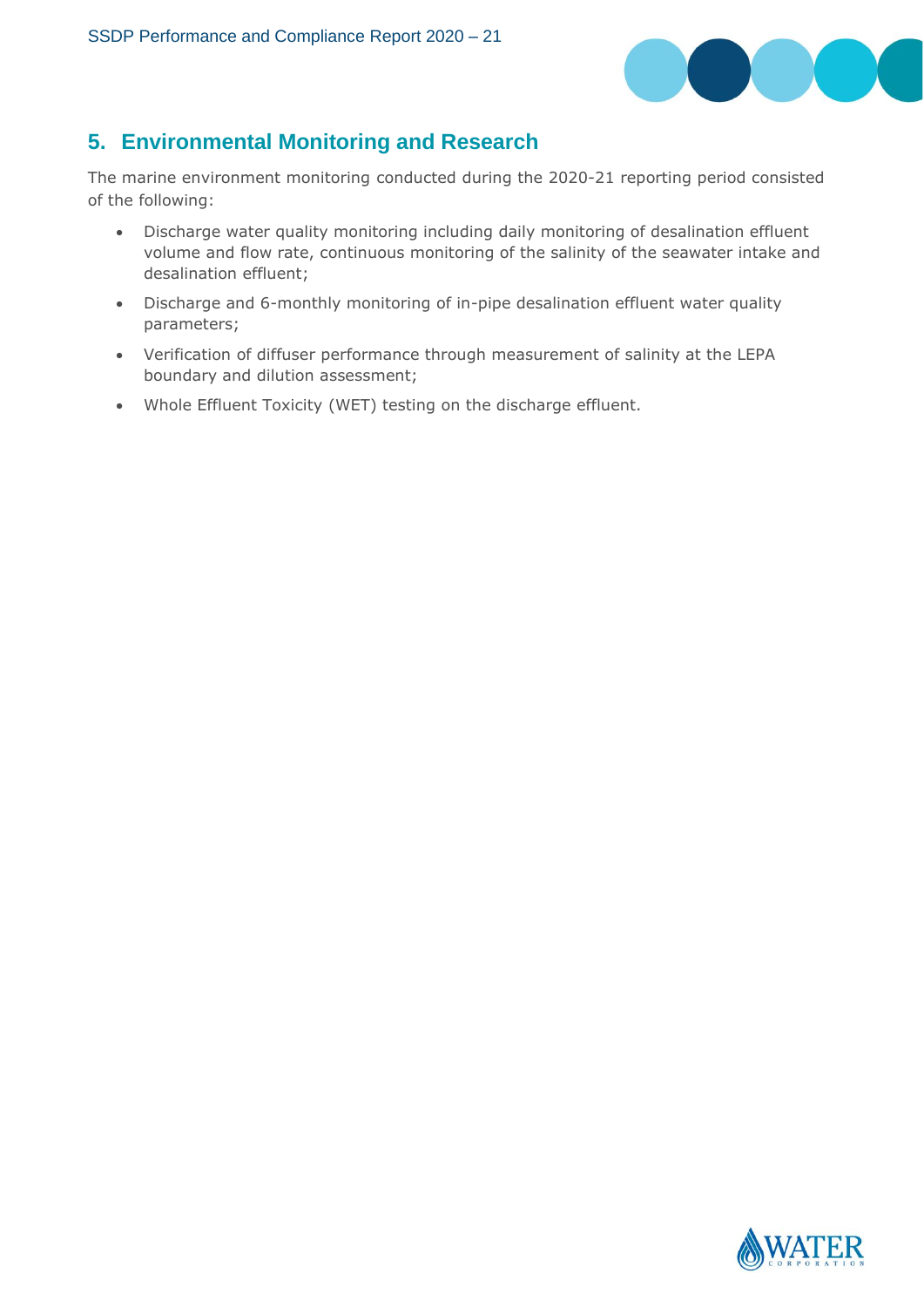

# <span id="page-11-0"></span>**6. Stakeholder Consultation**

Specific groups that were consulted during this reporting period include:

**Community Groups** Community Reference Group (represents seven community groups) **Government Agencies (State and Federal)** Department of the Environment (DoE) Department of Water and Environment Regulation (DWER) OEPA (Office of Environmental Protection Authority) section of DWER Department of Water (DoW) **Local Government**  Shire of Harvey **Committees** Bunbury LEMC (Local Emergency Management Committee)

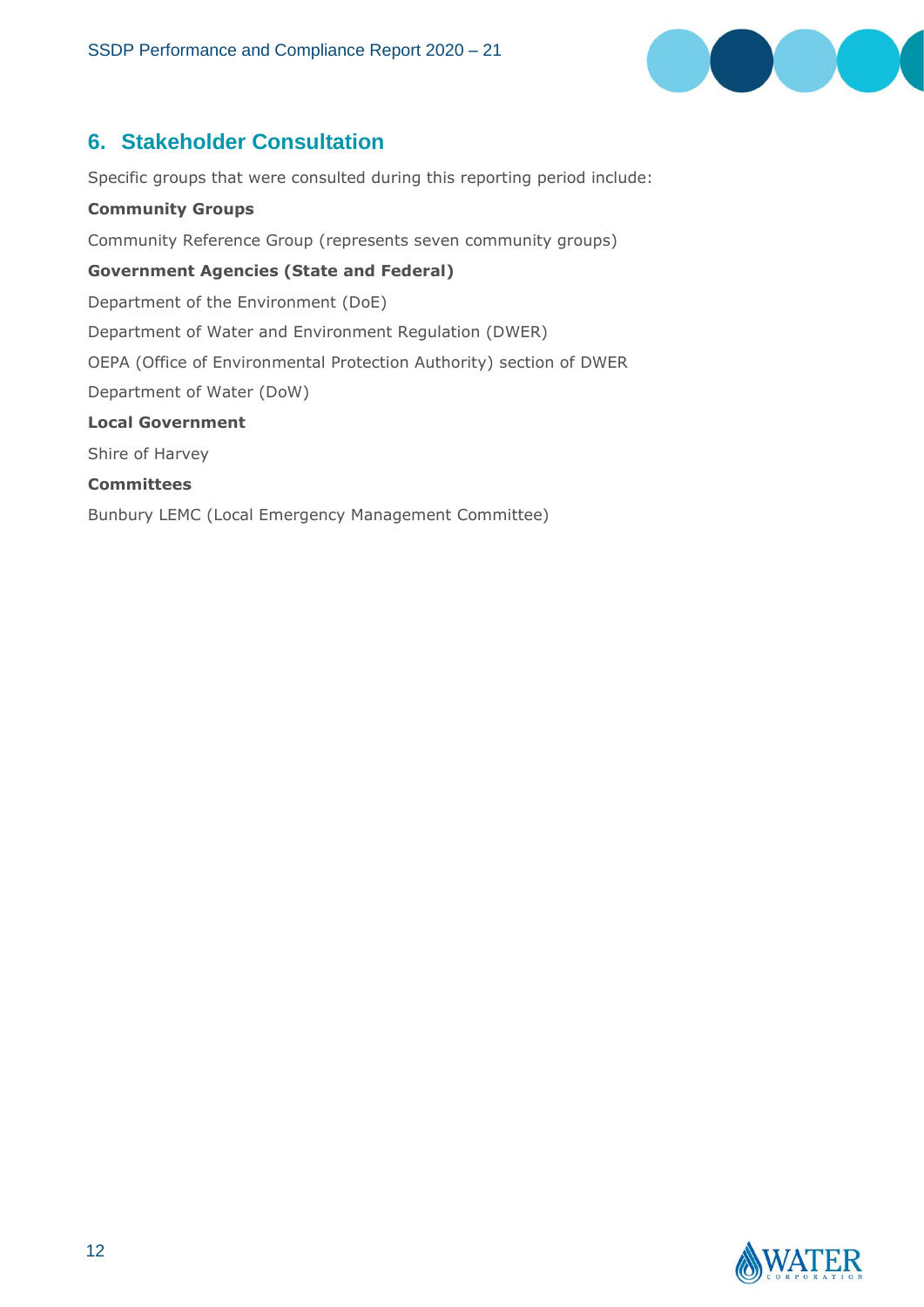

# <span id="page-12-0"></span>**7. Audit Table**

[Table 2](#page-13-1) provides the compliance status against each of the conditions in MS792. [Table 1](#page-12-1) provides the status description utilised in [Table 2.](#page-13-1)

### <span id="page-12-1"></span>**Table 1: Status Description Used in the Audit Table**

| <b>Status</b>              | <b>Acronym</b> | <b>Criteria</b>                                                                                                                                                                                                                                                                                                        |
|----------------------------|----------------|------------------------------------------------------------------------------------------------------------------------------------------------------------------------------------------------------------------------------------------------------------------------------------------------------------------------|
| Compliant                  | $\mathsf{C}$   | Implementation of the proposal has been carried out in<br>accordance with the requirements of the audit element.                                                                                                                                                                                                       |
| Completed                  | <b>CLD</b>     | A requirement with a finite period of application has<br>been satisfactorily completed.                                                                                                                                                                                                                                |
| Not Required at this Stage | <b>NR</b>      | The requirements of this audit element were not<br>triggered during the reporting period.                                                                                                                                                                                                                              |
| Potential Non-Compliant    | <b>PNC</b>     | Possible or likely failure to meet the requirements of the<br>audit element.                                                                                                                                                                                                                                           |
| Non-Compliant              | <b>NC</b>      | Implementation of the proposal has not been carried out<br>in accordance with the requirements of the audit<br>element.                                                                                                                                                                                                |
| In Process                 | IP             | Where an audit element requires a management or<br>monitoring plan to be submitted to the OEPA or another<br>government agency for approval, the submission has<br>been made and no further information or changes have<br>been requested by the OEPA or other government<br>agency for the approval is still pending. |
| Not Applicable             | <b>NA</b>      | Requirements which do not require specific action by the<br>proponent. For example requirements which refer to<br>regulator (and<br>action<br>the<br>are<br>'Procedure'<br>by<br>requirements as described below in the notes of Table<br>4).                                                                          |

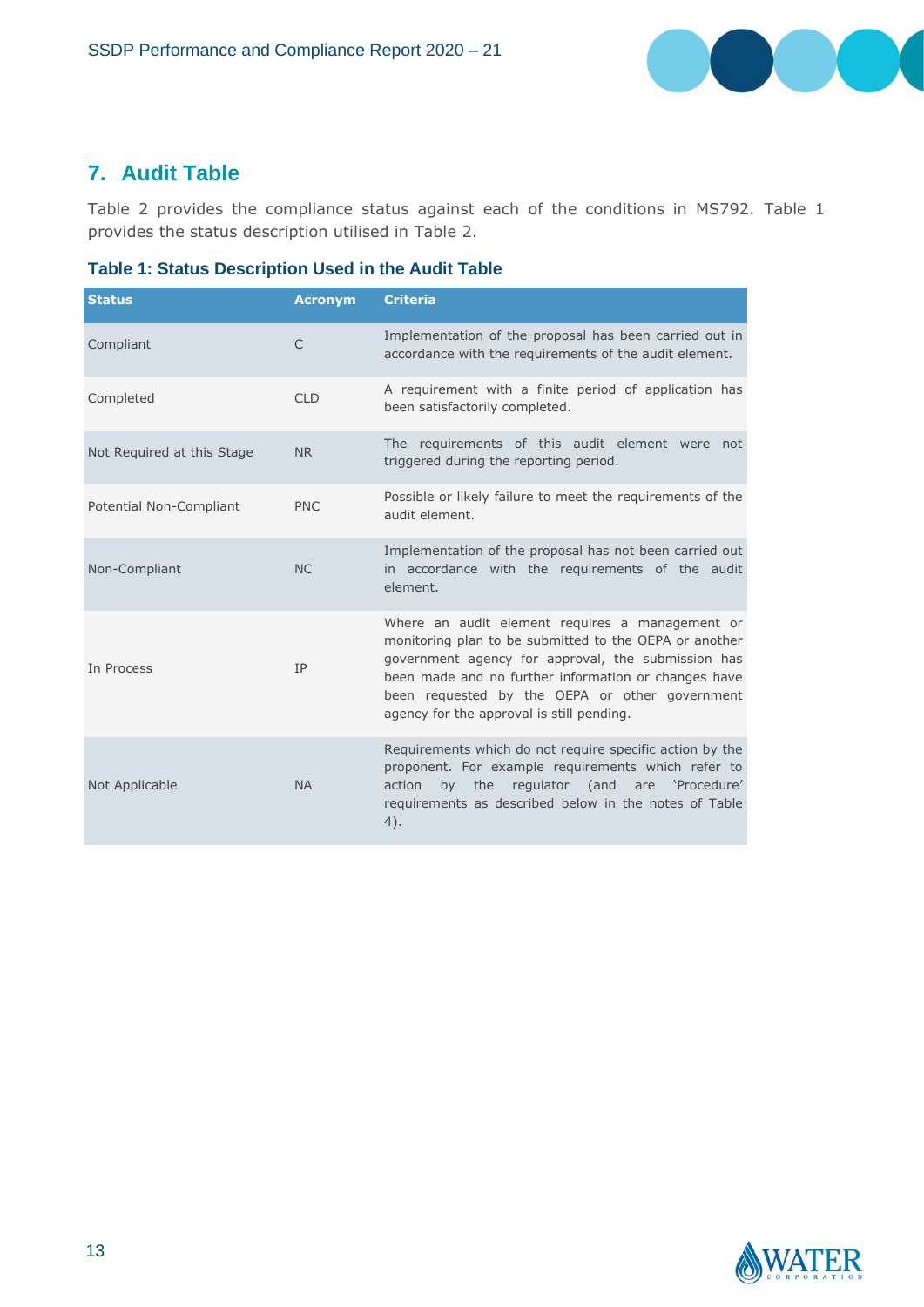#### <span id="page-13-1"></span><span id="page-13-0"></span>**Table 2: Audit Table**

**Note:**

- Phases that apply in this table = **Pre-Construction, Construction, Post-Construction, Operation, Decommissioning, Overall (several phases)**
- This audit table is a summary and timetable of conditions and commitments applying to this project. Refer to the Minister's Statement for full detail/precise wording of individual elements.
- Code prefixes: M = Minister's condition; P = Proponent's commitment; A = Audit specification; N = Procedure.
- Any elements with status = "Audited by Proponent only" are legally binding but are not required to be addressed specifically in compliance reports, if complied with.
- . Acronyms list:- Min for Env = Minister for the Environment; CEO = Chief Executive Officer of DER; DER = Department of Environment Regulation; DMP = Department of Mining and Petroleum; OEPA = Office of the Environmental P DoW = Department of Water.

| <b>Audit Code Subject</b> |                                                   | Requirement                                                                                                                                                                                                                                                                                                       | <b>How</b>                                                                                                    | <b>Evidence</b>                                                                                                                                                                                                                                                                                                                                                                                                                                                                       | <b>Phase</b> | <b>Timeframe</b>                       | <b>Status</b> |
|---------------------------|---------------------------------------------------|-------------------------------------------------------------------------------------------------------------------------------------------------------------------------------------------------------------------------------------------------------------------------------------------------------------------|---------------------------------------------------------------------------------------------------------------|---------------------------------------------------------------------------------------------------------------------------------------------------------------------------------------------------------------------------------------------------------------------------------------------------------------------------------------------------------------------------------------------------------------------------------------------------------------------------------------|--------------|----------------------------------------|---------------|
| $792: M1-1$ Proposal      | Implementatio                                     | The Proponent shall implement the proposal as assessed by $ $ Annual Performance<br>the Environmental Protection Authority and described in Compliance Reports (ref<br>schedule 1 and 2 of this statement subject to the conditions<br>and procedures of this statement.                                          | Condition M4-6<br>demonstrating<br>implementation<br>submitted; to be submitted<br>by 14 June each year.      | Evidence is provided in the annual PCRs regarding the Overall<br>ongoing implementation of the proposal.                                                                                                                                                                                                                                                                                                                                                                              |              | Ongoing                                |               |
| 792:M2-1                  | Proponent<br>Nomination<br>and Contact<br>Details | The Proponent for the time being nominated by the Minister Annual Performance<br>for the Environment under sections 38(6) or 38(7) of the Compliance Reports (ref<br>Environmental Protection Act 1986 is responsible for the Condition M4-6)<br>implementation of the proposal.                                  | identifying the name of the<br>responsible Proponent<br>submitted; the first<br>submitted by 14 June<br>2010. | The Proponent is the Water Corporation and this has not Overall<br>changed over this reporting period.                                                                                                                                                                                                                                                                                                                                                                                |              | Ongoing                                |               |
| 792:M2-2                  | Proponent<br>Nomination<br>and Contact<br>Details | The Proponent shall notify the Chief Executive Officer (CEO) Notification advising<br>of the Department of Environment Regulation of any change changes submitted.<br>of the name and address of the Proponent for the serving of<br>notices or other correspondence within 30 days of such<br>change.            |                                                                                                               | The Proponent is the Water Corporation and this has not Overall<br>changed over this reporting period.                                                                                                                                                                                                                                                                                                                                                                                |              | Within 30 days of such $ C $<br>change |               |
| 792:M3-1                  | Time Limit of<br>Authorisation                    | The authorisation to implement the proposal provided for in First Performance<br>this statement shall lapse and be void within five years after Compliance Report (ref<br>the date of this statement if the proposal to which this $\lfloor$ Condition M4-6)<br>statement relates is not substantially commenced. | demonstrating substantial<br>commencement submitted.                                                          | The proposal was substantially commenced during the first $\vert$ Overall<br>and second PCR reporting period (14 April 2010 to 13<br>April 2011). Both PCRs and the OEPA acknowledgement of<br>receipt of the first and second PCR (A311933 dated 23 June<br>2010 and A400433 dated 31 May 2011, respectively) show<br>compliance.<br>Evidence of compliance against this condition was<br>provided in the 14 April 2013 to 13 April 2014 PCR and no<br>further evidence is required. |              | On or before 21 May<br>2014            | <b>CLD</b>    |
| 792:M3-2                  | Time Limit of<br>Authorisation                    | The Proponent shall provide the CEO of the Department of First Performance<br>Environment Regulation with written evidence which Compliance Report (ref<br>demonstrates that the proposal has substantially Condition M4-6)                                                                                       |                                                                                                               | The proposal was substantially commenced during the first Overall<br>and second PCR reporting period (14 April 2010 to 13<br>April 2011). Both PCRs and the OEPA acknowledgement of                                                                                                                                                                                                                                                                                                   |              | On or before 14 April<br>2014          | <b>CLD</b>    |



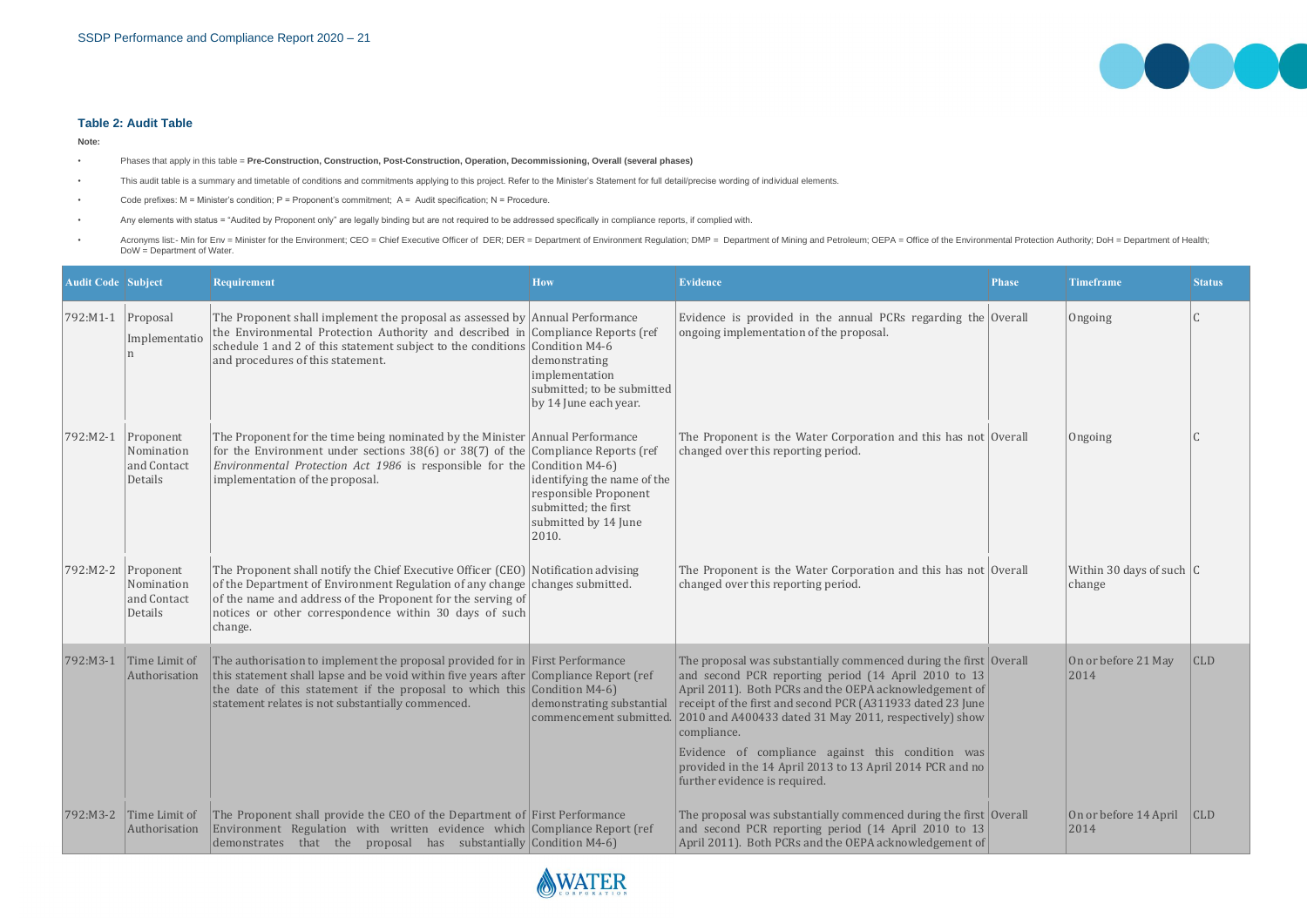

| <b>Audit Code Subject</b> |                                    | <b>Requirement</b>                                                                                                                                                                                                                                                                                                                                                                                                                                                                                                                                                                                                                                                                                              | <b>How</b>                            | <b>Evidence</b>                                                                                                                                                                                                                                                                                                                                                                                                                                               | <b>Phase</b> | <b>Timeframe</b>            | <b>Status</b> |
|---------------------------|------------------------------------|-----------------------------------------------------------------------------------------------------------------------------------------------------------------------------------------------------------------------------------------------------------------------------------------------------------------------------------------------------------------------------------------------------------------------------------------------------------------------------------------------------------------------------------------------------------------------------------------------------------------------------------------------------------------------------------------------------------------|---------------------------------------|---------------------------------------------------------------------------------------------------------------------------------------------------------------------------------------------------------------------------------------------------------------------------------------------------------------------------------------------------------------------------------------------------------------------------------------------------------------|--------------|-----------------------------|---------------|
|                           |                                    | commenced on or before the expiration of five years from demonstrating substantial<br>the date of this statement.                                                                                                                                                                                                                                                                                                                                                                                                                                                                                                                                                                                               |                                       | receipt of the first and second PCR (A311933 dated 23 June<br>commencement submitted. 2010 and A400433 dated 31 May 2011, respectively) show<br>compliance.<br>Evidence of compliance against this condition was<br>provided in the 14 April 2013 to 13 April 2014 PCR and no<br>further evidence is required.                                                                                                                                                |              |                             |               |
| 792:M4-1                  | Compliance<br>Reporting            | The Proponent shall prepare and maintain a compliance Compliance Assessment<br>assessment plan to the satisfaction of the CEO of the Plan, submitted by 14<br>Department of Environment and Conservation.                                                                                                                                                                                                                                                                                                                                                                                                                                                                                                       | October 2009 (ref<br>Condition M4-2). | SSDP Compliance Assessment Plan (Water Corporation, 26   Overall<br>February 2010), endorsed by the DER (previously DEC) in<br>letter dated 18/03/2010 (reference DEC11361).<br>The Compliance Assessment Plan submitted and approved<br>by the DER in 2010 is still currently implemented at the<br>SSDP.<br>Evidence of compliance against this condition was<br>provided in the 14 April 2013 to 13 April 2014 PCR and no<br>further evidence is required. |              | Ongoing                     |               |
| 792:M4-2                  | Compliance<br>Reporting            | The Proponent shall submit to the CEO of the Department of Compliance Assessment<br>Environment and Conservation, the compliance assessment Plan (ref Condition M4-1)<br>plan required by Condition 1 at least 6 months prior to the indicating items $1-6$<br>first compliance report required by Condition $6$ . The submitted.<br>compliance assessment plan shall indicate:<br>frequency of compliance reporting;<br>2. approach and timing of compliance assessments;<br>retention of compliance assessments;<br>3.<br>4. reporting of potential non-compliances and corrective<br>actions taken;<br>table of contents of compliance reports; and<br>$\vert$ 6. public availability of compliance reports. |                                       | SSDP Compliance Assessment Plan (Water Corporation, 26   Overall<br>February 2010), endorsed by the DEC in letter dated<br>18/03/2010 (reference DEC11361).<br>Evidence of compliance against this condition was<br>provided in the 14 April 2013 to 13 April 2014 PCR and no<br>further evidence is required.                                                                                                                                                |              | By 14 October 2009          | <b>CLD</b>    |
| 792:M4-3                  | Compliance<br>Reporting            | The Proponent shall assess compliance with conditions in Performance Compliance<br>$ accordance$ with the compliance assessment plan required Report consistent with<br>by Condition 1.                                                                                                                                                                                                                                                                                                                                                                                                                                                                                                                         | Condition M4-2<br>undertaken.         | Evidence is provided in the annual PCRs providing $\sqrt{2}$ Overall<br>compliance with conditions in accordance with the<br>compliance assessment plan.                                                                                                                                                                                                                                                                                                      |              | Ongoing                     |               |
|                           | 792:M4-4   Compliance<br>Reporting | The Proponent shall retain reports of all compliance Reports pertaining to<br>assessments described in the compliance assessment plan assessments of compliance<br>required by Condition 1 and shall make those reports $ $ (ref Condition M4-2)<br>available when requested by the CEO of the Department of registered in document<br><b>Environment and Conservation.</b>                                                                                                                                                                                                                                                                                                                                     | control system.                       | PCRs are retained and are made available on request.                                                                                                                                                                                                                                                                                                                                                                                                          | Overall      | Ongoing                     |               |
|                           | 792:M4-5   Compliance              | The Proponent shall advise the CEO of the Department of Notifications advising                                                                                                                                                                                                                                                                                                                                                                                                                                                                                                                                                                                                                                  |                                       | The 2016 Benthic Health Monitoring Report was submitted Overall                                                                                                                                                                                                                                                                                                                                                                                               |              | As soon as practicable.   C |               |

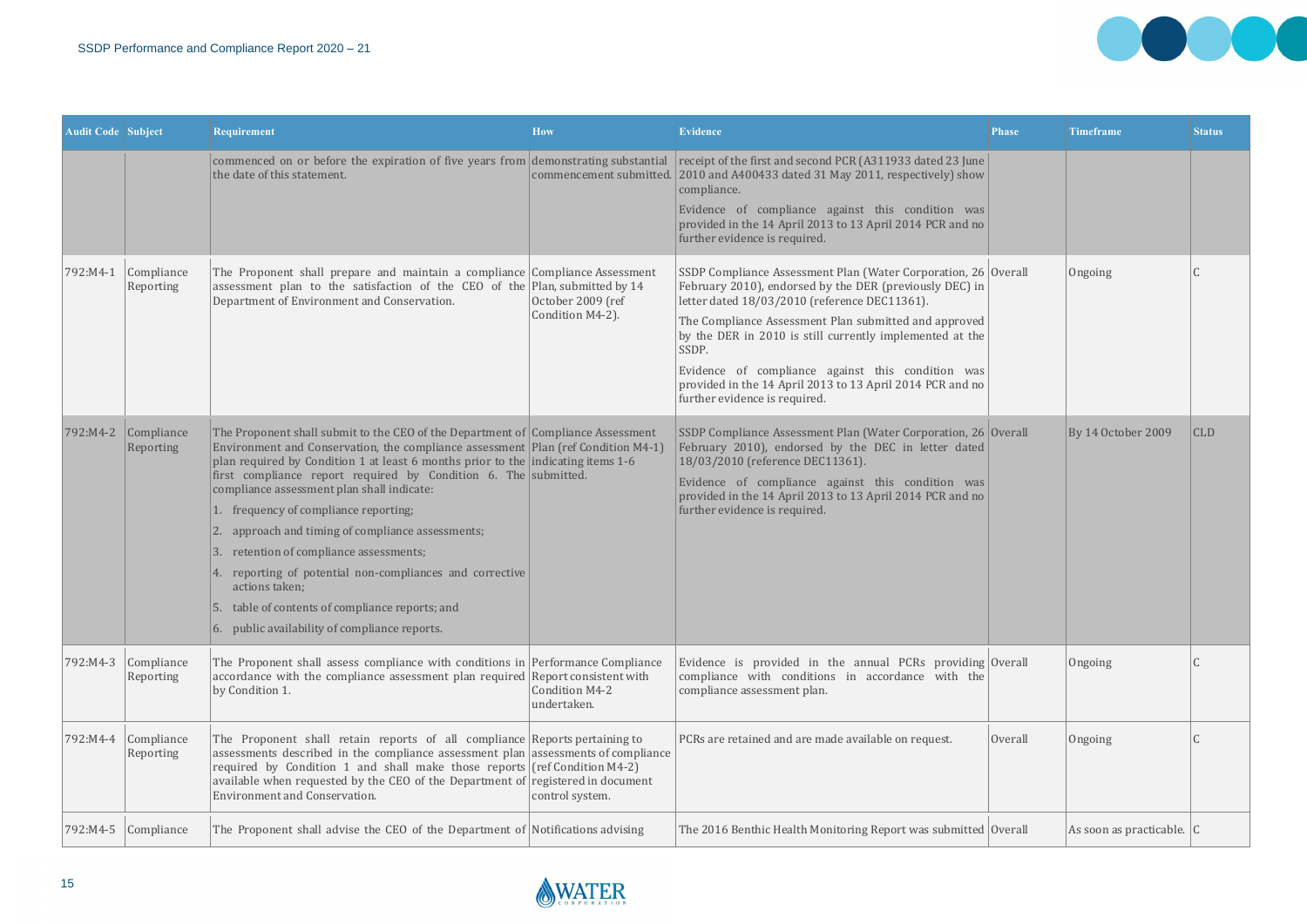| <b>Audit Code Subject</b> |                                               | Requirement                                                                                                                                                                                                                                                                                                                                                                          | <b>How</b> | <b>Evidence</b>                                                                                                                                                                                                                                                                                                                                              | <b>Phase</b> | <b>Timeframe</b>                                    | <b>Status</b> |
|---------------------------|-----------------------------------------------|--------------------------------------------------------------------------------------------------------------------------------------------------------------------------------------------------------------------------------------------------------------------------------------------------------------------------------------------------------------------------------------|------------|--------------------------------------------------------------------------------------------------------------------------------------------------------------------------------------------------------------------------------------------------------------------------------------------------------------------------------------------------------------|--------------|-----------------------------------------------------|---------------|
|                           | Reporting                                     | Environment and Conservation of any potential non- potential non-compliances<br>compliance as soon as practicable.                                                                                                                                                                                                                                                                   | submitted. | to the OEPA along with a cover letter dated 4 November<br>2016. The 2016 Benthic Health Monitoring Report noted<br>that impact sites median shoot density was lower than the<br>5 <sup>th</sup> percentile of the new monitoring sites (5 km North, and<br>5 km South). This represented the one year Environmental<br>Quality Standard (EQS) not being met. |              |                                                     |               |
|                           |                                               |                                                                                                                                                                                                                                                                                                                                                                                      |            | Due to the 2016 Benthic Health Monitoring Survey results<br>and the 2016 Seagrass Investigation Monitoring Report<br>(also submitted to the OEPA along with the cover letter<br>dated 4 November 2016); a decision was made to conduct<br>a proactive three year annual monitoring program.                                                                  |              |                                                     |               |
|                           |                                               |                                                                                                                                                                                                                                                                                                                                                                                      |            | The first year of annual monitoring was completed in<br>January 2017 with results provided to the OEPA with a<br>cover letter dated 20 April 2017. The second year of<br>monitoring was conducted in February 2018 with the<br>results sent to the OEPA section of DWER along with a<br>cover letter dated 13/06/2018.                                       |              |                                                     |               |
|                           |                                               |                                                                                                                                                                                                                                                                                                                                                                                      |            | The final year of the three year Seagrass Health Monitoring<br>Program was conducted in February 2019. The results<br>were sent to DWER - EPA Services along with a cover<br>letter dated 09/10/2019.                                                                                                                                                        |              |                                                     |               |
| 792:M4-6                  | Compliance<br>Reporting                       | The Proponent shall submit a compliance assessment report Annual compliance<br>annually from the date of issue of the Implementation assessment reports<br>Statement No. 792 addressing the previous twelve month covering items $1-5$<br>period or as agreed by the CEO of the Department of submitted.<br>Environment and Conservation. The compliance assessment<br>report shall: |            | Evidence is provided in the annual PCRs providing Overall<br>compliance with conditions. PCRs will be prepared in<br>accordance with the SSDP Compliance Assessment Plan<br>(Water Corporation, 26 February 2010), endorsed by the<br>DEC in letter dated 18/03/2010 (reference DEC11361).                                                                   |              | Annually, by 14 June<br>each year                   | C.            |
|                           |                                               | 1. be endorsed by the Proponent's Managing Director or a<br>person, approved in writing by the Department of<br>Environment and Conservation, delegated to sign on the<br>Managing Director's behalf;                                                                                                                                                                                |            |                                                                                                                                                                                                                                                                                                                                                              |              |                                                     |               |
|                           |                                               | 2. include a statement as to whether the Proponent has<br>complied with the conditions Review;                                                                                                                                                                                                                                                                                       |            |                                                                                                                                                                                                                                                                                                                                                              |              |                                                     |               |
|                           |                                               | identify all potential non-compliances and describe<br>corrective and preventative actions taken;                                                                                                                                                                                                                                                                                    |            |                                                                                                                                                                                                                                                                                                                                                              |              |                                                     |               |
|                           |                                               | 4. be made publicly available in accordance with the<br>approved compliance assessment plan; and                                                                                                                                                                                                                                                                                     |            |                                                                                                                                                                                                                                                                                                                                                              |              |                                                     |               |
|                           |                                               | indicate any proposed changes to the compliance<br>assessment plan required by Condition 1.                                                                                                                                                                                                                                                                                          |            |                                                                                                                                                                                                                                                                                                                                                              |              |                                                     |               |
| 792:M5-1                  | Performance<br>Review and<br><b>Reporting</b> | The Proponent shall submit to the CEO of the Department of Performance reports<br>Environment and Conservation Performance Review covering items 1-3<br>Reports at the conclusion of the second, fourth and sixth submitted.                                                                                                                                                         |            | An understanding was reached during initial and verbal Operation<br>communications by Water Corporation with OEPA Hugh<br>Lance (11/06/14), followed by email correspondence that;                                                                                                                                                                           |              | Two, four and six<br>years after<br>commencement of | $ $ CLD       |





**CONTRACTOR** 

0000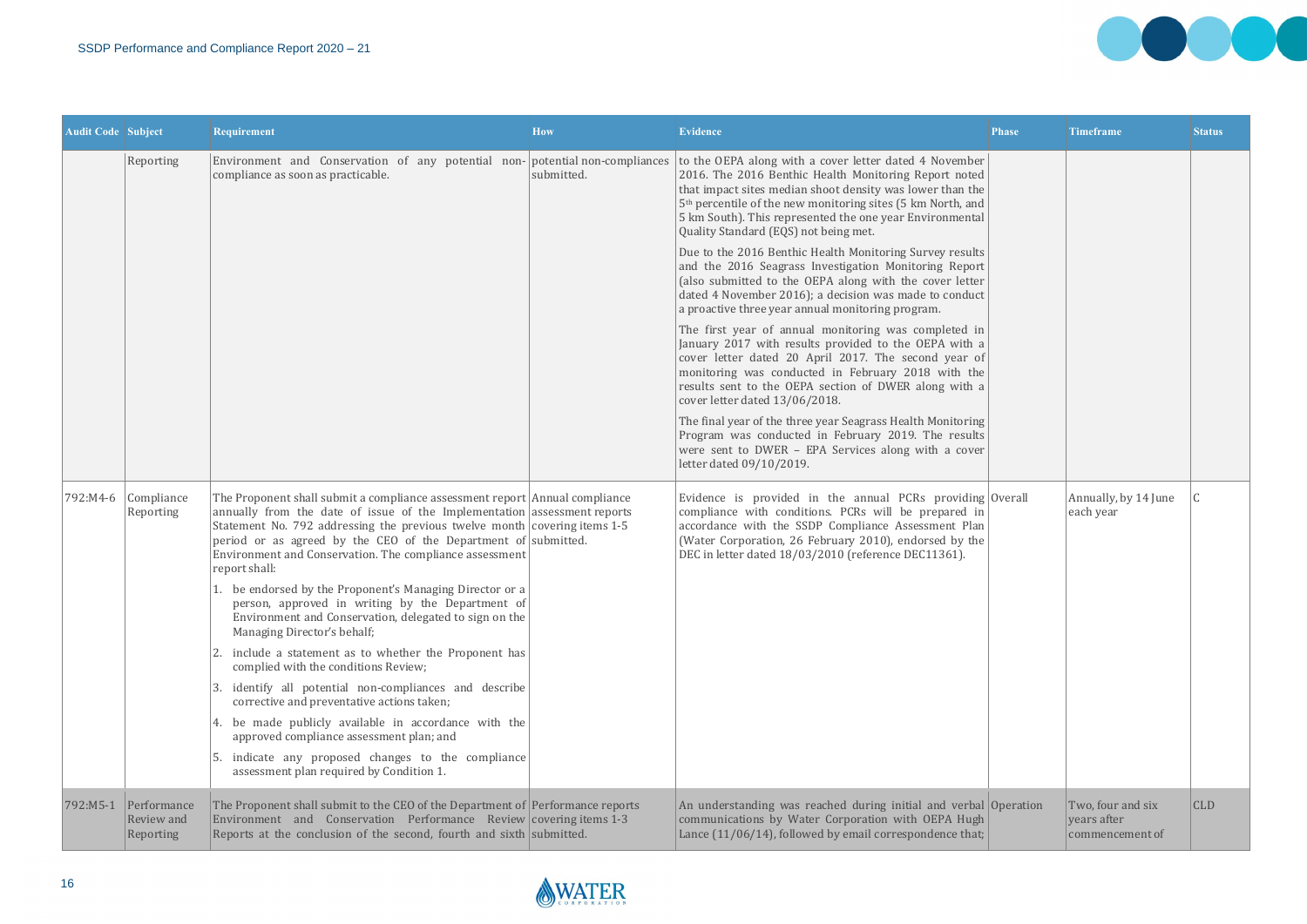

| <b>Audit Code Subject</b> |                                                 | Requirement                                                                                                                                                                                                                                                                                                                                                                                                                                                                                                                                                                                                                                                                                                                                                                         | <b>How</b> | <b>Evidence</b>                                                                                                                                                                                                                                                                                                                                                                                                                                                                                                                                                                           | <b>Phase</b> | <b>Timeframe</b>                                                            | <b>Status</b> |
|---------------------------|-------------------------------------------------|-------------------------------------------------------------------------------------------------------------------------------------------------------------------------------------------------------------------------------------------------------------------------------------------------------------------------------------------------------------------------------------------------------------------------------------------------------------------------------------------------------------------------------------------------------------------------------------------------------------------------------------------------------------------------------------------------------------------------------------------------------------------------------------|------------|-------------------------------------------------------------------------------------------------------------------------------------------------------------------------------------------------------------------------------------------------------------------------------------------------------------------------------------------------------------------------------------------------------------------------------------------------------------------------------------------------------------------------------------------------------------------------------------------|--------------|-----------------------------------------------------------------------------|---------------|
|                           |                                                 | years after the commencement of operation and then, at<br>such intervals as the CEO of the Department of Environment<br>and Conservation may regard as reasonable, which address:<br>1. the major environmental risks and impacts; the<br>performance objectives, standards and criteria related to<br>these; the success of risk reduction/impact mitigation<br>measures and results of monitoring related to the<br>management of the major risks and impacts;<br>the level of progress in the achievement of best practice<br>environmental performance, including industry<br>benchmarking, and the use of best available technology<br>where practicable; and<br>improvements gained in environmental management<br>which could be applied to this and other similar projects. |            | subsequent PRR and PCR reports have a submission due<br>date of 14 June in the same year that the reporting period<br>is completed.<br>The first Performance Review Report (PRR) for the 2012-<br>2014 period was submitted in July 2014 (Note: the<br>reporting date had incorrectly been sated as June 2014 in<br>previous PCR reports).<br>The second PRR for the 2014 -2016 period was submitted<br>to the OEPA with a cover letter dated 13 June 2016.<br>The third and final PRR for the period 2016 - 2018 was<br>submitted to the OEPA with a cover letter dated 14 June<br>2018. |              | operation; then at<br>intervals regarded as<br>reasonable by CEO of<br>DER. |               |
| 792:M6-1                  | <b>Water Quality</b><br>and Marine<br>Biota     | The Proponent shall ensure the Low Ecological Protection Assessments of compliance Evidence provided in the last five annual Marine Operation<br>Area does not exceed 100 metres by 600 metres (50 metres consistent with condition<br>either side of the diffuser array) as shown in Figure $1$ , M4-2 undertaken.<br>schedule 2.                                                                                                                                                                                                                                                                                                                                                                                                                                                  |            | <b>Environment Monitoring Annual Reports</b><br>The final results of the five year Discharge Water Quality<br>Monitoring Program was provided in a completion report<br>(Appendix 14 - SSDP Discharge Water Quality Monitoring<br>Completion Report).<br>SSDP has continuous monitoring of key water quality<br>parameters on the seawater intake and outfall to ensure<br>water quality requirements at the LEPA are met.                                                                                                                                                                |              | Ongoing                                                                     |               |
|                           | 792:M6-2   Water Quality<br>and Marine<br>Biota | To achieve the Environmental Quality Objectives (EQOs) Marine Environment<br>established by the Environmental Protection Authority Monitoring Program<br>(schedule 2) for the surrounding marine environment, (MEMP) covering items 1-<br>including the Low Ecological Protection Area/discharge 6 submitted.<br>zone, the Proponent shall prepare and implement a Marine<br>Environment Monitoring Program to the satisfaction of the<br>Chairman of the Environmental Protection Authority on the<br>advice of the CEO of the Department of Environment and<br>Conservation.<br>The Marine Environment Monitoring Program shall:                                                                                                                                                  |            |                                                                                                                                                                                                                                                                                                                                                                                                                                                                                                                                                                                           |              | (as follows)                                                                |               |
| 792:M6-2-                 |                                                 | . prior to discharges to the marine environment, identify<br>the chemicals and pH present in the pressure test and<br>disinfection water to be discharged during construction<br>and operation, and establish its toxicity to freshwater<br>marine environments consistent with the<br>and<br>recommended approaches in ANZECC/ARMCANZ 2000*;                                                                                                                                                                                                                                                                                                                                                                                                                                       |            | The Marine Environmental Monitoring Program was Construction<br>deemed complete by the OEPA for all elements of condition<br>6.2 in letter dated 23/02/2010 (reference DEC11402).<br>Evidence of compliance was provided in a previous PCR<br>(14 April 2009 to 13 April 2010). No further evidence of<br>compliance is required.                                                                                                                                                                                                                                                         |              | Prior to discharges to<br>the marine<br>environment.                        | <b>CLD</b>    |

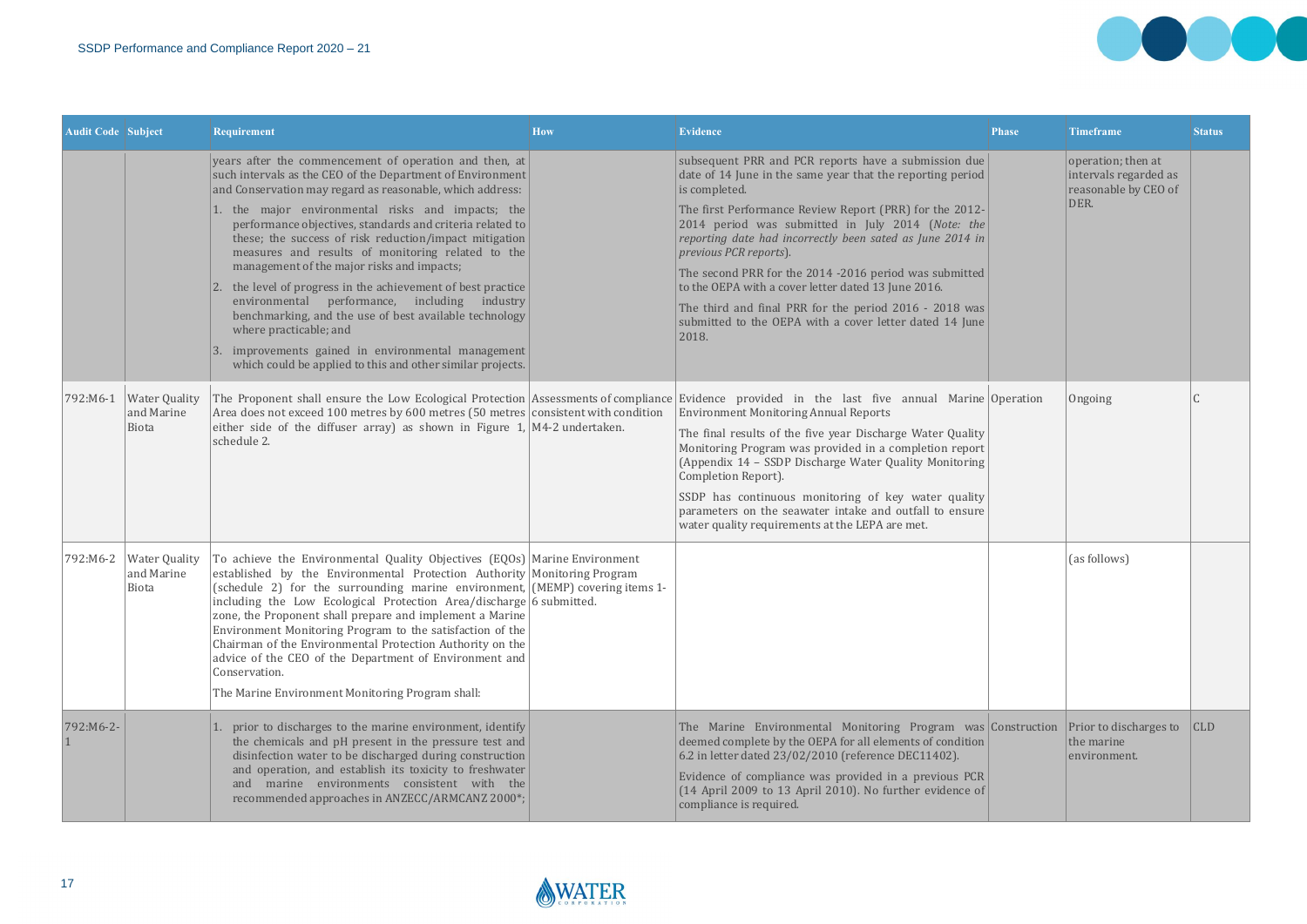

| <b>Audit Code Subject</b> | Requirement                                                                                                                                                                                                                                                                                                                                                                                                                                                                 | <b>How</b> | <b>Evidence</b>                                                                                                                                                                                                                                                                                                                                                                                                                                           | <b>Phase</b> | <b>Timeframe</b>                                                                                                   | <b>Status</b> |
|---------------------------|-----------------------------------------------------------------------------------------------------------------------------------------------------------------------------------------------------------------------------------------------------------------------------------------------------------------------------------------------------------------------------------------------------------------------------------------------------------------------------|------------|-----------------------------------------------------------------------------------------------------------------------------------------------------------------------------------------------------------------------------------------------------------------------------------------------------------------------------------------------------------------------------------------------------------------------------------------------------------|--------------|--------------------------------------------------------------------------------------------------------------------|---------------|
| 792:M6-2-                 | prior to discharges to the marine environment, identify<br>the discharge point and rate of discharge for the<br>pressure test and disinfection water and, based on the<br>levels of ecological protection to be achieved in the<br>marine environment (see schedule 2) and a 95% species<br>protection in the Harvey Main Drain, the predicted zones<br>of mortality, effect (but not mortality) and influence (i.e.<br>above background), as well as the rate of recovery; |            | The Marine Environmental Monitoring Program was Construction<br>deemed complete by the OEPA for all elements of condition<br>6.2 in letter dated 23/02/2010 (reference DER11402).<br>Evidence of compliance was provided in a previous PCR<br>(14 April 2009 to 13 April 2010). No further evidence of<br>compliance is required.                                                                                                                         |              | Prior to discharges to<br>the marine<br>environment.                                                               | CLD           |
| 792:M6-2-                 | establish existing benthic community composition and<br>health prior to marine construction and then monitor<br>benthic community composition and health annually<br>after construction to determine impact and recovery;                                                                                                                                                                                                                                                   |            | The mapping and health surveys of the baseline existing Construction<br>benthic community performed by BMT Oceanica and<br>(Binningup Desalination Plant Binningup Habitat Mapping Operation<br>FINAL July 2008, and Southern Seawater Desalination<br>Plant (SSDP) baseline habitat health monitoring Data<br>Report May 2009) was deemed to satisfy condition 6-2(3)<br>by the DER (previously DEC) in letter dated 06/11/2009<br>(reference DEC11402). |              | <b>Prior to marine</b><br>construction; then<br>annually for the<br>specified MEMP<br>implementation<br>timeframe. | $ $ CLD       |
|                           |                                                                                                                                                                                                                                                                                                                                                                                                                                                                             |            | The first benthic monitoring report for stage 1 operations<br>was completed in June 2012.                                                                                                                                                                                                                                                                                                                                                                 |              |                                                                                                                    |               |
|                           |                                                                                                                                                                                                                                                                                                                                                                                                                                                                             |            | Evidence of baseline benthic mapping. DER approval and<br>previous benthic reports (2012, 2013) provided in 2013-<br>14 PCR and no further evidence required.                                                                                                                                                                                                                                                                                             |              |                                                                                                                    |               |
|                           |                                                                                                                                                                                                                                                                                                                                                                                                                                                                             |            | The fourth annual benthic monitoring event for operations<br>was completed in May 2015, with results provided to the<br>OEPA on 17 September 2015.                                                                                                                                                                                                                                                                                                        |              |                                                                                                                    |               |
|                           |                                                                                                                                                                                                                                                                                                                                                                                                                                                                             |            | The fifth and final annual benthic monitoring event for<br>operations was completed in May 2016 with results<br>provided to the OEPA on 4 November 2016 (Appendix 10 -<br>Letter to OEPA Submission of 2016 Seagrass Monitoring<br>and Investigation Reports).                                                                                                                                                                                            |              |                                                                                                                    |               |
|                           |                                                                                                                                                                                                                                                                                                                                                                                                                                                                             |            | The MEMP specifies a five year annual benthic monitoring<br>program. The five years of annual benthic monitoring has<br>been completed.                                                                                                                                                                                                                                                                                                                   |              |                                                                                                                    |               |
|                           |                                                                                                                                                                                                                                                                                                                                                                                                                                                                             |            | Note - Due to declines in seagrass shoot density at impact<br>and southern reference sites, MAFRL and Oceanica were<br>engaged to complete a proactive investigation into<br>seagrass health in 2016. In addition a proactive three year<br>annual Seagrass health monitoring program from 2017 -<br>2019 was implemented.                                                                                                                                |              |                                                                                                                    |               |
|                           |                                                                                                                                                                                                                                                                                                                                                                                                                                                                             |            | The first year of annual monitoring was completed in<br>January 2017 with results provided to the OEPA with a<br>cover letter dated 20 April 2017. The second year of<br>monitoring was conducted in February 2018 with the<br>results sent to the OEPA section of DWER along with a<br>cover letter dated 13 July 2018. The Final year of the                                                                                                            |              |                                                                                                                    |               |



| <b>Phase</b>                     | <b>Timeframe</b>                                                                                            | <b>Status</b> |
|----------------------------------|-------------------------------------------------------------------------------------------------------------|---------------|
| Construction                     | Prior to discharges to<br>the marine<br>environment.                                                        | <b>CLD</b>    |
| Construction<br>and<br>Operation | Prior to marine<br>construction; then<br>annually for the<br>specified MEMP<br>implementation<br>timeframe. | <b>CLD</b>    |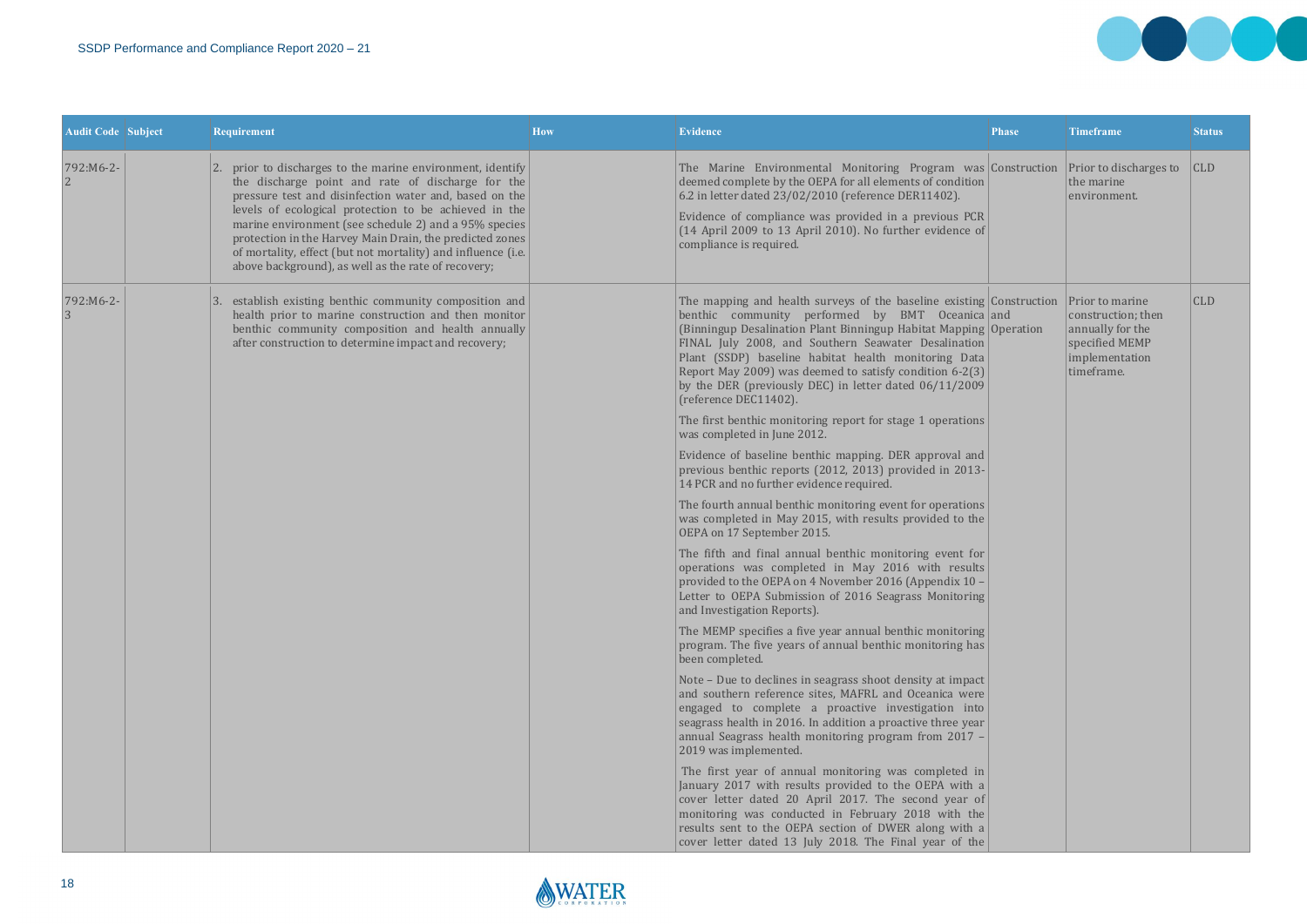| <b>Audit Code Subject</b> | <b>Requirement</b>                                                                                                                                                                                                                                                                                                                                                                                                                                                                                                                                                                                               | <b>How</b> | Evidence                                                                                                                                                                                                                                                                                                                                                                                                                                                                                                                                                                                                                                                                                              | <b>Phase</b> | <b>Timeframe</b>                                            | <b>Status</b> |
|---------------------------|------------------------------------------------------------------------------------------------------------------------------------------------------------------------------------------------------------------------------------------------------------------------------------------------------------------------------------------------------------------------------------------------------------------------------------------------------------------------------------------------------------------------------------------------------------------------------------------------------------------|------------|-------------------------------------------------------------------------------------------------------------------------------------------------------------------------------------------------------------------------------------------------------------------------------------------------------------------------------------------------------------------------------------------------------------------------------------------------------------------------------------------------------------------------------------------------------------------------------------------------------------------------------------------------------------------------------------------------------|--------------|-------------------------------------------------------------|---------------|
|                           |                                                                                                                                                                                                                                                                                                                                                                                                                                                                                                                                                                                                                  |            | program was completed in February 2019 and the results<br>were sent along with a cover letter dated 09 October 2019.<br>The DWER confirmed Condition 6-2-3 (and associated<br>Benthic Monitoring Programs) has been completed as part<br>of a Compliance Audit (conducted by DWER) that was<br>provided to the Water Corporation along with a cover<br>letter dated 30 July 2020.<br>See:<br>Appendix 10 – Letter to OEPA submission of 2016 Seagrass<br>Monitoring and Investigation Reports<br>Appendix - 11 Letter to OEPA submission of 2017 Benthic<br>Seagrass Health Investigation<br>Appendix – 17 Letter to OEPA section of DWER submission<br>of 2018 Benthic Seagrass Health Investigation |              |                                                             |               |
| 792:M6-2-                 | 4. prior to discharges to the marine environment, identify<br>environmental quality indicators and associated<br>"trigger" levels, based on the guidelines and<br>recommended approaches in ANZECC/ARMCANZ 2000*<br>and its updates, for assessing the performance of the<br>discharges (with the exception of salinity where the<br>agreed trigger levels are 1 parts per thousand (ppt)<br>salinity increase above background 95% of the time and<br>not exceeding an increase of 1.3 ppt above background<br>at the boundary of the Low Ecological Protection Area)<br>in meeting the EQOs, (see schedule 2); |            | The Marine Environmental Monitoring Program was Construction<br>deemed complete by the OEPA for all elements of condition<br>6-2 in letter dated 23/02/2010 (reference DER11402).<br>Evidence of compliance was provided in a previous PCR<br>(14 April 2009-13 April 2010). No further evidence of<br>compliance is required.                                                                                                                                                                                                                                                                                                                                                                        |              | Prior to discharges to<br>the marine<br>environment.        | CLD           |
| 792:M6-2-                 | prior to discharges to the marine environment, design<br>and employ protocols and schedules for reporting<br>performance against the EQOs using the environmental<br>quality "trigger" levels for discharges identified in<br>condition 6-2-4 and the salinity trigger level of not<br>exceeding 1 ppt salinity increase 95% of the time and<br>never exceeding 1.3 ppt at the boundary of the Low<br><b>Ecological Protection Area; and</b>                                                                                                                                                                     |            | The Marine Environmental Monitoring Program was Construction Prior to discharges to CLD<br>deemed complete by the OEPA for all elements of condition<br>$6.2$ in letter dated 23/02/2010 (reference DEC11402).<br>Evidence of compliance was provided in a previous PCR<br>(14 April 2009 to 13 April 2010). No further evidence of<br>compliance is required.                                                                                                                                                                                                                                                                                                                                        |              | the marine<br>environment.                                  |               |
| 792:M6-2-                 | 6. specify that monitoring shall be conducted for twelve<br>months following completion of commissioning<br>(commissioning shall not exceed six months) and twelve<br>months following the initiation of full production<br>(according to design specifications).<br>- Australian and New Zealand Guidelines for Fresh and<br>Marine Water Quality, ANZECC/ARMCANZ, 2000.                                                                                                                                                                                                                                        |            | The Marine Environmental Monitoring Program was Construction<br>deemed complete by the OEPA for all elements of condition and<br>6-2 in letter dated 23/02/2010 (reference DEC11402).<br>The 12 month monitoring period following Stage 1<br>completion was completed in March 2013. The 12 month<br>monitoring period following Stage 2 completion was<br>completed in January 2015. As a result Water Corporation<br>has fulfilled the requirements of 6-2-6. However, condition                                                                                                                                                                                                                    | Operation    | <b>Prior to discharges to</b><br>the marine<br>environment. | CLD           |





**DOOC**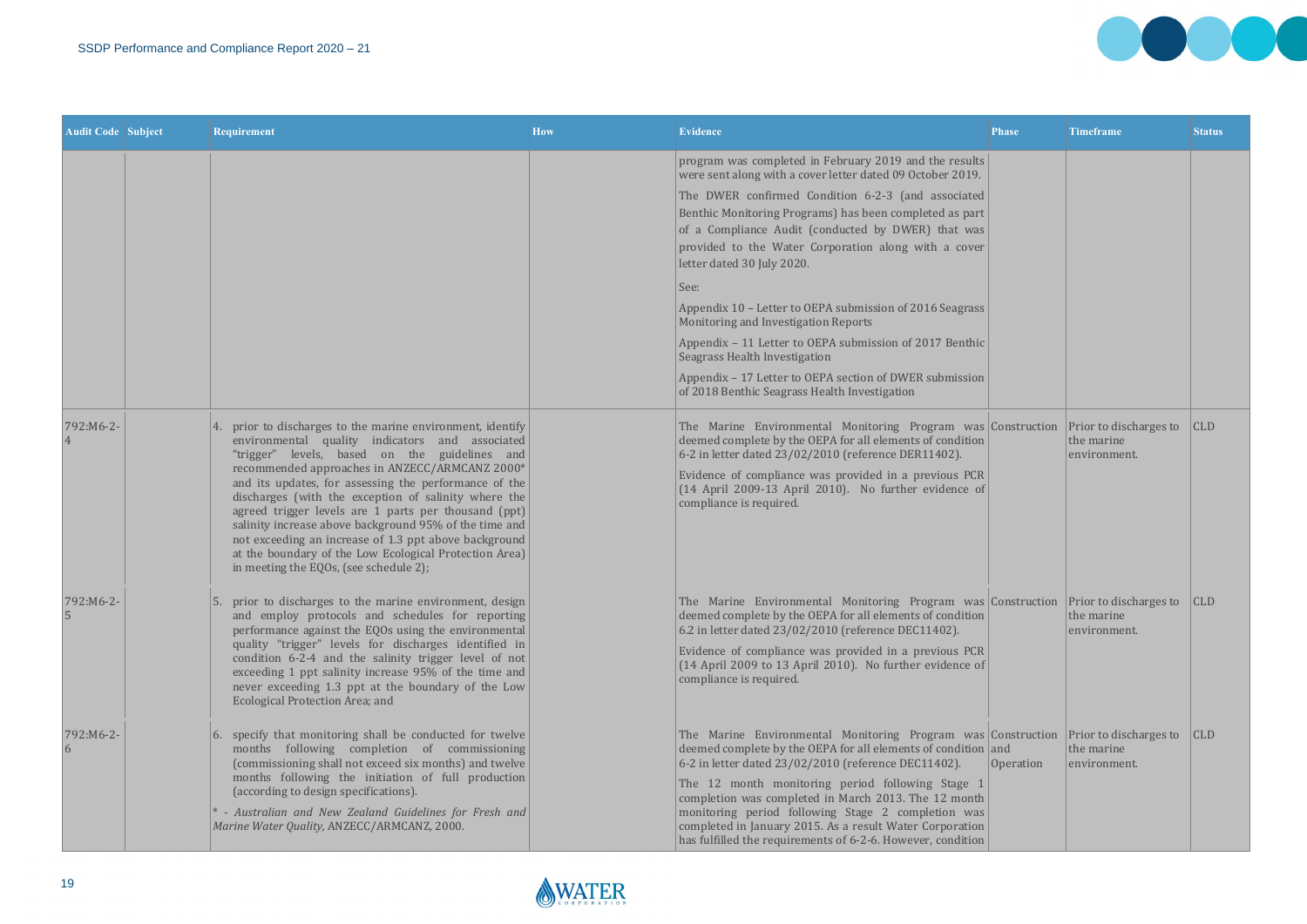

| <b>Audit Code Subject</b> |                                                    | Requirement                                                                                                                                                                                                                                                                                                                                                                                                                                                                                                                                                                                                                                | <b>How</b>             | <b>Evidence</b>                                                                                                                                                                                                                                                                                                                                                                                                                                                                                                                                                               | <b>Phase</b> | <b>Timeframe</b>                                                                                                                                                                                                          | <b>Status</b> |
|---------------------------|----------------------------------------------------|--------------------------------------------------------------------------------------------------------------------------------------------------------------------------------------------------------------------------------------------------------------------------------------------------------------------------------------------------------------------------------------------------------------------------------------------------------------------------------------------------------------------------------------------------------------------------------------------------------------------------------------------|------------------------|-------------------------------------------------------------------------------------------------------------------------------------------------------------------------------------------------------------------------------------------------------------------------------------------------------------------------------------------------------------------------------------------------------------------------------------------------------------------------------------------------------------------------------------------------------------------------------|--------------|---------------------------------------------------------------------------------------------------------------------------------------------------------------------------------------------------------------------------|---------------|
|                           |                                                    |                                                                                                                                                                                                                                                                                                                                                                                                                                                                                                                                                                                                                                            |                        | 16 of Commonwealth approval EPBC2008/4173 requires<br>the MEMP to be undertaken for a period of five $(5)$ years<br>$\begin{vmatrix}$ following the commencement of operation of the<br>desalination plant. The five year period was completed at<br>the end of 2016.                                                                                                                                                                                                                                                                                                         |              |                                                                                                                                                                                                                           |               |
| 792:M6-3                  | <b>Water Quality</b><br>and Marine<br><b>Biota</b> | The Proponent shall submit the results of the Marine Results from MEMP<br>Environment Monitoring Program, required by condition 6- elements (ref condition<br>2, to the CEO of the Department of Environment and $ M6-2 $ submitted.<br>Conservation within three months following of the<br>finalisation of each element.                                                                                                                                                                                                                                                                                                                 |                        | The Marine Environment Monitoring Program monitoring Operation<br>conducted during the period includes:<br>In addition to the five year benthic monitoring program<br>which was completed in 2016, an additional three year<br>annual Seagrass Monitoring Program commenced in 2017.<br>The final year of the three year Seagrass Health Monitoring<br>Program was conducted in February 2019. The results were<br>sent to DWER - EPA Services along with a cover letter dated<br>09/10/2019.                                                                                 |              | Within 3 months<br>following finalisation<br>of each element.                                                                                                                                                             | C.            |
| 792:M6-4                  | <b>Water Quality</b><br>and Marine<br>Biota        | If the Marine Environment Monitoring Program required in Notifications advising that<br>condition 6-2 demonstrates that the environmental quality MEMP is demonstrating<br>"trigger" levels (as determined through condition 6-2) are that environmental quality<br>not met, the Proponent shall immediately report to the CEO trigger levels (ref<br>of the Department of Environment and Conservation with condition M6-2) not met<br>the remedial management and/or preventative actions to be and actions to be<br>implemented.                                                                                                        | implemented submitted. | The final sampling of the five year Discharge Water<br>Quality Monitoring Program were taken in the 2017-18<br>reporting period.<br>There were no calculated contaminant concentrations at<br>the LEPA boundary that were above trigger levels; except<br>on occasions where the background seawater<br>concentration was already above trigger levels. In all cases<br>where the calculated contaminant concentrations at the<br>LEPA boundary were higher than the trigger levels; the<br>calculated concentrations were within 5% of the seawater<br>sample concentration. | Operation    | Immediately after<br>becoming aware<br>trigger value not met.                                                                                                                                                             | $ $ CLD       |
|                           |                                                    |                                                                                                                                                                                                                                                                                                                                                                                                                                                                                                                                                                                                                                            |                        | The final results of the five year Discharge Water Quality<br>Monitoring Program were provided in a completion report<br>along with a cover letter dated 10 April 2018 (Appendix 14<br>- SSDP Discharge Water Quality Monitoring Completion<br>Report).                                                                                                                                                                                                                                                                                                                       |              |                                                                                                                                                                                                                           |               |
| 792:M6-5                  | <b>Water Quality</b><br>and Marine<br>Biota        | The Proponent shall monitor dissolved oxygen levels at least Dissolved oxygen<br>weekly, either by deploying data loggers or by hand, at sites monitoring program<br>agreed by the CEO of the Department of Environment and submitted and monitoring<br>Conservation to determine whether the "trigger" values are $ $ re trigger values<br>being achieved, for a period of 12 months immediately implemented.<br>following:<br>Completion of commissioning phase or six months from<br>commencement of the commissioning phase, whichever<br>is sooner; and<br>The initiation of full production (according to design<br>specifications). |                        | The Dissolved Oxygen Monitoring Program commenced on Operation<br>29 December 2011.<br>Weekly monitoring of oxygen for 12 months post Stage 1<br>completion was completed in March 2013 and provided as<br>part of the Marine Environmental Monitoring Annual<br>Report for the period 12 April 2012 to 26 April 2013.<br>Weekly monitoring of oxygen for the 12 months post Stage<br>2 completion was completed on 17 January 2015 and<br>provided as part of the Marine Environmental Monitoring<br>Annual Report for the period 13 January 2014 to 18<br>January 2015.     |              | For 12-months<br>immediately<br>following:<br>•Completion of<br>commissioning phase<br>(or 6-months from<br>commencement of<br>commissioning<br>phase, whichever is<br>sooner); and<br>• Initiation of full<br>production | $ $ CLD       |



| <b>Phase</b> | <b>Timeframe</b>                                                                                                                                                                                                           | <b>Status</b> |
|--------------|----------------------------------------------------------------------------------------------------------------------------------------------------------------------------------------------------------------------------|---------------|
|              |                                                                                                                                                                                                                            |               |
| Operation    | Within 3 months<br>following finalisation<br>of each element.                                                                                                                                                              | C             |
| Operation    | Immediately after<br>becoming aware<br>trigger value not met.                                                                                                                                                              | <b>CLD</b>    |
| Operation    | For 12-months<br>immediately<br>following:<br>• Completion of<br>commissioning phase<br>(or 6-months from<br>commencement of<br>commissioning<br>phase, whichever is<br>sooner); and<br>· Initiation of full<br>production | <b>CLD</b>    |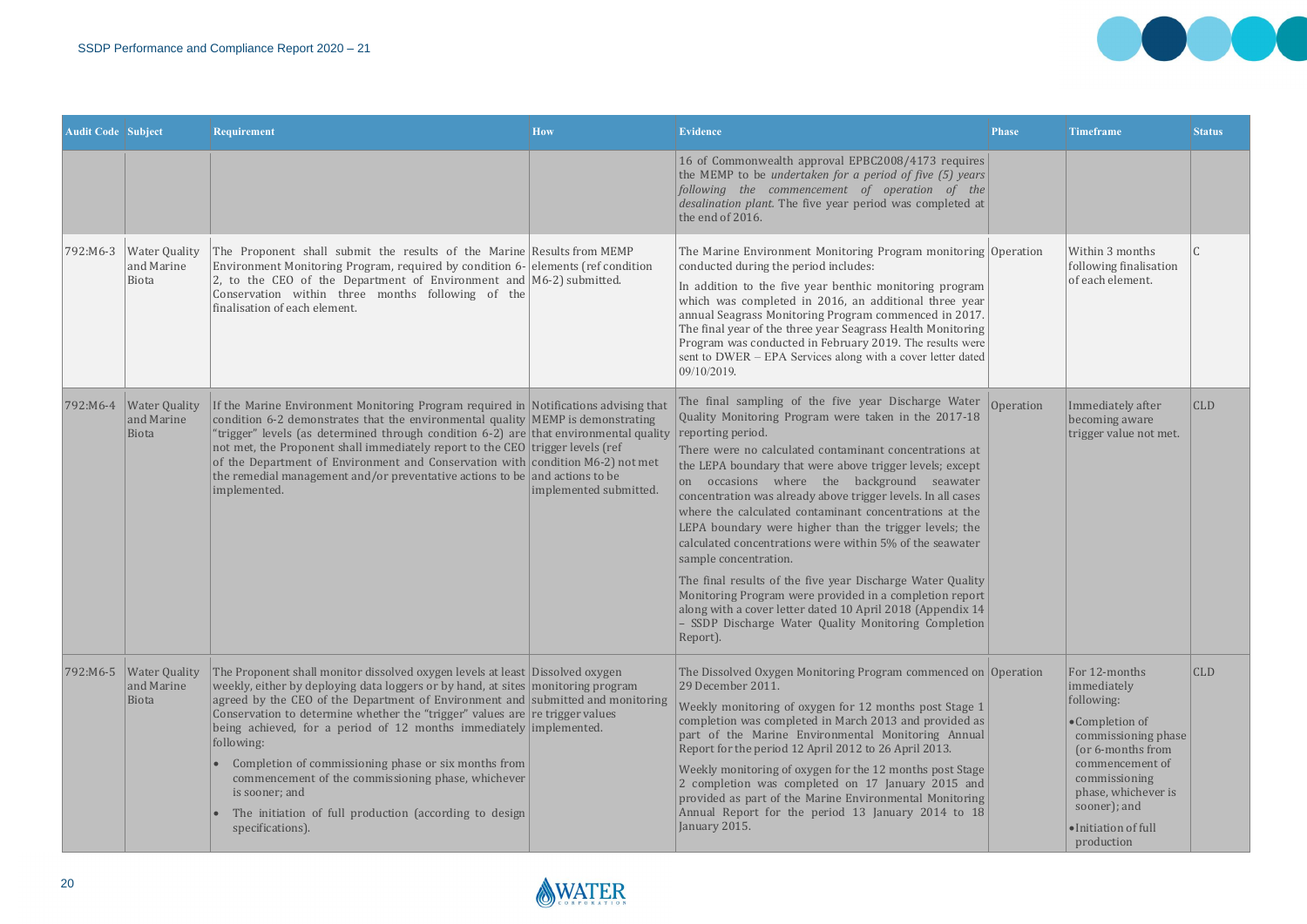

| <b>Audit Code Subject</b> |                                                 | Requirement                                                                                                                                                                                                                                                                                                                                                                                                                                                                                            | <b>How</b> | <b>Evidence</b>                                                                                                                                                                                                                                                                                                                                                                                                                                                                                                                                                                                                                                                                                                                                                                                                                                                                                                            | <b>Phase</b> | <b>Timeframe</b>                                                                                      | <b>Status</b> |
|---------------------------|-------------------------------------------------|--------------------------------------------------------------------------------------------------------------------------------------------------------------------------------------------------------------------------------------------------------------------------------------------------------------------------------------------------------------------------------------------------------------------------------------------------------------------------------------------------------|------------|----------------------------------------------------------------------------------------------------------------------------------------------------------------------------------------------------------------------------------------------------------------------------------------------------------------------------------------------------------------------------------------------------------------------------------------------------------------------------------------------------------------------------------------------------------------------------------------------------------------------------------------------------------------------------------------------------------------------------------------------------------------------------------------------------------------------------------------------------------------------------------------------------------------------------|--------------|-------------------------------------------------------------------------------------------------------|---------------|
|                           |                                                 |                                                                                                                                                                                                                                                                                                                                                                                                                                                                                                        |            | Water Corporation submitted evidence of the completion<br>of conditions 6-5, 6-6 and 6-7 to the OEPA in 2015. OEPA<br>acknowledged that Water Corporation met 6-5, 6-6 and 6-7<br>in a letter dated 21 October 2015. Water Corporation<br>ceased weekly dissolved oxygen monitoring in response to<br>this letter.<br>See:<br>Appendix 8 - Letter from OEPA acknowledging completion<br>of dissolved oxygen monitoring                                                                                                                                                                                                                                                                                                                                                                                                                                                                                                     |              | (according to design<br>specifications).                                                              |               |
|                           | 792:M6-6   Water Quality<br>and Marine<br>Biota | The Proponent shall report the results of the dissolved Results of dissolved<br>oxygen monitoring required in condition 6-5 to the CEO of oxygen monitoring (ref<br>the Department of Environment and Conservation within condition $M6-5$ ) reported.<br>three months following the finalisation of each twelve<br>month monitoring period as outlined in condition 6-5.                                                                                                                              |            | Weekly monitoring of oxygen for the 12 months post Stage Operation<br>1 completion was completed in March 2013 and provided<br>as part of the Marine Environmental Monitoring Annual<br>Report for the period 12 April 2012 to 26 April 2013.<br>Weekly monitoring of oxygen for the 12 months post Stage<br>2 completion was completed on 17 January 2015 and<br>provided as part of the Marine Environmental Monitoring<br>Annual Report for the period 13 January 2014 to 18<br>January 2015.<br>Water Corporation submitted evidence of the completion<br>of conditions 6-5, 6-6 and 6-7 to the OEPA in 2015. OEPA<br>acknowledged that Water Corporation met 6-5, 6-6 and 6-7<br>in a letter dated 21 October 2015. Water Corporation<br>ceased weekly dissolved oxygen monitoring in response to<br>this letter.<br>See:<br>Appendix 8 - Letter from OEPA acknowledging completion<br>of dissolved oxygen monitoring |              | Within 3 months<br>following the<br>finalisation of each 12-<br>month period (ref<br>condition M6.5). | <b>CLD</b>    |
| 792:M6-7                  | <b>Water Quality</b><br>and Marine<br>Biota     | If the dissolved oxygen concentrations as measured Notifications advising low<br>according to condition 6-5 fall below 60% saturation at the dissolved oxygen and<br>boundary of the Low Ecological Protection Area, the actions to be implemented<br>Proponent shall, within twenty-four hours, report to the CEO submitted.<br>of the Department of Environment and Conservation and<br>provide management measures which will be implemented<br>to minimise any potential effects of the discharge. |            | No trigger level breaches have occurred for dissolved Operation<br>oxygen since monitoring commenced on 29 December<br> 2011.<br>Water Corporation submitted evidence of the completion<br>of conditions 6-5, 6-6 and 6-7 to the OEPA in 2015. OEPA<br>acknowledged that Water Corporation met 6-5, 6-6 and 6-7<br>in a letter dated 21 October 2015. Water Corporation<br>ceased weekly dissolved oxygen monitoring in response to<br>this letter.<br>See:<br>Appendix 8 - Letter from OEPA acknowledging completion<br>of dissolved oxygen monitoring                                                                                                                                                                                                                                                                                                                                                                    |              | Within 24-hours of<br>becoming aware.                                                                 | <b>CLD</b>    |
| 792:M6-8                  | <b>Water Quality</b>                            | The Proponent shall verify diffuser performance in terms of Diffuser performance                                                                                                                                                                                                                                                                                                                                                                                                                       |            | Diffuser Performance Monitoring Program has been Operation                                                                                                                                                                                                                                                                                                                                                                                                                                                                                                                                                                                                                                                                                                                                                                                                                                                                 |              | For 12-months                                                                                         | <b>CLD</b>    |

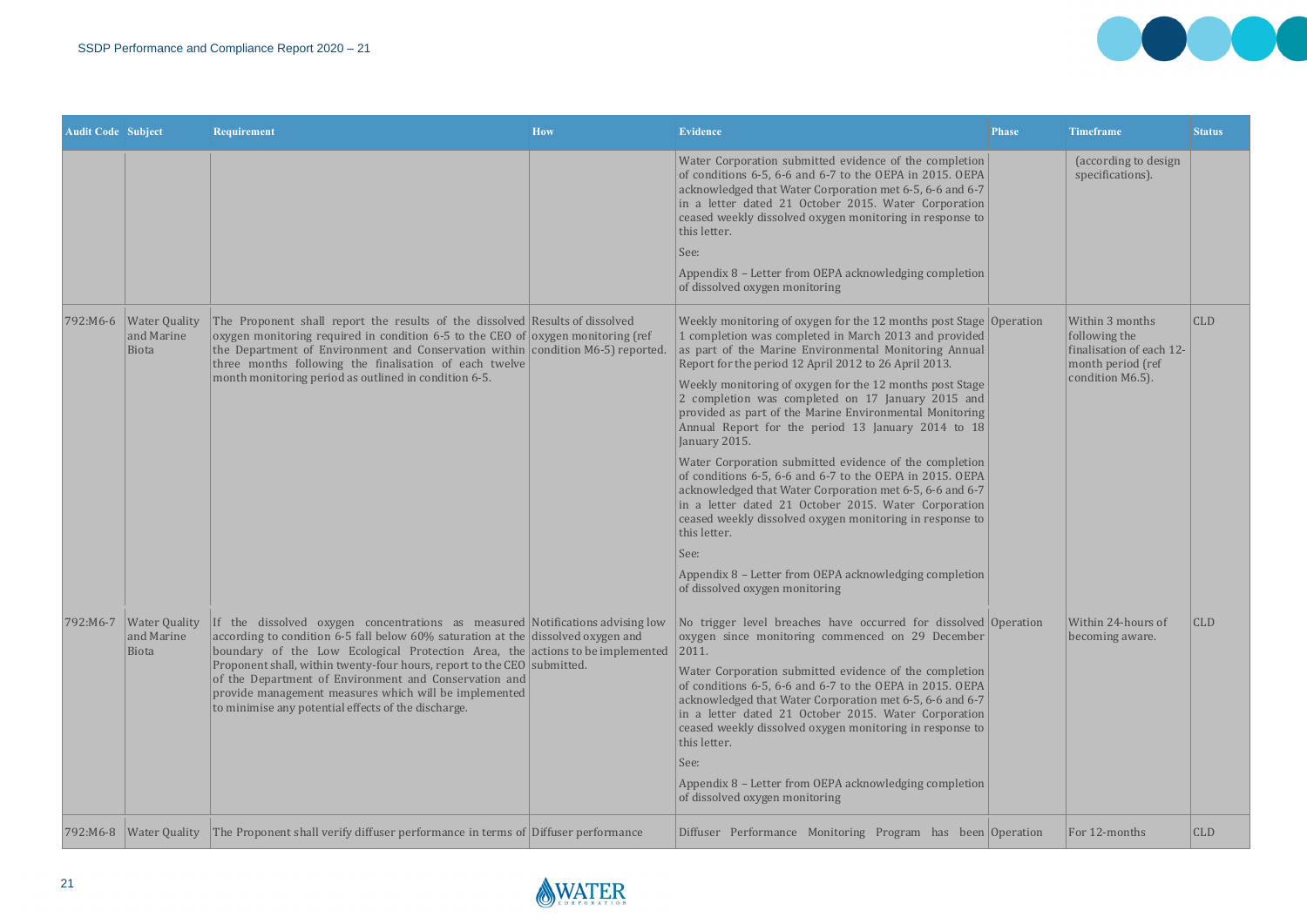| <b>Audit Code Subject</b> |                                                         | Requirement                                                                                                                                                                                                                                                                                                                                                                                                                                                                                                                                                                                                                                                                                                                                                                                                                                                             | <b>How</b> | <b>Evidence</b>                                                                                                                                                                                                                                                                                                                                                                                                                                                                                                                                                                                                                                                                                                                                                                                                                                                                                                                                                                                                                                                                                                                                                                                                                                                                                                                                | <b>Phase</b> | <b>Timeframe</b>                                                                                                                                                                                                                      | <b>Status</b> |
|---------------------------|---------------------------------------------------------|-------------------------------------------------------------------------------------------------------------------------------------------------------------------------------------------------------------------------------------------------------------------------------------------------------------------------------------------------------------------------------------------------------------------------------------------------------------------------------------------------------------------------------------------------------------------------------------------------------------------------------------------------------------------------------------------------------------------------------------------------------------------------------------------------------------------------------------------------------------------------|------------|------------------------------------------------------------------------------------------------------------------------------------------------------------------------------------------------------------------------------------------------------------------------------------------------------------------------------------------------------------------------------------------------------------------------------------------------------------------------------------------------------------------------------------------------------------------------------------------------------------------------------------------------------------------------------------------------------------------------------------------------------------------------------------------------------------------------------------------------------------------------------------------------------------------------------------------------------------------------------------------------------------------------------------------------------------------------------------------------------------------------------------------------------------------------------------------------------------------------------------------------------------------------------------------------------------------------------------------------|--------------|---------------------------------------------------------------------------------------------------------------------------------------------------------------------------------------------------------------------------------------|---------------|
|                           | and Marine<br>Biota                                     | achieving the required number of initial dilutions under a monitoring program being<br>range of flow rates, low energy/calm meteorological and implemented. For<br>sea-state conditions to achieve a high level of ecosystem verification purposes.<br>protection (99% species protection as defined by<br>ANZECC/ARMCANZ 2000* for toxicants and 1 ppt 95% of<br>the time for salinity) at the edge of the Low Ecological<br>Protection Area (i.e. 50 metres either side of the diffuser<br>array) for a period of 12 months immediately following:<br>Completion of commissioning phase or six months from<br>commencement of the commissioning phase, whichever<br>is sooner; and<br>The initiation of full production (according to design<br>specifications).<br>Australian and New Zealand Guidelines for Fresh and<br>Marine Water Quality, ANZECC/ARMCANZ, 2000 |            | developed and implemented for operation of the plant.<br>Measurements of salinity levels and dilution assessment<br>for stage 1 operations commenced on 17 April 2012 for 12<br>months.<br>Full Production operations (stage 1 and stage 2)<br>commenced on 17 January 2014 and the 12 month<br>monitoring period for measurement of salinity levels and<br>dilution assessment was completed on 17 January 2015.<br>The results of Full Production diffuser assessment were<br>provided to the OEPA in the DPMP and WETMP<br>Completion Report on 18 December 2015. The report<br>demonstrated that diffuser assessment had been<br>undertaken for 12 months following the completion of full<br>production in accordance with 6-8 and that the Worst Case<br>Dilution for full production was above the Target Dilution<br>of 9.6 required to protect 99% species at the LEPA<br>boundary. Water Corporation has ceased monthly dilution<br>assessment in accordance with the DPMP and WETMP<br>Completion Report commitments. The DPMP commits to<br>annual salinity monitoring and dilution assessment for a<br>period of five years following completion of the 12 month<br>monitoring period. The 5 year annual monitoring period<br>will commence in 2016 and conclude in 2020.<br>See:<br>Appendix 12 DPMP and WETMP Completion Report |              | following:<br>•Completion of<br>commissioning phase<br>(or 6-months from<br>commencement of<br>commissioning<br>phase, whichever is<br>sooner); and<br>• Initiation of full<br>production<br>(according to design<br>specifications). |               |
|                           | 792:M6-9-   Water Quality<br>and Marine<br><b>Biota</b> | The Proponent shall conduct Whole Effluent Toxicity testing Whole Effluent Toxicity<br>of wastewater, consistent with a Toxicity and Testing (WET) testing program<br>protocol based on Section 4 of the Southern Seawater submitted and results<br>Desalination Project Operational Environmental reported (ref condition<br>Management Framework, to the satisfaction of the CEO of $ M6-11 $ .<br>the Department of Environment Conservation.                                                                                                                                                                                                                                                                                                                                                                                                                        |            | Whole Effluent Toxicity Monitoring Program.<br>WET testing has been undertaken at the following intervals<br>to meet the requirements of MS792 condition 6-9:<br>One month following the initiation of the<br>commissioning phase, on 14 December 2011;<br>12 months following the completion of<br>$\bullet$<br>commissioning, on 11 February 2013;<br>• An additional sample representative of<br>commissioning of Full Production (100GL per<br>year), on 14 January 2014; and<br>• A sample on 19 March 2015, 12 months following<br>the commencement of Full Production.<br>The latest WET test was undertaken on a sample taken on<br>19 March 2015. This test was taken 12 months following<br>the commencement of Full Production as per MS792 6-9<br>requirements and is representative of the WET of the<br>desalination effluent for Full Production operations. This                                                                                                                                                                                                                                                                                                                                                                                                                                                               | Operation    | <b>Results submitted</b><br>within 6-months of<br>initiation of test.                                                                                                                                                                 | $ $ CLD       |





**DOOC**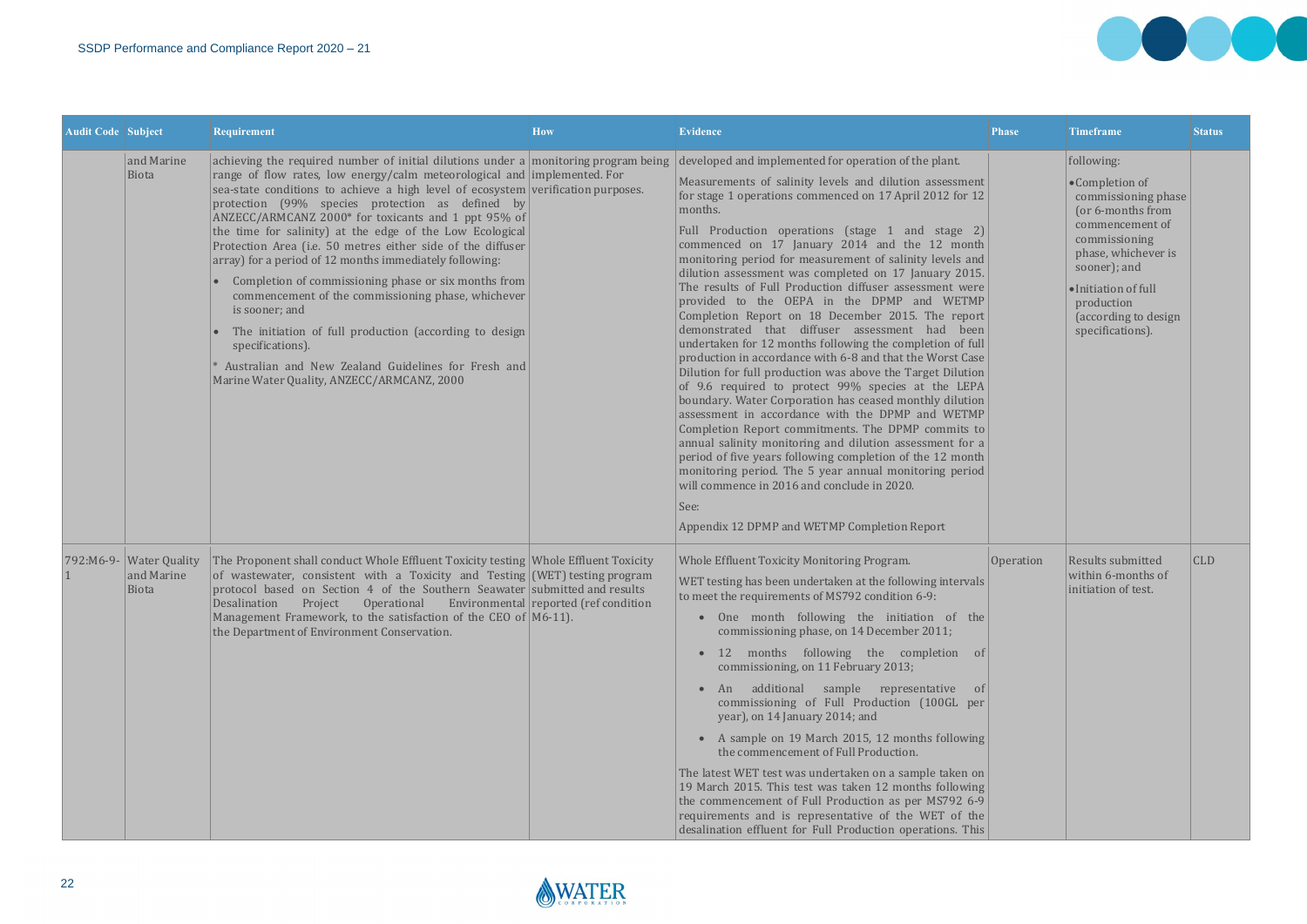| <b>Audit Code Subject</b> | Requirement                                                                                                                                                                                                                                                                                                                                                                                                                                                                                                                                   | <b>How</b>                                                           | <b>Evidence</b>                                                                                                                                                                                                                                                                                                                                                                                                                                                                                                                                                                                                                                                                                                                                                                                                                                                                                                                                                                                                                                                                                                                                                                                                                                                                                                    | <b>Phase</b>                           | <b>Timeframe</b>                                                                                                                                                                                                                                                                                                                                                    | <b>Status</b> |
|---------------------------|-----------------------------------------------------------------------------------------------------------------------------------------------------------------------------------------------------------------------------------------------------------------------------------------------------------------------------------------------------------------------------------------------------------------------------------------------------------------------------------------------------------------------------------------------|----------------------------------------------------------------------|--------------------------------------------------------------------------------------------------------------------------------------------------------------------------------------------------------------------------------------------------------------------------------------------------------------------------------------------------------------------------------------------------------------------------------------------------------------------------------------------------------------------------------------------------------------------------------------------------------------------------------------------------------------------------------------------------------------------------------------------------------------------------------------------------------------------------------------------------------------------------------------------------------------------------------------------------------------------------------------------------------------------------------------------------------------------------------------------------------------------------------------------------------------------------------------------------------------------------------------------------------------------------------------------------------------------|----------------------------------------|---------------------------------------------------------------------------------------------------------------------------------------------------------------------------------------------------------------------------------------------------------------------------------------------------------------------------------------------------------------------|---------------|
|                           |                                                                                                                                                                                                                                                                                                                                                                                                                                                                                                                                               |                                                                      | test followed the test procedures and species specified in<br>the WETMP and is considered valid.<br>Water Corporation provided the DPMP and WETMP<br>Completion Report to the OEPA on 18 December 2015.<br>This report contained the results of the 12 month<br>monitoring period for full production (January 2014 -<br>January 2015) as well as results from additional<br>monitoring undertaken from January 2015. The report<br>advised that:<br>MS792 conditions 6-9 and 6-11 have been<br>adequately addressed;<br>No further WET testing will be undertaken unless<br>$\bullet$<br>there is a change to operations which alters the<br>components of the desalination effluent discharge.<br>See:<br>Appendix 12 DPMP and WETMP Completion Report                                                                                                                                                                                                                                                                                                                                                                                                                                                                                                                                                           |                                        |                                                                                                                                                                                                                                                                                                                                                                     |               |
| 792:M6-9-                 | The Proponent shall conduct Whole Effluent Toxicity testing Commissioning, Operation, Whole Effluent Toxicity Monitoring Program.<br>of wastewater consistent with the toxicity and testing Full Production WET<br>protocol at the following intervals:<br>One month following the initiation of the commissioning<br>phase;<br>12 months following the completion of commissioning<br>or 18 months following the initiation of commissioning<br>(whichever occurs first); and<br>12 months following the commencement of full<br>production. | testing undertaken; results<br>reported (ref condition<br>$M6-11$ ). | WET testing has been undertaken at the following intervals<br>to meet the requirements of MS792 condition 6-9:<br>One month following the initiation of the commissioning<br>phase, on 14 December 2011;<br>12 months following the completion of commissioning,<br>on 11 February 2013;<br>An additional sample representative of commissioning<br>of Full Production (100GL per year), on 14 January<br>2014; and<br>A sample on 19 March 2015, 12 months following the<br>commencement of Full Production.<br>The latest WET test was undertaken on a sample taken on<br>19 March 2015. This test was taken 12 months following<br>the commencement of Full Production as per MS792 6-9<br>requirements and is representative of the WET of the<br>desalination effluent for Full Production operations. This<br>test followed the test procedures and species specified in<br>the WETMP and is considered valid.<br>Water Corporation provided the DPMP and WETMP<br>Completion Report to the OEPA on 18 December 2015.<br>This report contained the results of the 12 month<br>monitoring period for full production (January 2014 -<br>January 2015) as well as results from additional<br>monitoring undertaken from January 2015. The report<br>advised that:<br>• MS792 conditions 6-9 and 6-11 have been | Commissioni<br>$\log$ and<br>Operation | $\bullet$ 1-month following<br>initiation of<br>commissioning;<br>•12-months following<br>completion of<br>commissioning or<br>18-months following<br>initiation of<br>commissioning<br>(whichever occurs)<br>first); and<br>$\bullet$ 12-months following<br>commencement of<br>full production<br>Results submitted<br>within 6-months of<br>initiation of tests. | CLD           |





DOOC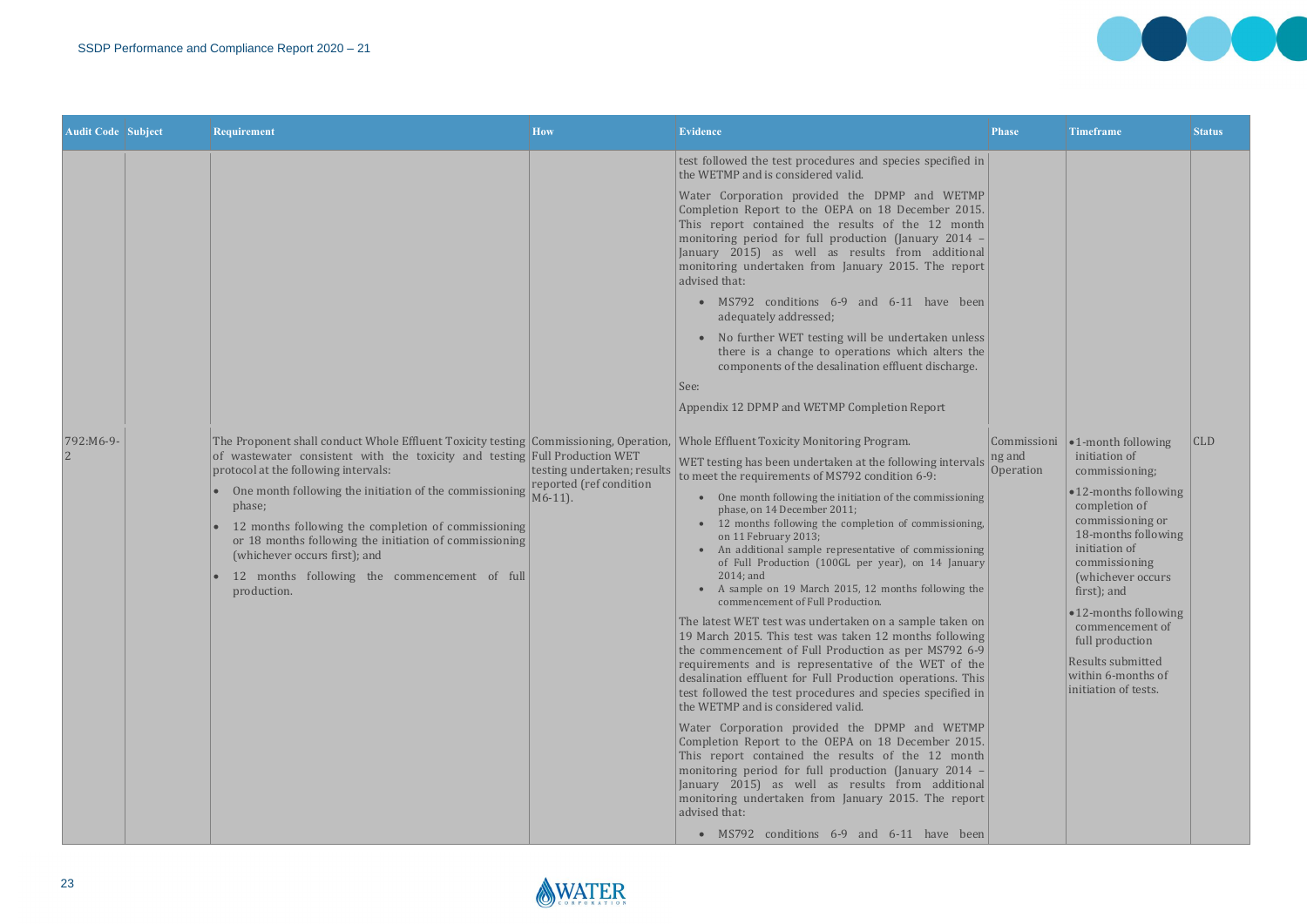

| <b>Audit Code Subject</b> |                                             | <b>Requirement</b>                                                                                                                                                                                                                                                                                                                                                                                                                                | <b>How</b> | <b>Evidence</b>                                                                                                                                                                                                                                                                                                                                                                                                                                                                                                                                                                                                                                                                                                              | <b>Phase</b> | <b>Timeframe</b>                               | <b>Status</b> |
|---------------------------|---------------------------------------------|---------------------------------------------------------------------------------------------------------------------------------------------------------------------------------------------------------------------------------------------------------------------------------------------------------------------------------------------------------------------------------------------------------------------------------------------------|------------|------------------------------------------------------------------------------------------------------------------------------------------------------------------------------------------------------------------------------------------------------------------------------------------------------------------------------------------------------------------------------------------------------------------------------------------------------------------------------------------------------------------------------------------------------------------------------------------------------------------------------------------------------------------------------------------------------------------------------|--------------|------------------------------------------------|---------------|
|                           |                                             |                                                                                                                                                                                                                                                                                                                                                                                                                                                   |            | adequately addressed;<br>• No further WET testing will be undertaken unless<br>there is a change to operations which alters the<br>components of the desalination effluent discharge.<br>See:<br>Appendix 12 DPMP and WETMP Completion Report                                                                                                                                                                                                                                                                                                                                                                                                                                                                                |              |                                                |               |
| 792:M6-<br>10             | <b>Water Quality</b><br>and Marine<br>Biota | Prior to operation, the Proponent shall identify management Management plan<br>measures that will be implemented in the event that the submitted.<br>Whole Effluent Toxicity testing results show that the original<br>wastewater diffuser is not achieving sufficient dilutions to<br>meet a high level of ecological protection at the edge of the<br>Low Ecological Protection Area under all wastewater flow<br>and oceanographic conditions. |            | Whole Effluent Toxicity Monitoring Program has been Construction Prior to operation.<br>developed and has been implemented.<br>The WET testing program was not specifically approved by<br>the OEPA; however, it (along with the other associated<br>plans) was submitted with the MEMP and identified in the<br>MEMP as one the "integrated monitoring programs". The<br>OEPA deemed the MEMP as complete for all elements of<br>condition 6.2 in a letter dated 23/02/2010 (reference<br>DEC11402).<br>Evidence of compliance was provided in the 2013-14 PCR<br>and no further evidence is required.                                                                                                                      |              |                                                | <b>CLD</b>    |
| 792:M6-<br>11             | <b>Water Quality</b><br>and Marine<br>Biota | The Proponent shall submit the results of the Whole Effluent   WET testing results (ref<br>Toxicity testing required in condition 6-9 to the CEO of the condition M6-9)<br>Department of Environment and Conservation within $six$ submitted.<br>months of the initiation of each test.                                                                                                                                                           |            | WET Testing has been undertaken at the following Overall<br>intervals:<br>$6-9$<br>Date Sample Date<br><b>Results</b><br><b>MS792</b><br>Collected for submitted<br><b>Testing Interval</b><br><b>OEPA</b><br><b>WET Test</b><br>month WET<br>testing Test<br>results<br>One<br>the delayed until provided to OEPA<br>following<br>initiation of the $14$ December on 10 June 2012.<br>2011 to enable<br>commissioning<br>the testing of<br>phase<br>the<br>desalination<br>effluent<br>discharge as<br>advised<br>to<br>OEPA in the<br>2011-2012<br>Performance<br>and<br>Compliance<br>Report.<br>months 11 February Test<br>results<br>12<br>following<br>the 2013<br>provided to OEPA<br>completion<br>of<br>in the 2013 |              | Within 6-months of<br>initiation of each test. | <b>CLD</b>    |

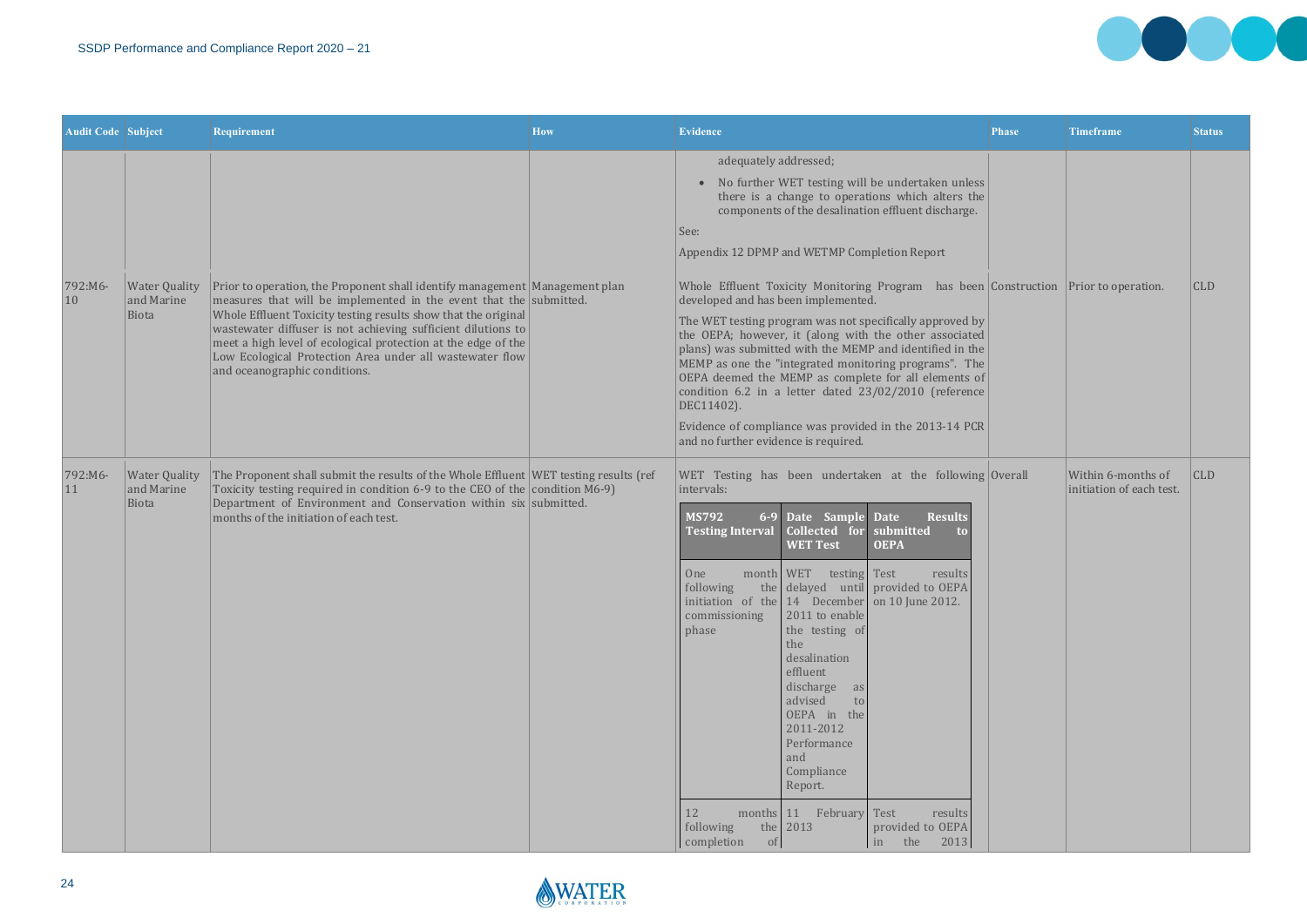| <b>Audit Code Subject</b> |                                                    | Requirement                                                                                                                                                                                                                                                                                                                                                                                                                                                                                                                                                                                                                                        | How | Evidence                                                                                                                         |                            |                                                                                                                                                                                                                                                                                               | <b>Phase</b>                        | <b>Timeframe</b>                                                                     | <b>Status</b> |
|---------------------------|----------------------------------------------------|----------------------------------------------------------------------------------------------------------------------------------------------------------------------------------------------------------------------------------------------------------------------------------------------------------------------------------------------------------------------------------------------------------------------------------------------------------------------------------------------------------------------------------------------------------------------------------------------------------------------------------------------------|-----|----------------------------------------------------------------------------------------------------------------------------------|----------------------------|-----------------------------------------------------------------------------------------------------------------------------------------------------------------------------------------------------------------------------------------------------------------------------------------------|-------------------------------------|--------------------------------------------------------------------------------------|---------------|
|                           |                                                    |                                                                                                                                                                                                                                                                                                                                                                                                                                                                                                                                                                                                                                                    |     | commissioning<br>or 18 months<br>following<br>the<br>initiation<br><sub>of</sub><br>commissioning<br>(whichever<br>occurs first) |                            | <b>MEMP</b><br>Annual<br>Report on 13<br>August 2013.                                                                                                                                                                                                                                         |                                     |                                                                                      |               |
|                           |                                                    |                                                                                                                                                                                                                                                                                                                                                                                                                                                                                                                                                                                                                                                    |     | N/A                                                                                                                              | January Test<br>14<br>2014 | results<br>provided to OEPA<br>on 16 December<br>2014.                                                                                                                                                                                                                                        |                                     |                                                                                      |               |
|                           |                                                    |                                                                                                                                                                                                                                                                                                                                                                                                                                                                                                                                                                                                                                                    |     | months<br>12<br>following<br>the<br>commencement<br>of full production                                                           | 19 March 2015              | Interim<br>test<br>results provided<br>to OEPA on 24<br>September 2015.<br>Final test results<br>included in the<br><b>DPMP</b><br>and<br><b>WETMP</b><br>completion report<br>provided on 18<br>December 2015.                                                                               |                                     |                                                                                      |               |
|                           |                                                    |                                                                                                                                                                                                                                                                                                                                                                                                                                                                                                                                                                                                                                                    |     | December 2015.<br>See:                                                                                                           |                            | Evidence of compliance with 6-11 was provided to the<br>OEPA in the DPMP and WETMP Completion Report on 18                                                                                                                                                                                    |                                     |                                                                                      |               |
|                           |                                                    |                                                                                                                                                                                                                                                                                                                                                                                                                                                                                                                                                                                                                                                    |     | Appendix 12 DPMP and WETMP Completion Report                                                                                     |                            |                                                                                                                                                                                                                                                                                               |                                     |                                                                                      |               |
| 792:M6-<br>12             | <b>Water Quality</b><br>and Marine<br><b>Biota</b> | Subject to the outcome of the Marine Environment The MEMP has a letter of<br>Monitoring Program required by condition 6-2, the outcome endorsement from the<br>of the dissolved oxygen monitoring required by condition 6- DER dated 23 February<br>5, the verification of diffuser performance as determined in $2010$ .<br>accordance with condition 6-8 and the Whole Effluent<br>Toxicity testing required by condition 6-9, the monitoring<br>and reporting requirements shall be reviewed and<br>potentially amended by the CEO of the Department of<br>Environment and Conservation on advice of the<br>Environmental Protection Authority. |     | the completion of conditions 6-5, 6-8, and 6-9.<br>monitoring required under Condition 6).                                       |                            | Water Corporation has submitted evidence demonstrating Overall<br>In a letter dated 30 September 2016 the OEPA confirmed<br>that monitoring programs associated with Condition 6 of<br>MS792 had been completed satisfactorily (Appendix 16 -<br>Letter from OEPA acknowledging completion of |                                     | Ongoing                                                                              | $N_{\rm R}$   |
| 792:M7-1                  | Marine<br>Mammals                                  | At least one week prior to the commencement of the Digital images or<br>construction of the seawater pipelines, the Proponent shall statement from DER<br>implement a temporary cetacean exclusion zone covering officer submitted to verify<br>the marine area at least 1 kilometre from any point of the implementation of<br>$\vert$ pipeline alignment as defined in schedule 2. The temporary seawater pipeline                                                                                                                                                                                                                               |     | Plan developed and implemented.                                                                                                  |                            | Seawater Pipeline Installation Environment Management Pre-<br>Marine buoys were installed on 16 February 2010 and<br>marine construction activities commenced 07 March 2010.<br>The location of and completion dates of the buoys were                                                        | construction<br>and<br>Construction | At least 1-week prior<br>to commencement of<br>construction of<br>seawater pipelines | CLD           |





**Contract State** 

DOOG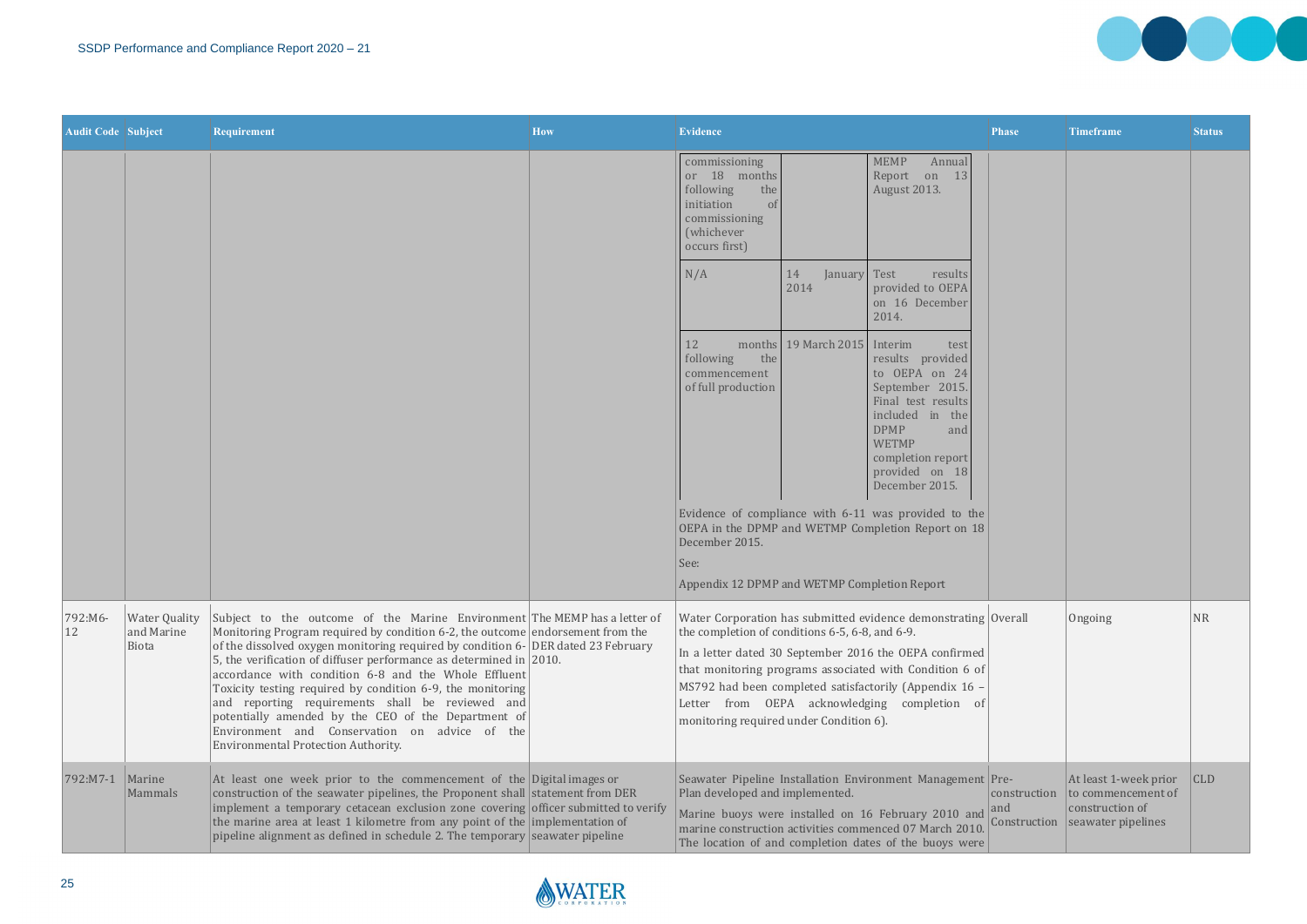| <b>Audit Code Subject</b> |                   | Requirement                                                                                                                                                                                                                                                                                                                                                                                                                                                                                                                                                                                                                                                                                                                                                                                 | <b>How</b> | <b>Evidence</b>                                                                                                                                                                                                                                                                                                                                                                                                                                                                                                    | <b>Phase</b> | <b>Timeframe</b>                                                                                                                                                                                                                                   | <b>Status</b> |
|---------------------------|-------------------|---------------------------------------------------------------------------------------------------------------------------------------------------------------------------------------------------------------------------------------------------------------------------------------------------------------------------------------------------------------------------------------------------------------------------------------------------------------------------------------------------------------------------------------------------------------------------------------------------------------------------------------------------------------------------------------------------------------------------------------------------------------------------------------------|------------|--------------------------------------------------------------------------------------------------------------------------------------------------------------------------------------------------------------------------------------------------------------------------------------------------------------------------------------------------------------------------------------------------------------------------------------------------------------------------------------------------------------------|--------------|----------------------------------------------------------------------------------------------------------------------------------------------------------------------------------------------------------------------------------------------------|---------------|
|                           |                   | exclusion zone shall be demarcated with marker buoys construction management<br>placed at a minimum of 500 metre intervals along the plan covering<br>boundary of the temporary exclusion zone. Additional buoys requirements.<br>shall be placed 1.5 kilometres from any point of the pipeline<br>alignment as defined in Figure 1, Schedule 2 to assist marine<br>mammal observers* determine the proximity of any<br>cetaceans or pinnipeds observed.                                                                                                                                                                                                                                                                                                                                    |            | certified in completion letter provided by marine<br>subcontractor (Dempsey Australia) who performed the<br>installation (reference DA-LTR-001).<br>SSWA surveyor verified the locations on 23 February 2010<br>and provided a letter of verification to the Water<br>Corporation (reference SSWA letter dated 04/03/2010).<br>SSDP Stage 1 completed on 12 March 2012 and condition<br>completed at this time.<br>Evidence of compliance provided in previous PCR (2013-<br>14) and no further evidence required. |              |                                                                                                                                                                                                                                                    |               |
| 792:M7-2                  | Marine<br>Mammals | Visual monitoring for the presence of marine mammals Report on all recorded<br>within 2 kilometre radius of the active blasting area shall be sightings submitted (ref<br>undertaken by a qualified marine mammal observer*. Visual $ $ condition M7-6).<br>monitoring shall commence at least 60 minutes prior to<br>each blast using binoculars and the naked eye from a survey<br>vessel positioned within 500 metres of the drill and blast<br>area. Visual monitoring shall continue until the blast has<br>been detonated.<br>* A marine mammal observer means a person qualified and<br>experienced in identifying marine fauna, estimated<br>distances and interpreting fauna behaviour. It is suggested<br>that approximately five years relevant experience would be<br>adequate. |            | Marine Blasting Exclusion Zone (Marine Mammals) Report Construction<br>Ministerial Statement 792; 7-2, 7-3 (00-EN-REP-0005)<br>prepared on 2 June 2010 detailing the marine mammal<br>protocols adopted during blasting activities and the<br>sightings recorded.<br>SSDP Stage 1 completed on 12 March 2012 and condition<br>completed at this time.<br>Evidence of compliance provided in previous PCR (2013-<br>14) and no further evidence required.                                                           |              | At least 60-minutes<br>prior to each blast;<br>until the blast has<br>been detonated.<br>Report provided<br>within 3-months<br>following the<br>completion of<br>construction of the<br>seawater pipeline (ref<br>condition M7.6).                 | <b>CLD</b>    |
| 792:M7-3                  | Marine<br>Mammals | If cetaceans or pinnipeds are observed within a 2 kilometre Report on all recorded<br>radius of the blast areas their movements shall be closely sightings submitted (ref<br>observed by one support vessel. If a marine mammal enters condition $M7-6$ ).<br>within a 1 kilometre radius of the blast area blasting shall<br>cease. Blasting shall only resume when all marine mammals<br>are outside a 1 kilometre radius from the blast area, or not<br>less than thirty minutes have passed since the last sighting.                                                                                                                                                                                                                                                                    |            | DER acknowledgement of receipt of sighting reports and Construction<br>implementation of exclusion zone.<br>SSDP Stage 1 completed on 12 March 2012 and condition<br>completed at this time.<br>Evidence of compliance provided in previous PCR (2013-<br>14) and no further evidence required.                                                                                                                                                                                                                    |              | If cetaceans or<br>pinnipeds are<br>observed within a 2-<br>kilometre radius of the<br>  blast areas.<br>Report provided<br>within 3-months<br>following the<br>completion of<br>construction of the<br>seawater pipeline (ref<br>condition M7.6). | $ $ CLD       |
| 792:M7-4                  | Marine<br>Mammals | At least one week prior to the commencement of the Report on all recorded<br>construction of the seawater pipelines, the Proponent shall sightings submitted and<br>implement and demarcate a temporary marine animal beach management measures<br>exclusion zone nominally 200 metres north and 200 metres implemented (ref<br>south of the pipeline alignment on the beach. If marine condition M7-6).<br>animals are sighted in this zone, the Proponent shall<br>implement measures to prevent construction activities from                                                                                                                                                                                                                                                             |            | The seawater pipelines were installed<br>using $Pre-$<br>microtunnelling which did not require any disruption to construction<br>the beach. Therefore, dedicated monitoring of the beach and<br>for marine mammals was not required. Marine mammal Construction<br>monitoring was performed via an ocean survey vessel in<br>accordance with conditions M7-1, 7-2 and 7-3.<br>DER acknowledgement of receipt of sighting reports and                                                                               |              | At least 1-week prior<br>to the commencement<br>of construction of the<br>seawater pipelines.<br>Report provided<br>within 3-months<br>following the                                                                                               | CLD           |





**DOCK**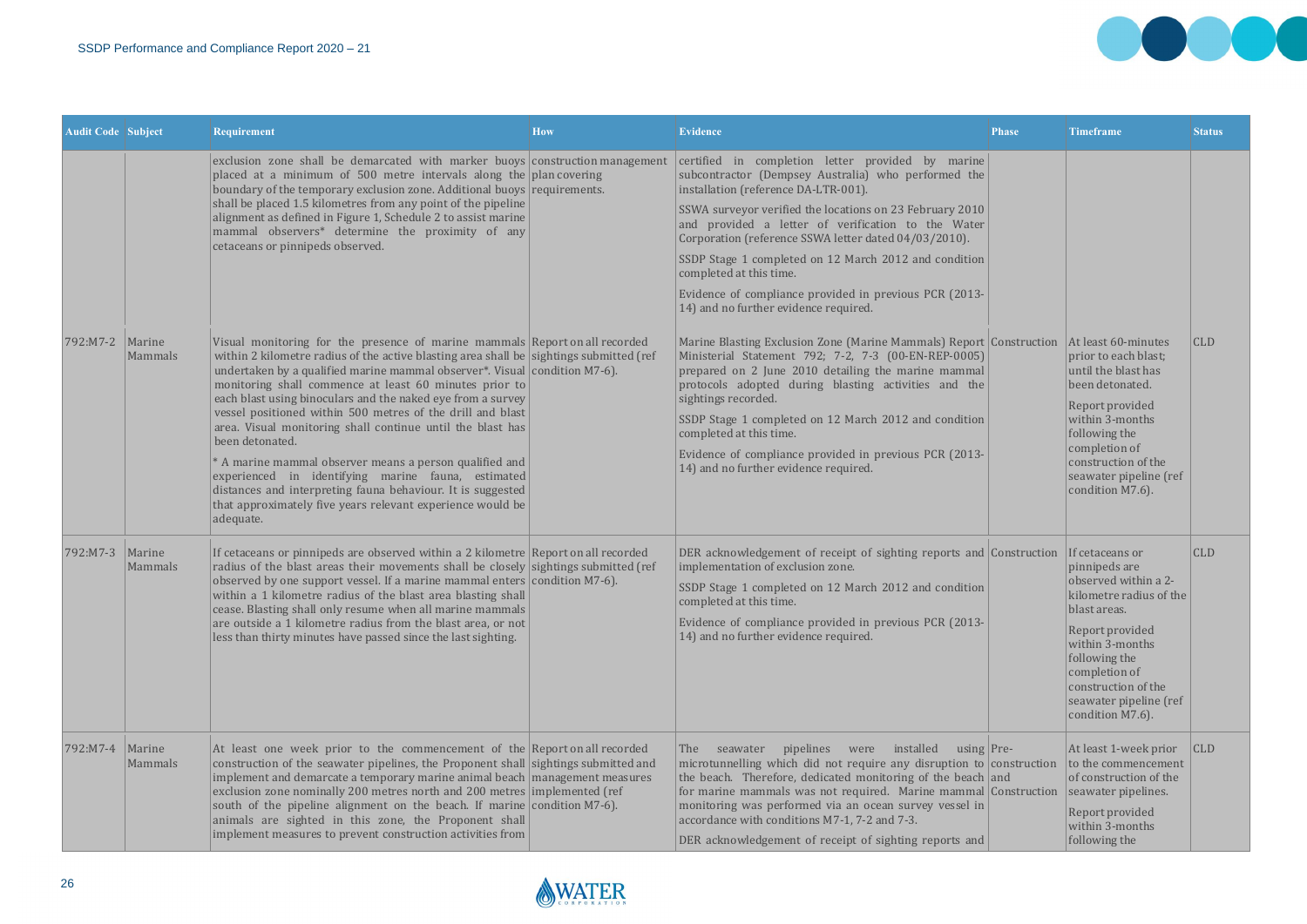

| <b>Audit Code Subject</b> |                      | Requirement                                                                                                                                                                                                                                                                                                                                                                                                                              | <b>How</b>                                                                                                                    | <b>Evidence</b>                                                                                                                                                                                                                                                                                                                                                                                                                                                                                                                                                                      | <b>Phase</b> | <b>Timeframe</b>                                                                               | <b>Status</b> |
|---------------------------|----------------------|------------------------------------------------------------------------------------------------------------------------------------------------------------------------------------------------------------------------------------------------------------------------------------------------------------------------------------------------------------------------------------------------------------------------------------------|-------------------------------------------------------------------------------------------------------------------------------|--------------------------------------------------------------------------------------------------------------------------------------------------------------------------------------------------------------------------------------------------------------------------------------------------------------------------------------------------------------------------------------------------------------------------------------------------------------------------------------------------------------------------------------------------------------------------------------|--------------|------------------------------------------------------------------------------------------------|---------------|
|                           |                      | causing any distress or physical harm, or cease construction<br>activities if necessary.                                                                                                                                                                                                                                                                                                                                                 |                                                                                                                               | implementation of exclusion zone.<br>SSDP Stage 1 completed on 12 March 2012 and condition<br>completed at this time.<br>Evidence of compliance provided in previous PCR (2013-<br>14) and no further evidence required.                                                                                                                                                                                                                                                                                                                                                             |              | completion of<br>construction of the<br>seawater pipeline (ref<br>condition M7-6).             |               |
| 792:M7-5                  | Marine<br>Mammals    | The Proponent shall investigate and report within 14 days, Results of investigation<br>any marine animal observed to be in distress as a result of and actions taken<br>construction activities to the Chief Executive Officer of the reported.<br>Department of Environment and Conservation (Wildcare<br>Hotline and DER Duty Officer) and the actions taken,<br>including any modifications to the implementation of the<br>proposal. |                                                                                                                               | No marine animal was observed to be in distress as a result Construction<br>of construction activities. SSDP Stage 1 completed on 12<br>March 2012 and condition completed at this time.<br>Evidence of compliance provided in previous PCR (2013-<br>14) and no further evidence required.                                                                                                                                                                                                                                                                                          |              | Within 14-days of<br>observation.                                                              | <b>CLD</b>    |
| 792:M7-6                  | Marine<br>Mammals    | Within three months following the completion of Report on all recorded<br>construction of the seawater pipeline, the Proponent shall sightings (ref conditions<br>provide a report on all recorded sightings required by $ M$ 7-2, M7-3, M7-4 and M7<br>conditions 7-2, 7-3, 7-4 and 7-5, to the CEO of the $ 5)$ submitted.<br>Department of Environment and Conservation.                                                              |                                                                                                                               | DEC acknowledgement of receipt of sighting reports and Construction<br>implementation of exclusion zone. Water Corporation<br>provided the Marine Fauna Observation Final Project<br>Report which included all recorded sightings.<br>Evidence of compliance provided in previous PCR (2013-<br>14) and no further evidence required.                                                                                                                                                                                                                                                |              | Within 3-months<br>following the<br>completion of<br>construction of the<br>seawater pipeline. | <b>CLD</b>    |
| 792:M8-1                  | Terrestrial<br>Fauna | During the construction of the desalination project the Reports on fauna<br>Proponent shall, every six months, provide a report on the protection management<br>management measures taken to prevent the death of native measures submitted.<br>fauna within the pipeline corridor (including fauna trench<br>inspections) and the plant site, to the CEO of the Department<br>of Environment and Conservation.                          |                                                                                                                               | Terrestrial Fauna Management Reports were submitted to Construction<br>the DER every 6 months from the issue of MS 792 during<br>the construction period. The last reports submitted<br>include:<br>July 2012 acknowledged by EPA in letter dated<br>22/11/2012 (reference A538231).<br>January 2013 acknowledged by EPA in letter dated<br>27/02/2013 (reference A602970).<br>Stage 2 construction was complete on 17 January 2014 and<br>as a result condition 8-1 is complete.<br>Evidence of compliance provided in previous PCR (2013-<br>14) and no further evidence required. |              | Every 6 months during CLD<br>construction.                                                     |               |
| 792:M8-2                  | Terrestrial<br>Fauna | Within one month following the completion of construction Digital images or<br>of the desalination plant, the Proponent shall re-instate the statement from DER<br>north-south possum movement linkage across the plant site officer submitted to verify<br>to permit the free movement of possums.                                                                                                                                      | reinstatement of fauna<br>corridor.<br>Certificate of completion of<br>the stage 2 plant occurred<br>in January 2014 with the | The DER undertook an audit of the SSDP on 11 December Operation<br>2013 with auditor Michael Gartrell. During this time, he<br>visually observed the revegetation of the possum corridor.<br>Evidence of compliance provided in previous PCR (2013-<br>14) and no further evidence required.                                                                                                                                                                                                                                                                                         |              | Within 1-month<br>following completion<br>of construction of the<br>desalination plant.        | <b>CLD</b>    |

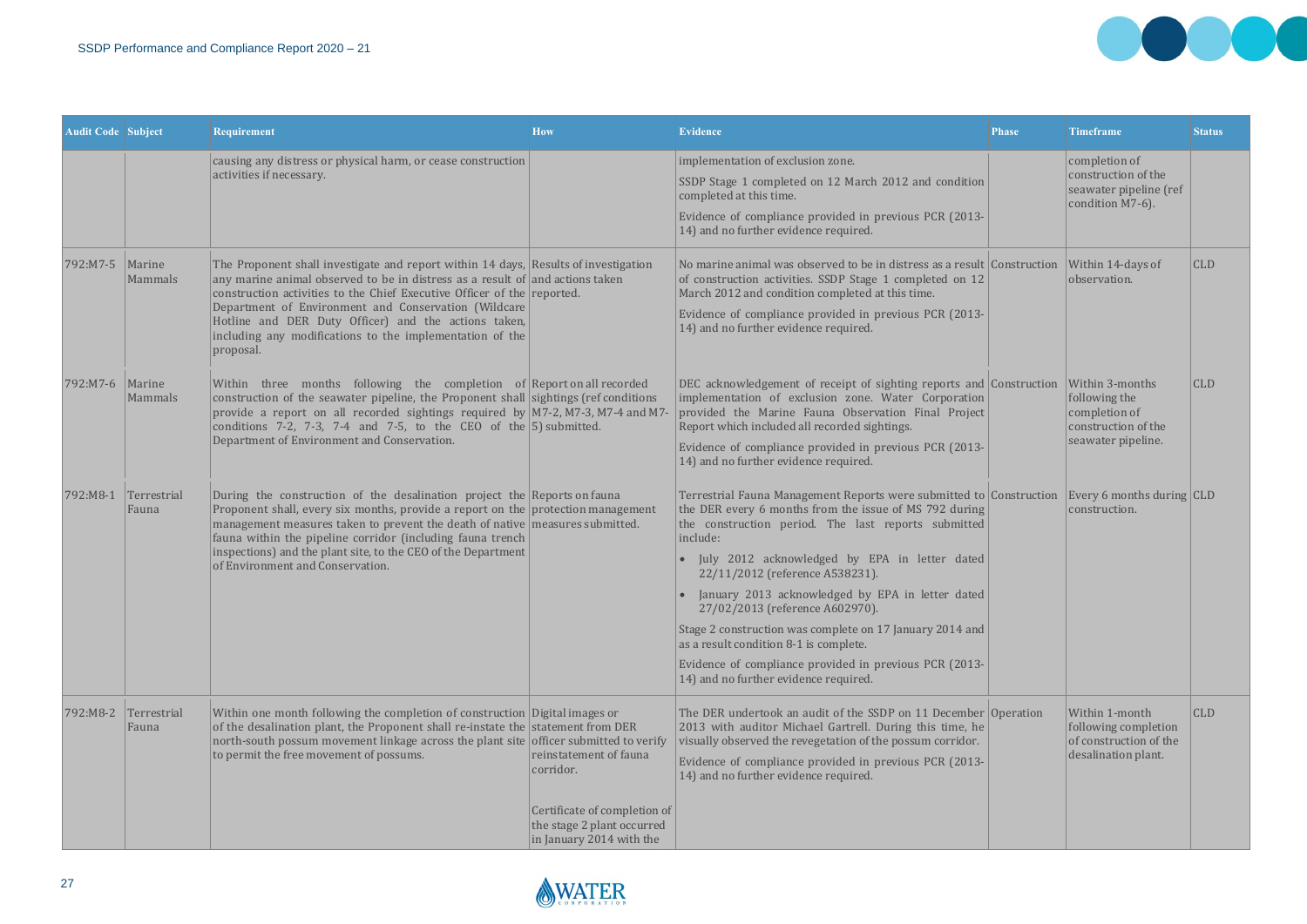

| <b>Audit Code Subject</b> |                                        | Requirement                                                                                                                                                                                                                                                                                                                                                                                                                                                                                                                                                                                                             | <b>How</b>                                                                                                        | <b>Evidence</b>                                                                                                                                                                                                                                                                                                                                                                                                                                                                                                                                            | <b>Phase</b> | <b>Timeframe</b>                            | <b>Status</b> |
|---------------------------|----------------------------------------|-------------------------------------------------------------------------------------------------------------------------------------------------------------------------------------------------------------------------------------------------------------------------------------------------------------------------------------------------------------------------------------------------------------------------------------------------------------------------------------------------------------------------------------------------------------------------------------------------------------------------|-------------------------------------------------------------------------------------------------------------------|------------------------------------------------------------------------------------------------------------------------------------------------------------------------------------------------------------------------------------------------------------------------------------------------------------------------------------------------------------------------------------------------------------------------------------------------------------------------------------------------------------------------------------------------------------|--------------|---------------------------------------------|---------------|
|                           |                                        |                                                                                                                                                                                                                                                                                                                                                                                                                                                                                                                                                                                                                         | re-instating of the north-<br>south possum movement<br>linkage for the possum<br>corridor around October<br>2013. |                                                                                                                                                                                                                                                                                                                                                                                                                                                                                                                                                            |              |                                             |               |
| 792:M9-1                  | Terrestrial<br>Flora and<br>Vegetation | Based on the results of the existing declared rare flora Relevant information<br>(DRF), priority flora, and threatened and priority ecological provided.<br>community surveys* and the proposed survey in Spring<br>2008, the Proponent shall provide evidence to the CEO of<br>the Department of Environment and Conservation that the<br>pipeline construction corridor has been located to avoid<br>and/or minimise the identified populations of DRF prior to<br>commencing construction.<br>* - Southern Seawater Desalination Plant: 2007 Terrestrial<br>Flora and Fauna Survey, 360 Environmental, January 2008. |                                                                                                                   | The Water Corporation submitted this information in letter Pre-<br>dated 25 June 2009 (reference JT 2007 07426 V02).<br>DEC acknowledgement of receipt of information in letter<br>dated 03 July 2009 (reference 3 July 2009 Anthony<br>Sheehan).<br>Evidence of compliance provided in previous PCR (2013-<br>14) and no further evidence required.                                                                                                                                                                                                       | construction | Prior to commencing<br>construction.        | CLD           |
| 792:M9-2                  | Terrestrial<br>Flora and<br>Vegetation | At least three months prior to commencement of Relevant information<br>construction, the Proponent shall prepare a map with $GIS$ provided.<br>coordinates which demonstrates the avoidance and<br>minimisation of impacts upon Declared Rare Flora, Priority<br>flora, Threatened Ecological Communities and Priority<br>Ecological Communities which identifies a final construction<br>corridor based on avoidance and minimisation of impacts,<br>see condition 9-1.                                                                                                                                                |                                                                                                                   | The Water Corporation submitted this information in letter Pre-<br>dated 25 June 2009.<br>This condition was deemed complete by DEC in letter<br>dated 03 July 2009 (reference 3 July 2009 Anthony<br>Sheehan).<br>Evidence of compliance provided in previous PCR (2013-<br>14) and no further evidence required.                                                                                                                                                                                                                                         | construction | At least 3-months<br>prior to construction. | <b>CLD</b>    |
| 792:M9-3                  | Terrestrial<br>Flora and<br>Vegetation | In implementing the proposal, the Proponent shall minimise Before, during and after<br>the loss of identified declared rare and priority flora, and construction digital images Ecological<br>priority and threatened ecological communities and may of flagged DRF, PF, PEC<br>only take declared Rare Flora within the identified pipeline and TEC communities and<br>construction corridor which shall not exceed 20 metres in pipeline width submitted.<br>width.                                                                                                                                                   |                                                                                                                   | Plant Site - There are no DRF, Priority flora, Threatened $\alpha$<br>Communities or Priority<br>Ecological<br>Communities identified on the plant site footprint (360<br>Environmental "SSDP 2007 Terrestrial Flora and Fauna<br>$ Survey"$ ).<br>Boonilup Rd - No DRF was located within the cleared<br>Water Transfer Pipeline corridor. Evidence of compliance<br>was provided in previous PCR (14 April 2009 to13 April<br>$ 2010$ ).<br>No further clearing has occurred during the reporting<br>period. No further evidence of compliance required. |              | Ongoing.                                    | <b>CLD</b>    |
| 792:M9-4                  | Terrestrial<br>Flora and<br>Vegetation | The Proponent shall monitor the number of declared rare Monitoring plan submitted<br>and priority flora, and the area of priority and threatened and implemented.<br>ecological communities referred to in conditions 9-1 and 9-2<br>to demonstrate that the number lost has been minimised.<br>This monitoring is to be carried out to the satisfaction of the<br>CEO of the Department of Environment and Conservation.                                                                                                                                                                                               |                                                                                                                   | Plant Site - There are no DRF, Priority flora, Threatened Construction<br>Ecological Communities or Priority Ecological<br>Communities identified on the plant site footprint (360<br>Environmental "SSDP 2007 Terrestrial Flora and Fauna<br>Survey").<br>Boonilup Rd - No DRF was located within the cleared<br>Water Transfer Pipeline corridor. Evidence of compliance                                                                                                                                                                                 |              | Ongoing during<br>construction.             | <b>CLD</b>    |

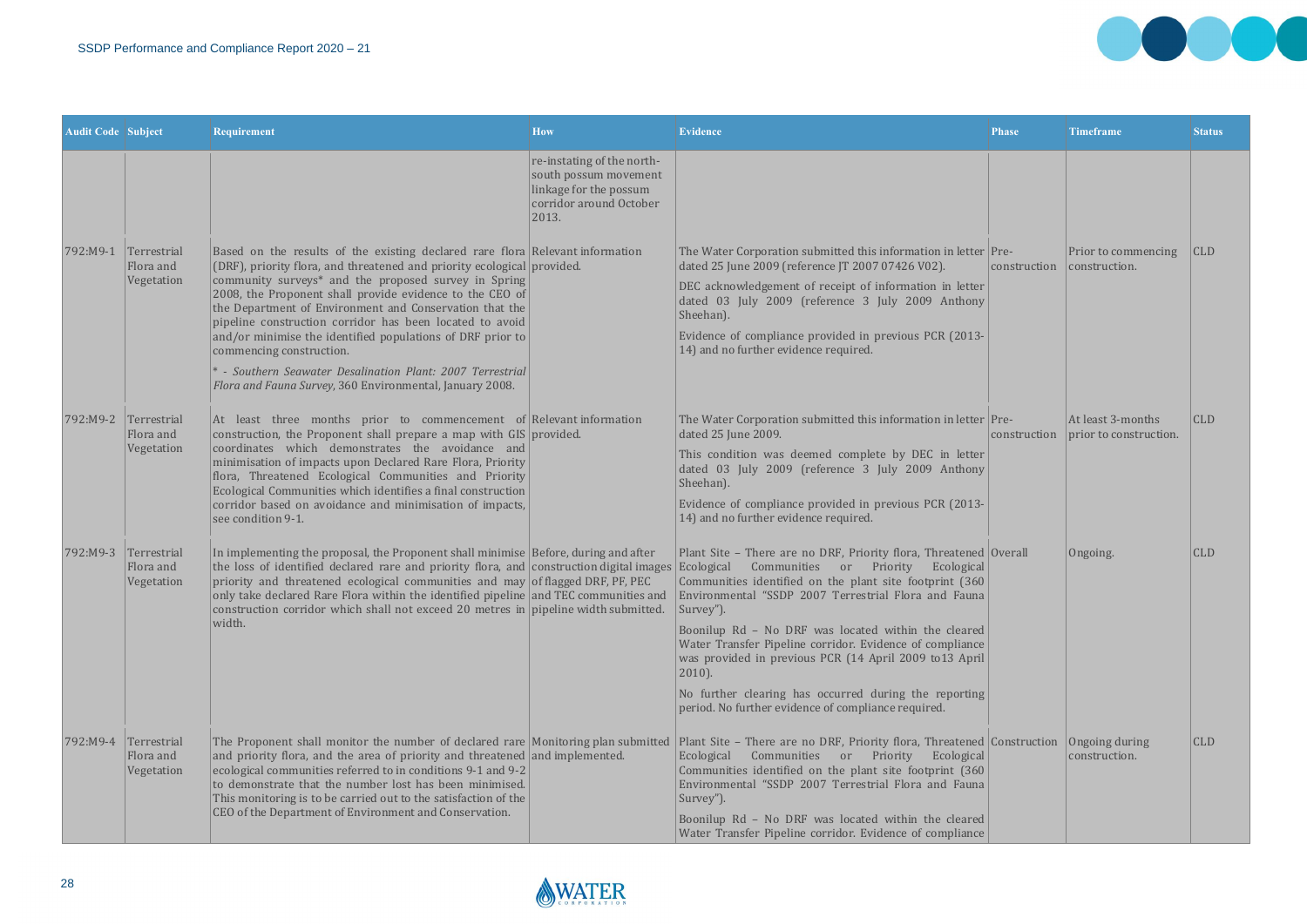

| <b>Audit Code Subject</b> |                                        | Requirement                                                                                                                                                                                                                                                                                                                                                                                                                                                                                                                                                                                                                                                                                                                                                                                                                                                                                                                   | <b>How</b>                                                                                                     | <b>Evidence</b>                                                                                                                                                                                                                                                                                                                                                                                                                                                                                                                                                                                                                                                                                                                                                       | <b>Phase</b> | Timeframe                                                                                        | <b>Status</b> |
|---------------------------|----------------------------------------|-------------------------------------------------------------------------------------------------------------------------------------------------------------------------------------------------------------------------------------------------------------------------------------------------------------------------------------------------------------------------------------------------------------------------------------------------------------------------------------------------------------------------------------------------------------------------------------------------------------------------------------------------------------------------------------------------------------------------------------------------------------------------------------------------------------------------------------------------------------------------------------------------------------------------------|----------------------------------------------------------------------------------------------------------------|-----------------------------------------------------------------------------------------------------------------------------------------------------------------------------------------------------------------------------------------------------------------------------------------------------------------------------------------------------------------------------------------------------------------------------------------------------------------------------------------------------------------------------------------------------------------------------------------------------------------------------------------------------------------------------------------------------------------------------------------------------------------------|--------------|--------------------------------------------------------------------------------------------------|---------------|
|                           |                                        |                                                                                                                                                                                                                                                                                                                                                                                                                                                                                                                                                                                                                                                                                                                                                                                                                                                                                                                               |                                                                                                                | was provided in previous PCR (14 April 2009 to13 April<br>$2010$ ).<br>No further clearing has occurred during the reporting<br>period. No further evidence of compliance required.                                                                                                                                                                                                                                                                                                                                                                                                                                                                                                                                                                                   |              |                                                                                                  |               |
| 792:M9-5                  | Terrestrial<br>Flora and<br>Vegetation | Within two months following the completion of Monitoring results/report<br>construction, the Proponent shall submit the results of submitted.<br>monitoring required by condition 9-4 and a report<br>demonstrating that the number of declared rare and priority<br>flora, and the area of priority and threatened ecological<br>communities lost has been minimised, to the CEO of the<br>Department of Environment and Conservation.                                                                                                                                                                                                                                                                                                                                                                                                                                                                                       |                                                                                                                | Not applicable as mentioned above (792:M9-3) since no Post-<br>Declared rare or priority flora was identified.                                                                                                                                                                                                                                                                                                                                                                                                                                                                                                                                                                                                                                                        | construction | Within 2-months<br>following the<br>completion of<br>construction.                               | <b>CLD</b>    |
| 792:M9-6                  | Terrestrial<br>Flora and<br>Vegetation | Within two months following completion of construction of Digital images showing or<br>the Water Transfer Pipeline, the Proponent shall commence statement from DER<br>rehabilitation of the pipeline corridor to habitat similar to officer verifying,<br>that which occurred prior to clearing in accordance with the commencement of<br>criteria included in condition 9-7.                                                                                                                                                                                                                                                                                                                                                                                                                                                                                                                                                | rehabilitation works<br>consistent with criteria in<br>condition M9-7 submitted.                               | Implementation, continued during direct seeding and Post-<br>revegetation planting commenced June/July 2011 for the construction<br>Water Transfer Pipeline.<br>Evidence of compliance provided in previous PCR (2013-<br>14) and no further evidence required.                                                                                                                                                                                                                                                                                                                                                                                                                                                                                                       |              | Within 2-months<br>following completion<br>of construction of the<br>water transfer<br>pipeline. | <b>CLD</b>    |
| 792:M9-7                  | Terrestrial<br>Flora and<br>Vegetation | Within two months following completion of construction of Digital images showing or<br>the desalination plant, the Proponent shall commence statement from DEC officer<br>rehabilitation of the site. In accordance with the following:<br>1. Re-establishment of vegetation in the rehabilitation area<br>to be comparable with that of the pre-clearing<br>vegetation such that the following criteria are met<br>within three years:<br>(1) Species diversity is not less than 70 percent of the<br>known original species diversity;<br>(2) Declared rare flora and priority flora are re-<br>established with not less than 50 percent of the pre-<br>disturbance baseline density after three years and<br>65 percent success after five years; and<br>(3) Weed coverage less than 10 percent.<br>$ 2.$ A schedule of rate of rehabilitation acceptable to the CEO<br>of the Department of Environment and Conservation | verifying, commencement<br>of rehabilitation works<br>consistent with criteria in<br>condition M9-7 submitted. | Rehabilitation performed in accordance with the SSDP Post-<br>Revegetation Management Plan (RMP) [00-EN-PLN-0001] construction<br>which has been endorsed by the DoE.<br>Implementation of the RMP for the desalination plant site<br>commenced in July 2009 with stockpiling of topsoil, mulch<br>and branches and pre-planting weed spraying. Direct<br>seeding and planting commenced in June/July 2010 and<br>the second seeding/planting campaign commenced in<br>June/July 2011.<br>Condition 9-7 is complete as rehabilitation was<br>commenced in July 2009.<br>Monitoring against condition 9-7 targets required by 9-8<br>and 9-9.<br>Evidence of compliance against this condition provided in<br>previous PCR (2013-14) and no further evidence required. |              | Within 2-months<br>following completion<br>of construction of the<br>desalination plant.         | <b>CLD</b>    |
| 792:M9-8                  | Terrestrial<br>Flora and<br>Vegetation | In liaison with the Department of Environment and Implement annual<br>Conservation, the Proponent shall monitor progressively the monitoring program.<br>performance of rehabilitation against the criteria in<br>condition 9-7 based on annual monitoring in Spring.                                                                                                                                                                                                                                                                                                                                                                                                                                                                                                                                                                                                                                                         |                                                                                                                | Revegetation progress monitoring has been undertaken on Post-<br>an annual basis in Spring since 2012.<br>The 2015 Revegetation Program Monitoring Report was<br>completed by a third party consultant and submitted to the<br>OEPA along with a letter dated 15 July 2016 (Appendix 13<br>Letter to OEPA providing 2015 Revegetation Program                                                                                                                                                                                                                                                                                                                                                                                                                         | construction | Annually, during<br>Spring, following<br>commencement of<br>rehabilitation.                      | <b>CLD</b>    |

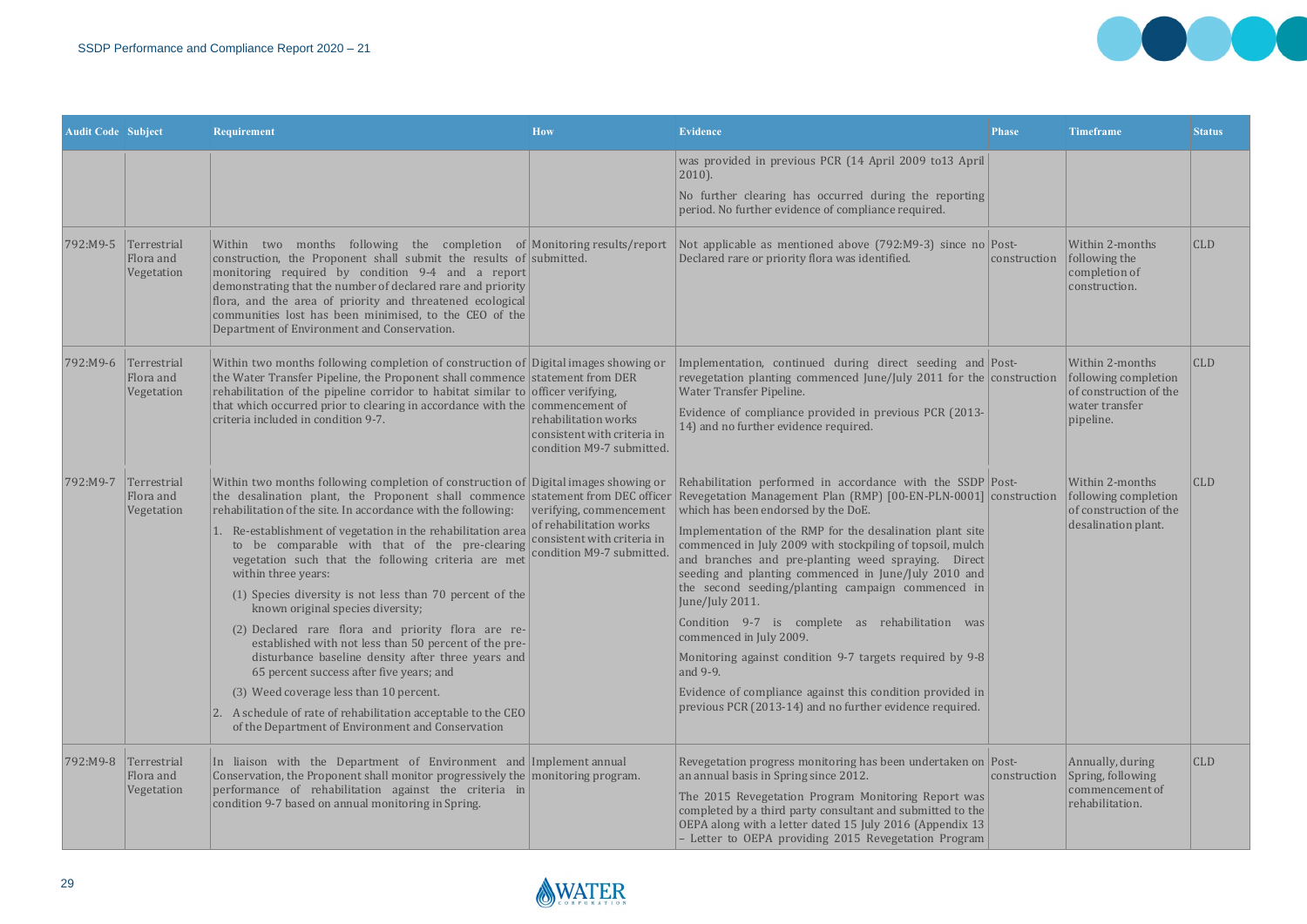

| <b>Audit Code Subject</b> |                                        | Requirement                                                                                                                                                                                                                                                                                                                                                                                                                                                                                                                                   | <b>How</b>                                     | <b>Evidence</b>                                                                                                                                                                                                                                                                                                                                                                                                                                                                                                                                                                                                        | <b>Phase</b> | <b>Timeframe</b>                                                                                                                  | <b>Status</b> |
|---------------------------|----------------------------------------|-----------------------------------------------------------------------------------------------------------------------------------------------------------------------------------------------------------------------------------------------------------------------------------------------------------------------------------------------------------------------------------------------------------------------------------------------------------------------------------------------------------------------------------------------|------------------------------------------------|------------------------------------------------------------------------------------------------------------------------------------------------------------------------------------------------------------------------------------------------------------------------------------------------------------------------------------------------------------------------------------------------------------------------------------------------------------------------------------------------------------------------------------------------------------------------------------------------------------------------|--------------|-----------------------------------------------------------------------------------------------------------------------------------|---------------|
|                           |                                        |                                                                                                                                                                                                                                                                                                                                                                                                                                                                                                                                               |                                                | Monitoring Report). The 2015 revegetation survey results<br>demonstrated that the SSDP revegetation program is<br>complete according to Ministerial Statement 792<br>requirements.                                                                                                                                                                                                                                                                                                                                                                                                                                     |              |                                                                                                                                   |               |
| 792:M9-9                  | Terrestrial<br>Flora and<br>Vegetation | The Proponent shall submit annually a report of the Report of the<br>$ $ rehabilitation performance monitoring required by rehabilitation performance<br>condition 9-8 to the CEO of the Department of Environment monitoring (ref conditions<br>and Conservation and shall address in the report the $ M9-7$ and 9-8) submitted.<br>following:<br>1. Progress towards meeting the criteria required by<br>condition 9-7 and milestone criteria; and<br>Contingency management measures in the event that<br>criteria are unlikely to be met. |                                                | Revegetation progress monitoring has been undertaken on Post-<br>an annual basis in Spring since 2012.<br>The 2015 Revegetation Program Monitoring Report was<br>completed by a third party consultant and submitted to the<br>OEPA along with a letter dated 15 July 2016 (Appendix 13<br>- Letter to OEPA providing 2015 Revegetation Program<br>Monitoring Report). The 2015 revegetation survey results<br>demonstrated that the SSDP revegetation program is<br>complete according to Ministerial Statement 792<br>requirements.                                                                                  | construction | Annually, following<br>commencement of<br>rehabilitation.                                                                         | <b>CLD</b>    |
| 792:M10-                  | Wetlands                               | The Proponent shall only clear native vegetation on Part Lot Offset implementation<br>8 Taranto Road, Binningup and the Boonilup Road section of strategy (ref condition 10<br>the Water Transfer Pipeline subject to the satisfactory $ 2)$ submitted.<br>demonstration that an 'Offset Implementation Strategy' has<br>been prepared and is able to be implemented in accordance<br>with condition 10-2.                                                                                                                                    |                                                | DEC acknowledgement letter (CEO710/09 DER11361) Pre-<br>dated 8 July 2009 deemed condition compliant.<br>Evidence of compliance against this condition provided in<br>previous PCR (2013-14) and no further evidence required.                                                                                                                                                                                                                                                                                                                                                                                         | construction | Prior to clearing<br>native vegetation on<br>Part Lot 8, Taranto<br>Road, Binningup and<br>the Boonilup Road<br>pipeline section. | <b>CLD</b>    |
| 792:M10-                  | Wetlands                               | The 'Offset Implementation Strategy' referred to in Offset implementation<br>condition 10-1 shall detail an offset which will provide an strategy submitted.<br>adequate restoration of an agreed wetland in accordance<br>with Environmental Protection Authority Guidance<br>Statement No.19: Environmental Offsets - Biodiversity<br>(September 2008) and to the satisfaction of the CEO of the<br>Department of Environment and Conservation.                                                                                             |                                                | DEC acknowledgement letter (CEO710/09 DER11361) Pre-<br>dated 8 July 2009 deemed condition compliant.<br>Evidence of compliance against this condition provided in<br>previous PCR (2013-14) and no further evidence required.<br>Note: DWER conducted a Compliance Audit Report which<br>was provided to the Water Corporation along with a cover<br>letter dated 30 July 2020. The report requested verification<br>that the wetland offset as described in section 7.2 of the<br>Offset Implementation Strategy was implemented. Water<br>Corporation is in the process of determining the status of<br>the offset. | construction | Prior to clearing<br>native vegetation on<br>Part Lot 8, Taranto<br>Road, Binningup and<br>the Boonilup Road<br>pipeline section. |               |
| 792:M10-                  | Wetlands                               | During construction of the Water Transfer Pipeline, the Authorisation to dewater<br>Proponent shall not dewater along the length of the pipeline requested and obtained.<br>within the area of Boonilup Road section of the Water<br>Transfer Pipeline (see Figure 4, Schedule 1) unless<br>otherwise authorised by the CEO of the Department of<br><b>Environment and Conservation.</b>                                                                                                                                                      |                                                | The pipeline construction along relevant sections of Construction<br>Boonilup Road was changed to avoid the need to dewater;<br>no dewatering was required. No further construction<br>works will require dewatering. This condition is closed.                                                                                                                                                                                                                                                                                                                                                                        |              | During construction of $ CLD $<br><b>Boonilup Road</b><br>pipeline section.                                                       |               |
| 792:M11-                  | Greenhouse<br><b>Gas Emissions</b>     | The Proponent shall ensure that all electricity used by the Annual compliance<br>plant is purchased from renewable sources, and the assessment reports (ref<br>associated Renewable Energy Certificates are surrendered.                                                                                                                                                                                                                                                                                                                      | condition $M4-6$ )<br>identifying plant energy | Water Corporation was non-compliant with Conditions 11-<br>1 and 11-2 during the reporting period. Water Corporation<br>is in the process of developing a strategy for the purchase<br>of renewable energy and/or carbon offsets for the SSDP.                                                                                                                                                                                                                                                                                                                                                                         | Overall      | Operations / Ongoing.   NC                                                                                                        |               |

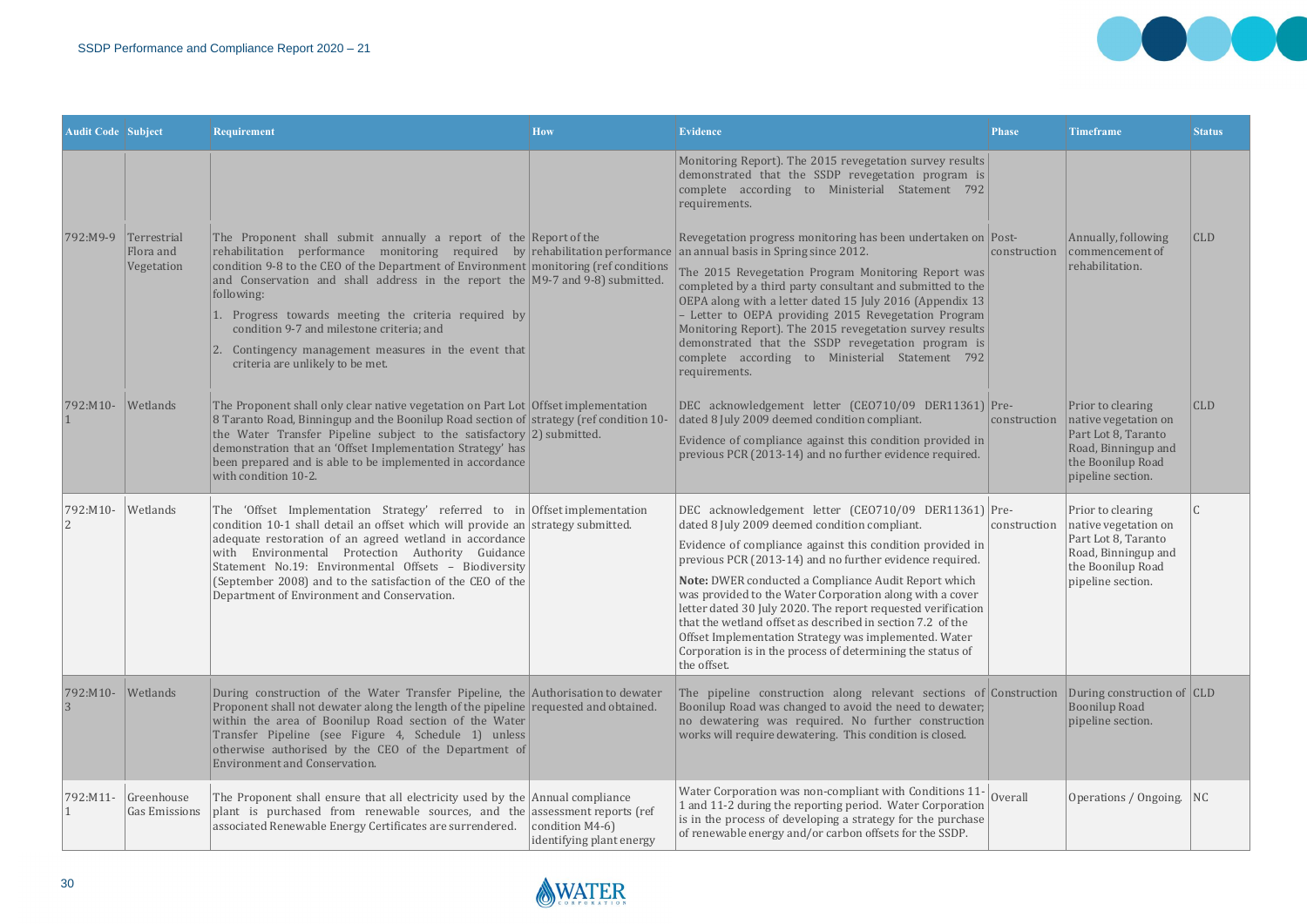

| <b>Audit Code Subject</b> |                                                                                     | <b>Requirement</b>                                                                                                                                                                                                                                                                                                                                                                                                                                                                                                                                                                                                                                                                                                                                                                                                                        | <b>How</b>                            | <b>Evidence</b>                                                                                                                                                                                                                                | <b>Phase</b>             | <b>Timeframe</b>                                                        | <b>Status</b> |
|---------------------------|-------------------------------------------------------------------------------------|-------------------------------------------------------------------------------------------------------------------------------------------------------------------------------------------------------------------------------------------------------------------------------------------------------------------------------------------------------------------------------------------------------------------------------------------------------------------------------------------------------------------------------------------------------------------------------------------------------------------------------------------------------------------------------------------------------------------------------------------------------------------------------------------------------------------------------------------|---------------------------------------|------------------------------------------------------------------------------------------------------------------------------------------------------------------------------------------------------------------------------------------------|--------------------------|-------------------------------------------------------------------------|---------------|
|                           |                                                                                     |                                                                                                                                                                                                                                                                                                                                                                                                                                                                                                                                                                                                                                                                                                                                                                                                                                           | sources submitted.                    |                                                                                                                                                                                                                                                |                          |                                                                         |               |
| 792:M11-                  | Greenhouse<br><b>Gas Emissions</b>                                                  | In the event that condition 11-1 cannot be met, the Annual compliance<br>Proponent shall offset the quantity of greenhouse gas assessment reports (ref<br>emissions produced by the amount of electricity which is condition M4-6)<br>sourced from non-renewable sources by purchasing carbon identifying plant energy<br>offset credits from accredited third parties, or otherwise, in offsets submitted.<br>a manner approved by the CEO of the Department of<br>Environment and Conservation.                                                                                                                                                                                                                                                                                                                                         |                                       | Water Corporation was non-compliant with Conditions 11-<br>1 and 11-2 during the reporting period. Water Corporation<br>is in the process of developing a strategy for the purchase<br>of renewable energy and/or carbon offsets for the SSDP. | Overall                  | If condition M11-1 is<br>not met.                                       | NC            |
| 792:M12-                  | Closure and<br>Final<br>Rehabilitation<br>(Plant Site and<br>Harvey<br>Summit Tank) | Prior to commencement of construction, the Proponent shall Surveys conducted and<br>conduct surveys of the proposal area to collect baseline relevant information<br>information on the following:<br>1. Soil profiles;<br>2. Groundwater levels;<br>3. Surface water flows;<br>Vegetation complexes; and<br>4.<br>Landscape and landforms.<br>5.                                                                                                                                                                                                                                                                                                                                                                                                                                                                                         | provided.                             | DER acknowledgement letter (DEC11361) dated 6 July Pre-<br>2009 deemed condition complete.<br>Evidence of compliance against this condition provided in<br>previous PCR (2013-14) and no further evidence required.                            | construction             | Prior to construction.                                                  | <b>CLD</b>    |
| 792:M12-                  | Closure and<br>Final<br>Rehabilitation<br>(Plant Site and<br>Harvey<br>Summit Tank) | In the event of closure of the desalination plant, the Advise DER accordingly.<br>Proponent may leave the pipeline underground, wherever it<br>is below ground level.                                                                                                                                                                                                                                                                                                                                                                                                                                                                                                                                                                                                                                                                     |                                       | Not required until SSDP is decommissioned.                                                                                                                                                                                                     | De-<br>commissioni<br>ng | Closure of desalination NR<br>plant.                                    |               |
| 792:M12-                  | Closure and<br>Final<br>Rehabilitation<br>(Plant Site and<br>Harvey<br>Summit Tank) | In the event of closure of the desalination plant, the Undertake site<br>Proponent shall commence rehabilitation of the site in rehabilitation according to<br>accordance with the following:<br>1. Re-establishment of vegetation in the rehabilitation area<br>to be comparable with that of the pre-clearing<br>vegetation such that the following criteria are met<br>within three years following the cessation of the use of<br>the site for the desalination plant:<br>(1) Species diversity is not less than 70 percent of<br>the known original species diversity;<br>(2) Declared Rare Flora and Priority flora are re-<br>established with not less than 50 percent of the<br>pre-disturbance baseline density after three<br>years and 65 percent success after five years;<br>and<br>(3) Weed coverage less than 10 percent. | approved plan; report<br>accordingly. | Not required until SSDP is decommissioned.                                                                                                                                                                                                     | De-<br>commissioni<br>ng | In the event of closure NR<br>of the desalination<br>plant (following). |               |

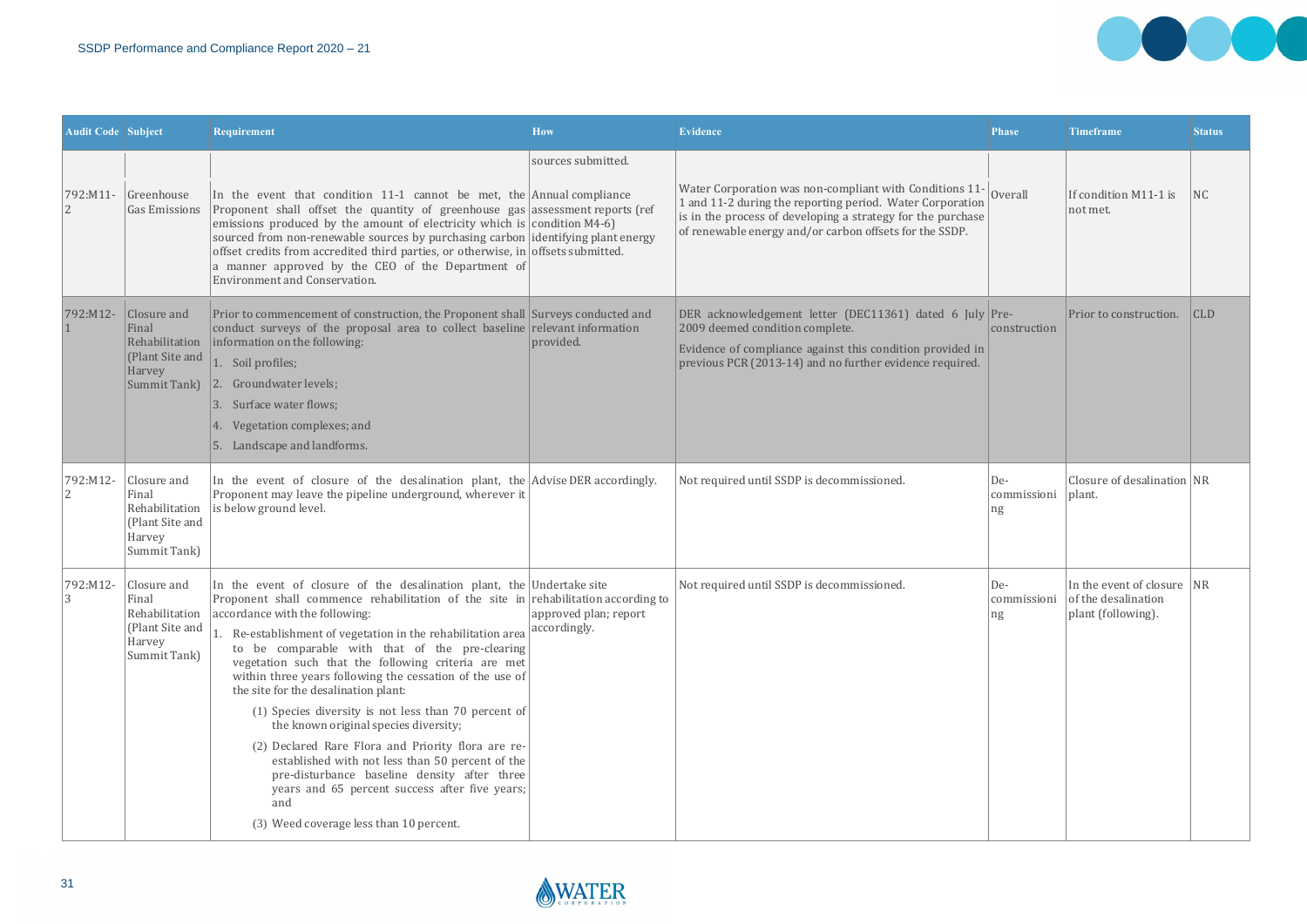

| <b>Audit Code Subject</b> |                                                                                     | <b>Requirement</b>                                                                                                                                                                                                                                                                                                                                                                                                                                                                                                                                                      | <b>How</b> | <b>Evidence</b>                                                                                   | <b>Phase</b>             | Timeframe                                                                                                                                | <b>Status</b> |
|---------------------------|-------------------------------------------------------------------------------------|-------------------------------------------------------------------------------------------------------------------------------------------------------------------------------------------------------------------------------------------------------------------------------------------------------------------------------------------------------------------------------------------------------------------------------------------------------------------------------------------------------------------------------------------------------------------------|------------|---------------------------------------------------------------------------------------------------|--------------------------|------------------------------------------------------------------------------------------------------------------------------------------|---------------|
|                           |                                                                                     | 2. A schedule of rate of rehabilitation acceptable to the CEO<br>of the Department of Environment and Conservation.                                                                                                                                                                                                                                                                                                                                                                                                                                                     |            |                                                                                                   |                          |                                                                                                                                          |               |
| 792:M12-<br>4             | Closure and<br>Final<br>Rehabilitation<br>Harvey<br>Summit Tank)                    | In liaison with the Department of Environment and Implement annual<br>Conservation, the Proponent shall monitor progressively the monitoring program.<br>performance of rehabilitation against the criteria in<br>(Plant Site and   condition 12-3 based on annual monitoring in Spring.                                                                                                                                                                                                                                                                                |            | Not required until SSDP is decommissioned.                                                        | De-<br>commissioni<br>ng | In the event of closure NR<br>of the desalination<br>plant (annually, during<br>Spring, following<br>commencement of<br>rehabilitation). |               |
| 792:M12-                  | Closure and<br>Final<br>Rehabilitation<br>(Plant Site and<br>Harvey<br>Summit Tank) | The Proponent shall submit annually a report of the Report of the<br>$\vert$ rehabilitation performance monitoring required by rehabilitation performance<br>condition 12-4 to the CEO of the Department of monitoring (ref conditions<br>Environment and Conservation and shall address in the $M12-3$ and 12-4)<br>report the following:<br>Progress towards meeting the criteria required by<br>condition 12-3 and milestone criteria; and<br>Contingency management measures, and<br>their<br>implementation, in the event that criteria are unlikely to<br>be met. | submitted. | Not required until SSDP is decommissioned.                                                        | De-<br>commissioni<br>ng | In the event of closure NR<br>of the desalination<br>plant (annually,<br>following<br>commencement of<br>rehabilitation).                |               |
| 792:N1                    | Procedures                                                                          | Where a condition states "on advice of the Environmental Not applicable<br>Protection Authority", the Environmental Protection<br>Authority will provide that advice to the Department of<br>Environment and Conservation for the preparation of<br>written notice to the Proponent.                                                                                                                                                                                                                                                                                    |            | Not applicable.                                                                                   | N/A                      | Not applicable                                                                                                                           | <b>NA</b>     |
| 792:N2                    | Procedures                                                                          | The Environmental Protection Authority may seek advice Not applicable<br>from other agencies or organisations, as required, in order<br>to provide its advice to the Department of Environment and<br>Conservation.                                                                                                                                                                                                                                                                                                                                                     |            | Not applicable                                                                                    | N/A                      | Not applicable                                                                                                                           | <b>NA</b>     |
| 792:N3                    | Procedures                                                                          | The Minister for Environment will determine any dispute Not applicable<br>between the Proponent and the Environmental Protection<br>Authority or the Department of Environment and<br>Conservation over the fulfilment of the requirements of the<br>conditions.                                                                                                                                                                                                                                                                                                        |            | Not applicable                                                                                    | N/A                      | Not applicable                                                                                                                           | <b>NA</b>     |
| 792:N4                    | Procedures                                                                          | Where a condition lists advisory bodies, it is expected that $ $ Not applicable<br>the Proponent will obtain the advice of those listed as part of<br>its compliance reporting to the Department of Environment<br>and Conservation.                                                                                                                                                                                                                                                                                                                                    |            | Not applicable                                                                                    | N/A                      | Not applicable                                                                                                                           | NA            |
| 792:N5                    | Procedures                                                                          | The Proponent is required to apply for a Works Approval Not applicable<br>and Licence for this project under the provisions of Part V of                                                                                                                                                                                                                                                                                                                                                                                                                                |            | The SSDP plant was granted Works Approval N/A<br>W4519/2009/1 on 12 June 2009. This was amended 4 |                          | Construction                                                                                                                             | <b>CLD</b>    |

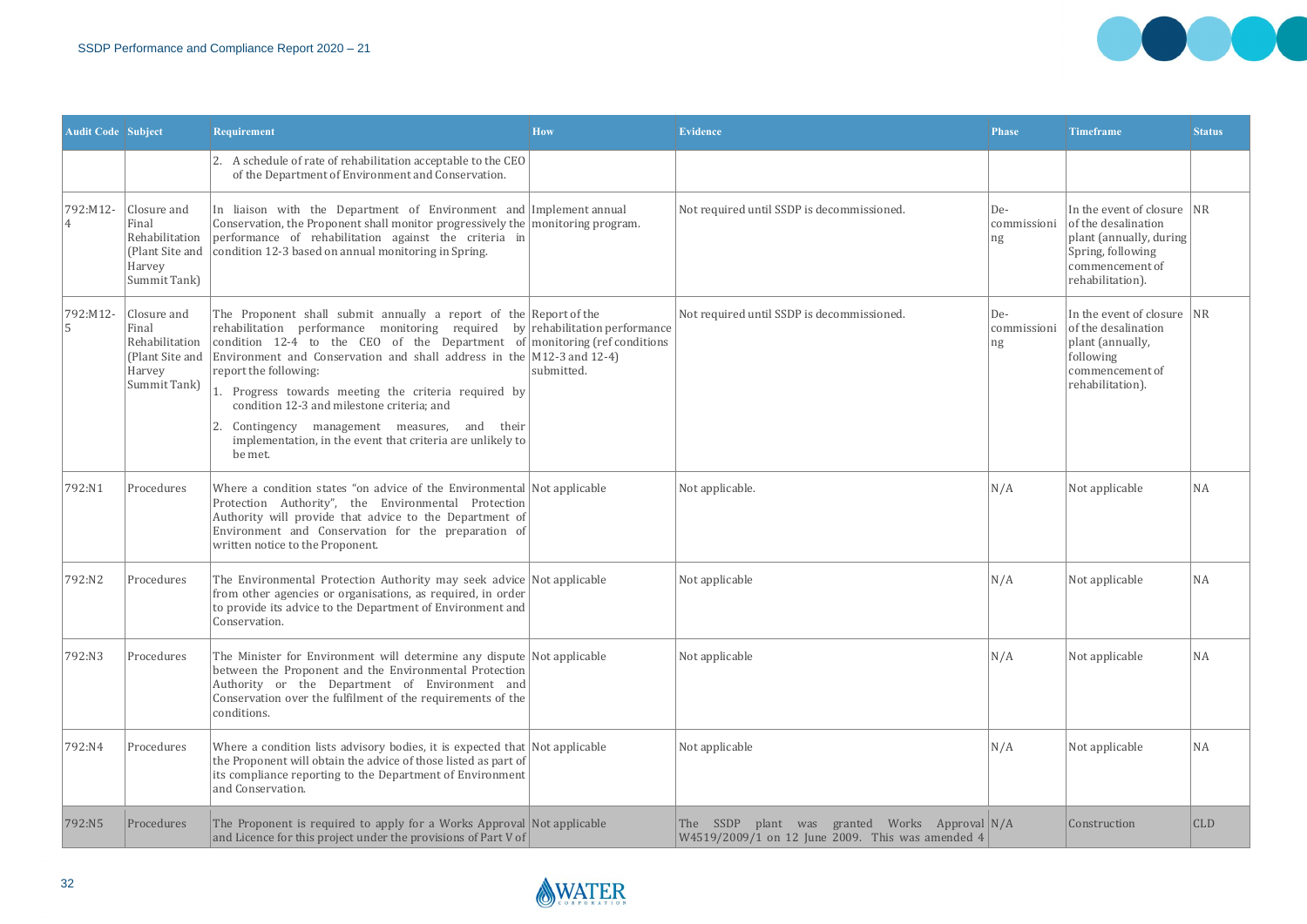

| <b>Audit Code Subject</b> | <b>Requirement</b>                     | How | <b>Evidence</b>                                                                                                                         | <b>Phase</b> | <b>Timeframe</b> | <b>Status</b> |
|---------------------------|----------------------------------------|-----|-----------------------------------------------------------------------------------------------------------------------------------------|--------------|------------------|---------------|
|                           | the Environmental Protection Act 1986. |     | February 2010.                                                                                                                          |              |                  |               |
|                           |                                        |     | The Works Approval was extended                                                                                                         |              |                  |               |
|                           |                                        |     | The SSDP plant was granted a Licence to Operate<br>$ L8466/2010/1$ on 13 January 2011 and the works<br>approval completed at this time. |              |                  |               |
|                           |                                        |     | Evidence of compliance against this condition provided in<br>previous PCR (2013-14) and no further evidence required.                   |              |                  |               |